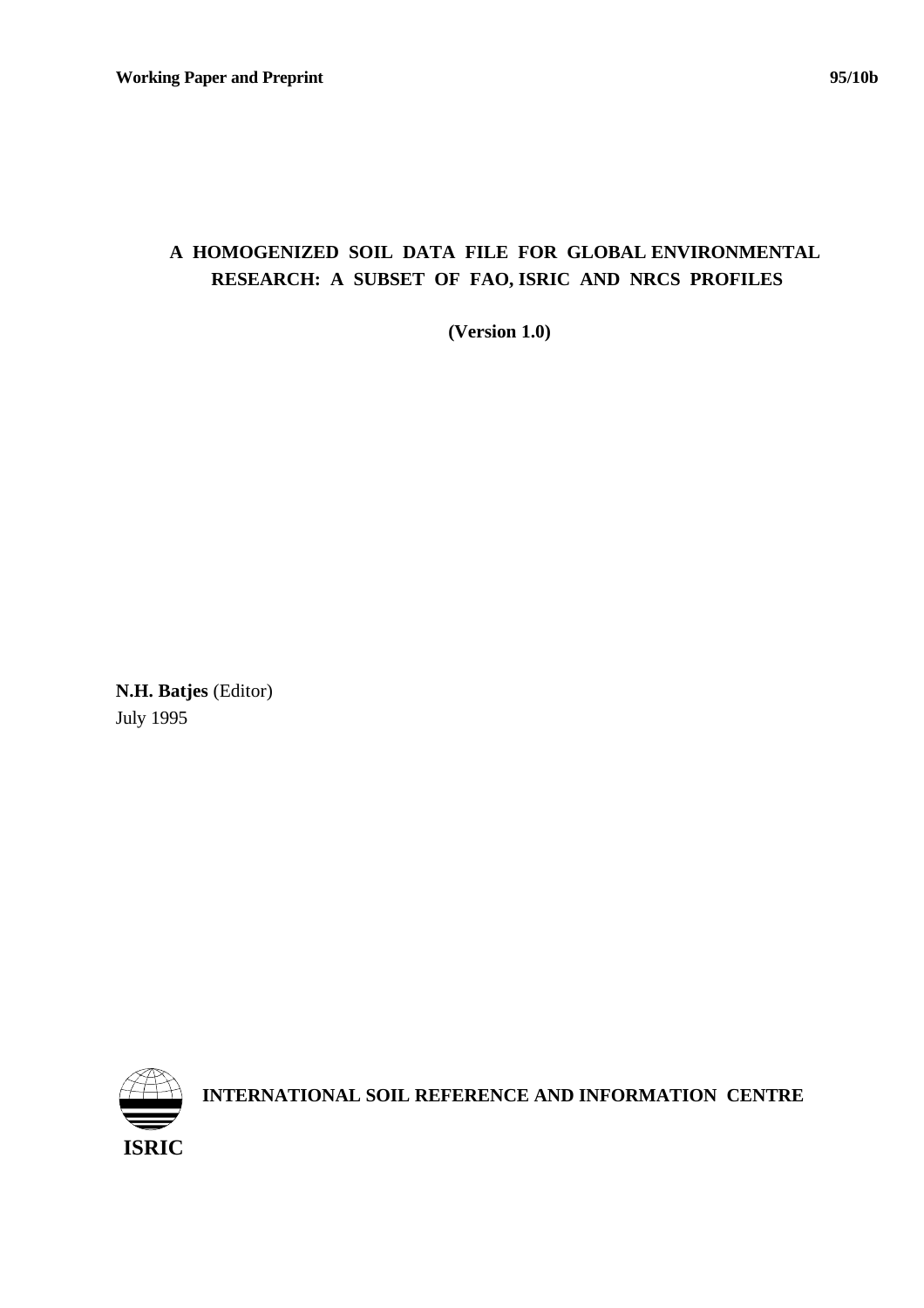All rights reserved. No part of this publication may be reproduced, stored in a retrieval system, or transmitted in any form or by any means, electronic, mechanical, photocopying or otherwise, without the prior permission of the copyright owner. Applications for such permission, with a statement of the purpose and extent of the reproduction, should be addressed to the Director, ISRIC, P.O. Box 353, 6700 AJ Wageningen, The Netherlands.

Copyright **©** 1995, International Soil Reference and Information Centre (ISRIC)

### **Disclaimer**

While every effort has been made to ensure that the data are accurate and reliable, ISRIC cannot assume liability for damages caused by in-accuracies in the data or as a result of the failure of the data to function on a particular system. ISRIC provides no warranty, expressed or implied, nor does an authorized distribution of the data set constitute such a warranty. ISRIC reserves the right to modify any information in this document and related data sets without notice.

#### **Correct citation**:

Batjes, N.H. (ed.), 1995. A homogenized soil data file for global environmental research: a subset of FAO, ISRIC and NRCS profiles (Version 1.0). Working Paper and Preprint 95/10b, International Soil Reference and Information Centre, Wageningen.

## **Inquiries:**

 Director, ISRIC P.O. Box 353 6700 AJ Wageningen The Netherlands Telefax : +31-317-471700 E-mail: soil@isric.nl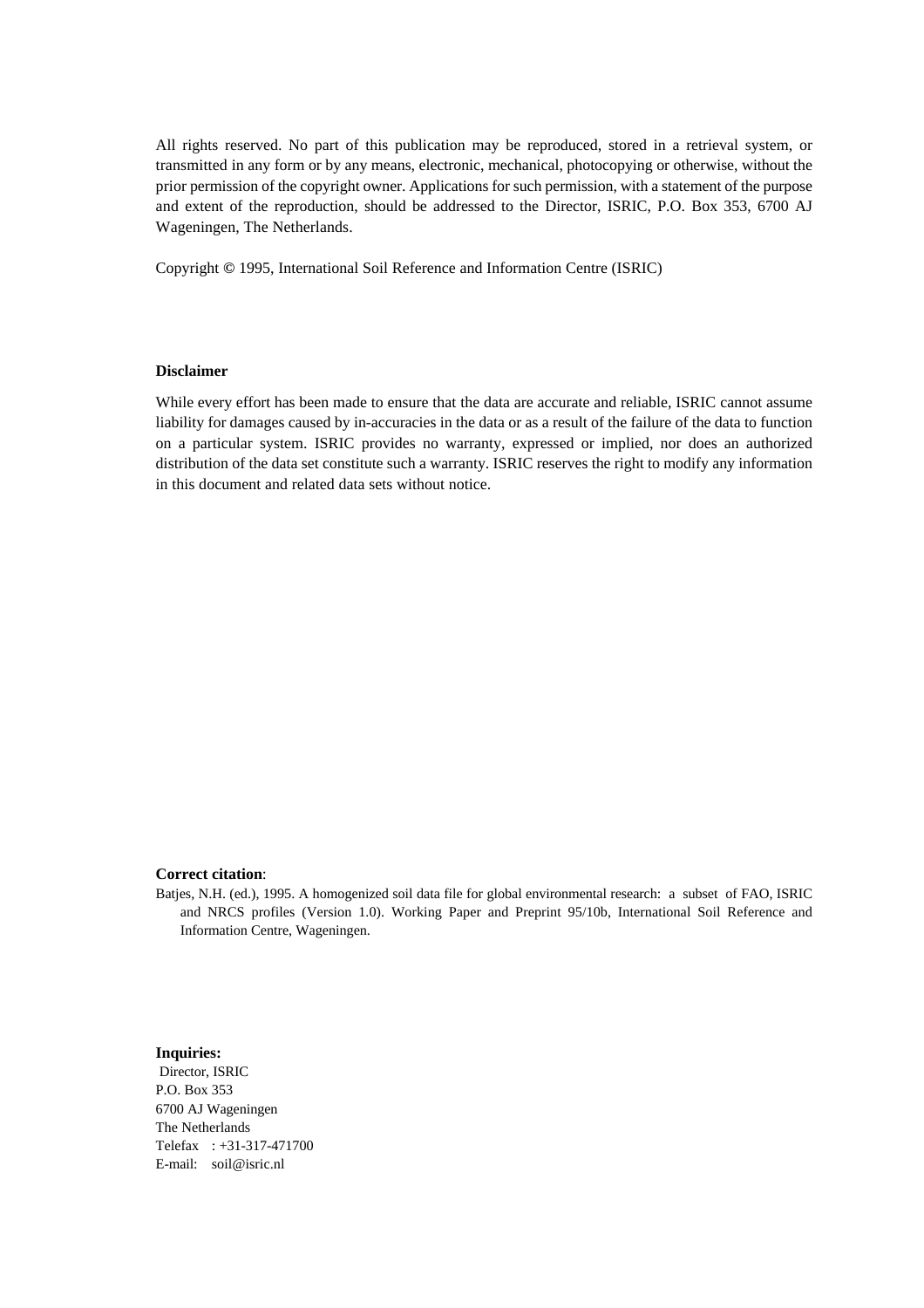**Working Paper and Preprint 95/10b**

## **A HOMOGENIZED SOIL DATA FILE FOR GLOBAL ENVIRONMENTAL RESEARCH: A SUBSET OF FAO, ISRIC AND NRCS PROFILES**

**(Version 1.0)**

*Edited by* **N.H. Batjes** (July 1995)

**INTERNATIONAL SOIL REFERENCE AND INFORMATION CENTRE**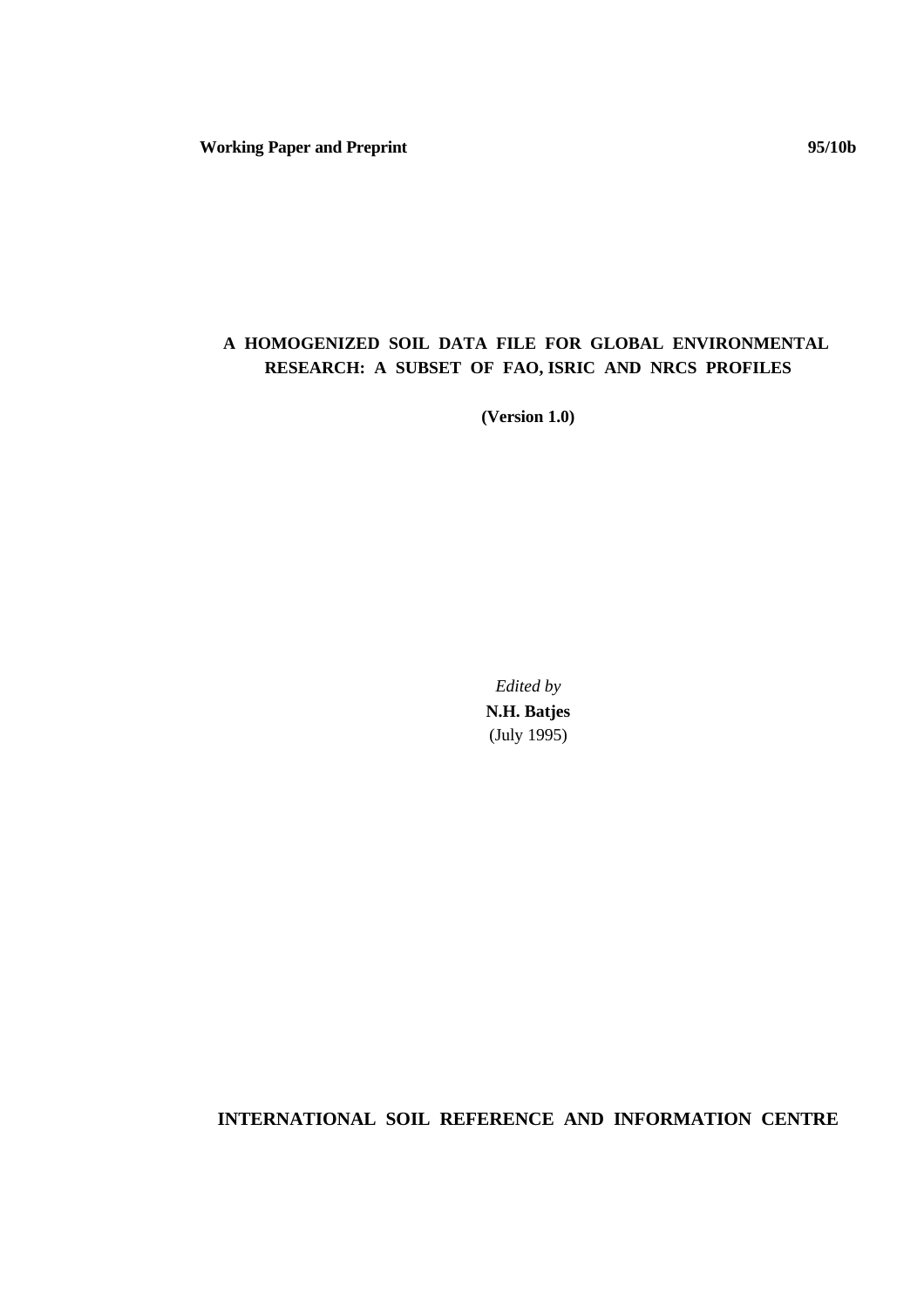## **TABLE OF CONTENTS**

| 1. |  |
|----|--|
| 2. |  |
|    |  |
|    |  |
|    |  |
|    |  |
|    |  |
|    |  |
| 3. |  |
|    |  |
|    |  |
|    |  |
|    |  |

## **List of Figures**

Fig. 1. Main database files of the WISE data handling system (2)

## **List of Tables**

Table 1. List of attribute data held in WISE (4) Table 2. Summary of number of profiles per broad geographic area (6)

## **Appendices**

Appendix 1. Number of profiles per country in "international"data set (9) Appendix 2. Soil units represented in "international" data set (10) Appendix 3. Examples of listings of SDB, ISIS and NRCS profiles (11) Appendix 4. Brief installation procedure (17) Appendix 5. Structure and attributes of WISE database files (18) Appendix 6. WISE 2.1 database coding protocols (25) Appendix 7. List of country ISO codes (41)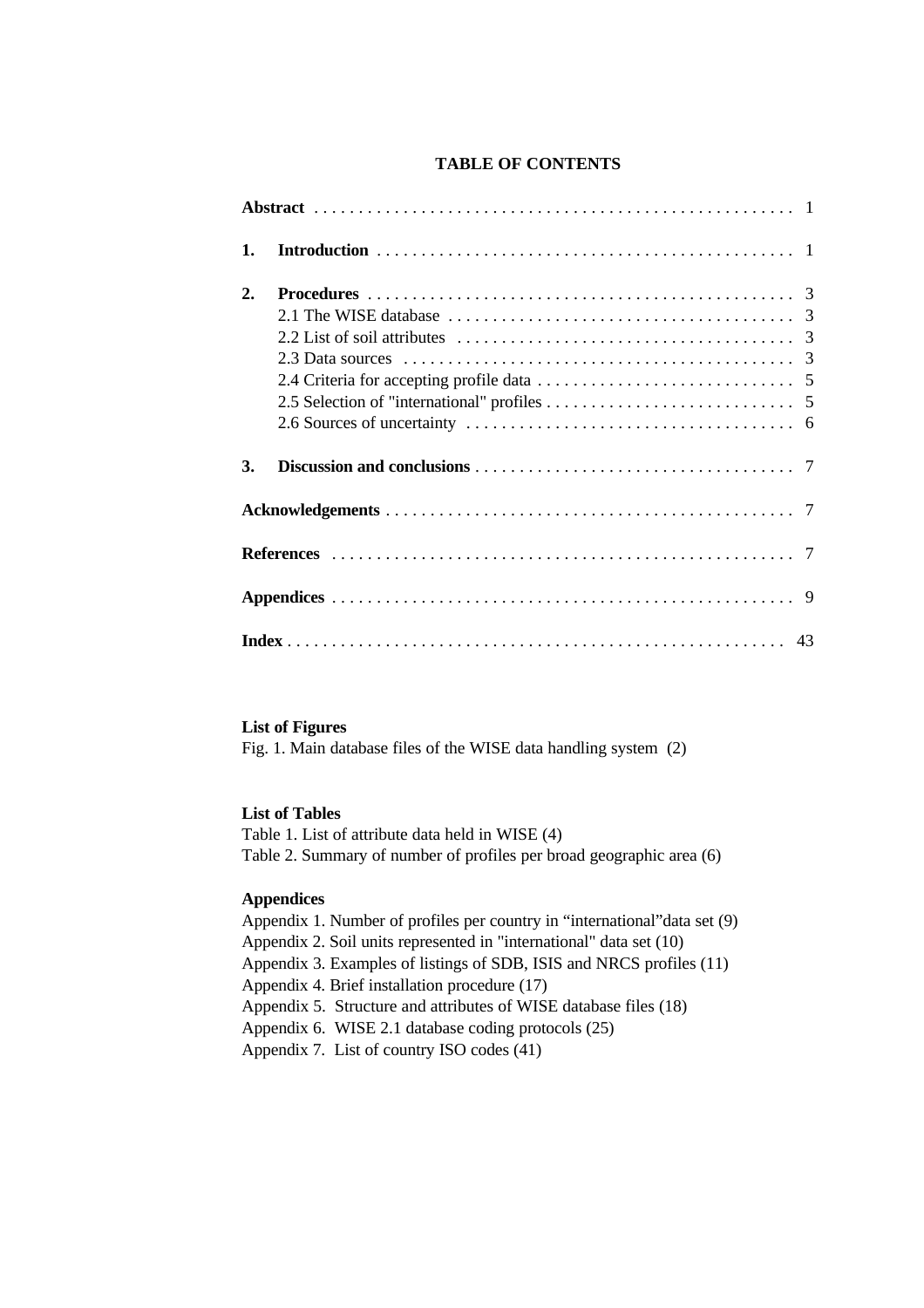## **Abstract**

A homogenized, global set of 1,125 soil profiles is presented. These profiles have been extracted from the database developed at ISRIC for a project on "World Inventory of Soil Emission Potentials" (WISE), as a contribution to the activities of the Global Soils Data Task Group of IGBP-DIS. The subset consists of a selection of 665 profiles originating from digital data files released by the Natural Resources Conservation Service (NRCS, Lincoln), 250 profiles obtained from the Food and Agriculture Organization (FAO, Rome), and 210 profiles from the reference collection of the International Soil Reference and Information Centre (ISRIC, Wageningen). All profiles are georeferenced and classified in the FAO-Unesco Legend whereby they can be linked to the edited and digital version of the FAO-Unesco Soil Map of the World. This data set is being released in the public domain for use by global modellers and other interested scientists. It is envisaged that the data set will be expanded by ISRIC when new, uniform soil profile data become available.

*Keywords: soil profiles; WISE database* 

## **1. Introduction**

The compilation and processing of large-scale data sets of the world's environmental resources, using well-documented procedures and standards, is crucial for many global modelling activities (e.g., Zuidema *et al.*, 1994). Staff at ISRIC have developed a uniform methodology for a global database of soil properties within the framework of WISE, a project on World Inventory of Soil Emission Potentials (Batjes and Bridges, 1994). During this project a wide range of profiles from all regions of the world have been screened for completeness and incorporated into the WISE data handling system. The profiles in WISE were compiled from 5 main sources: (a) ISRIC's Soil Information System, ISIS (Van de Ven and Tempel, 1994); (b) FAO's Soil Database System, SDB (FAO, 1989); (c) digital soil data set compiled by the Natural Resources Conservation Service (NRCS, formerly SCS) of the United States of America; (d) profiles obtained from an international data gathering activity coordinated by WISE project staff, in which national soil survey organisations were asked to supply descriptions and analyses of profiles representative of the units of the Soil Map of the World present in their countries; and, (e) suitable profiles gathered from survey monographs held at ISRIC's library. Special attention was given to the systematic compilation of data and recording of the laboratory methods by which the analytical results were obtained. All profiles are classified in the FAO-Unesco (1974) legend, whereby they can be linked to the spatial data shown on an edited and digital version of the Soil Map of the World (FAO, 1991).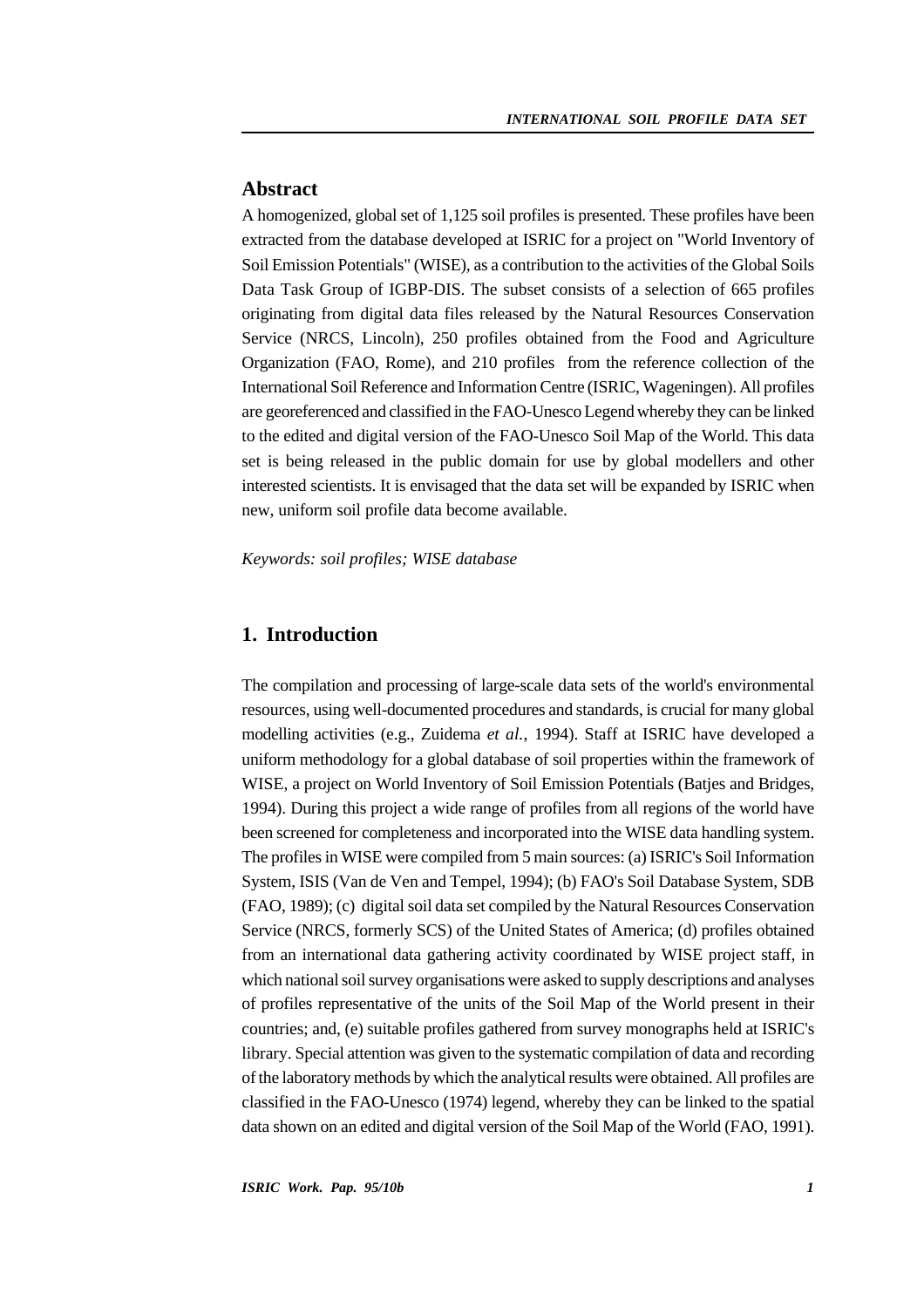This report describes a uniform set of 1,125 soil profiles, extracted from the WISE database, for use by global modellers. The selected profiles correspond with what has become known as the "international" profiles of the WISE database, and formed an ISRIC contribution to the activities of the Global Soils Data Task Group of IGBP-DIS (Scholes *et al.*, 1994). The set includes 665 profiles from the USDA-NRCS, 250 from the FAO-SDB and 210 from the ISRIC-ISIS databases.

Section 2 of this report describes the procedures for compiling and extracting the data set, and possible user groups are identified in Section 3. Appendix 1 is a listing of the countries from which the profiles originate. The FAO-Unesco (1974) classification of these profiles is listed in Appendix 2. Examples of listings of profiles derived from these data files are attached as Appendix 3, and the installation procedure is explained in Appendix 4. Appendix 5 presents the structure and attributes of the WISE database, Appendix 6 presents the database coding protocols and, finally, the country ISO codes are given in Appendix 7.



Fig. 1. Main database files of the WISE data handling system (M:1 stands for many to one relations, and 1:M for one to many relations)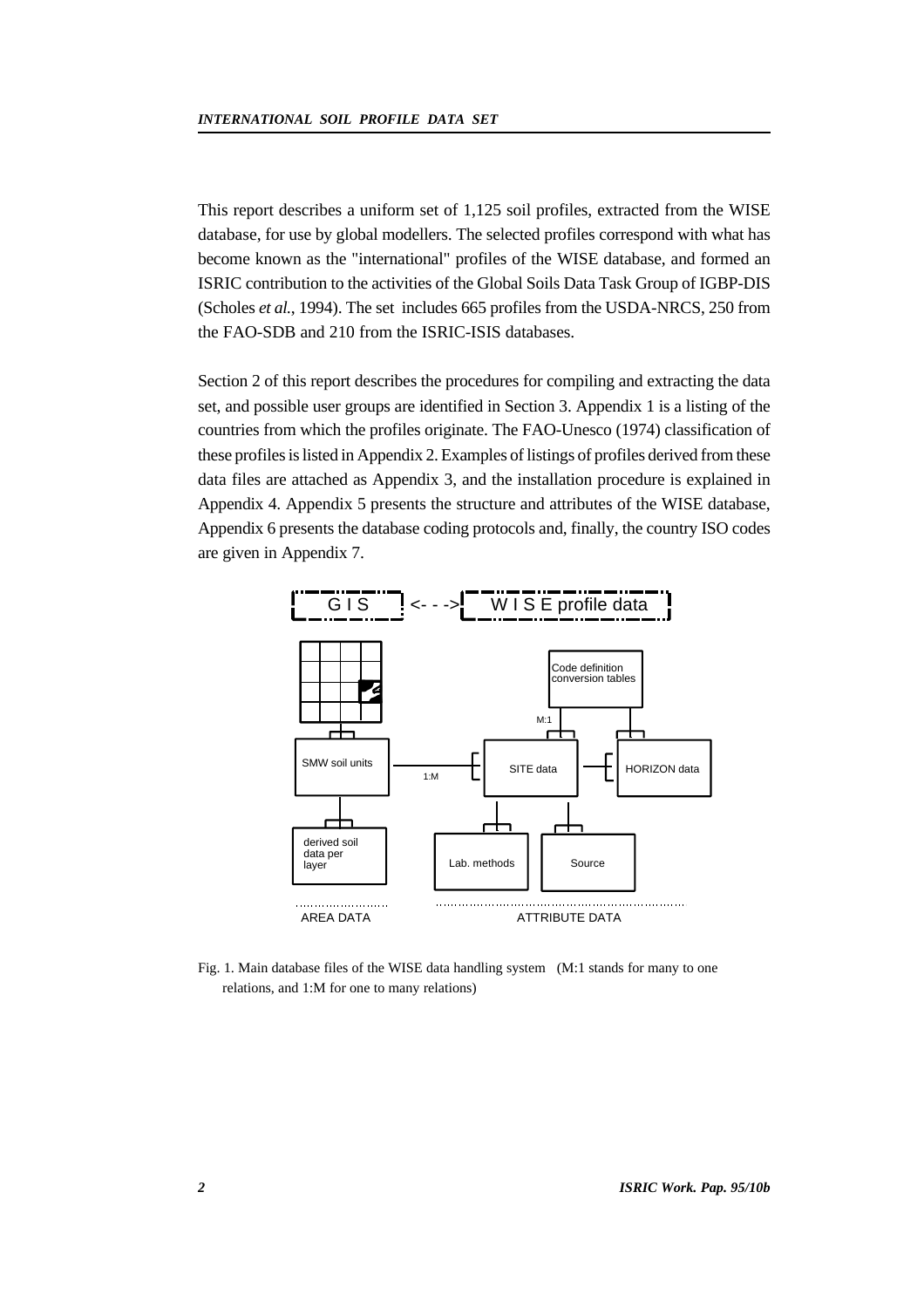## **2. Procedures**

## 2.1 The WISE database

WISE 2.1 is a soil data handling system developed for IBM®-compatible computers. It includes a collection of over 90 compiled program modules for storing, editing, selecting and printing soil data. The individual modules for handling the soil profile data are linked in a user-friendly manner by a unified menu system (Fig. 1) .

All procedures are written in dBASE  $IV^{\circ}$ , as are the structures for the database files (Batjes, 1995). The full WISE database holds a growing selection of globally distributed profiles considered to be representative of the soil units shown on a  $\frac{1}{2}^{\circ}$ latitude by  $\frac{1}{2}^{\circ}$  longitude version of the corrected and digitized 1:5 M FAO-Unesco Soil Map of the World.

## 2.2 List of soil attributes

The profile component of the WISE database includes information on: (a) soil classification and site data; (b) soil horizon data; (c) source of data; (d) the methods used for determining the analytical data; and, (e) a series of "code-definition" translation files (Baties, 1995). The full complement of data selected for inclusion in the WISE profile database is listed in Table 1. The attributes shown are similar to those proposed for the European Soil Analytical Database (Madsen and Jones, 1995) and for a Global Soils Database to be developed under the aegis of IGBP-DIS (Ingram, 1993). The central aim of the WISE database is to provide a basic set of uniform soil data for a wide range of global studies, including assessments of crop production, soil vulnerability to pollution and soil gaseous emission potentials (Batjes *et al.*, 1995).

## 2.3 Data sources and description methods

The "international" data set holds profiles released by ISRIC-ISIS, FAO-SDB and USDA-NRCS. The profiles originating from ISIS have been compiled specifically to be representative of the map units of the Soil Map of the World, with special emphasis on the tropics. They have all been described using the *Guidelines for Soil Description* (FAO-ISRIC, 1990) and analysed in a uniform manner in the ISRIC laboratory (Van Reeuwijk, 1992). The profiles derived from the NRCS set originate from the USA and 41 other countries. Soil descriptions in this data set follow the methodology of the *Soil Survey Manual* (USDA, 1993), and the analyses have been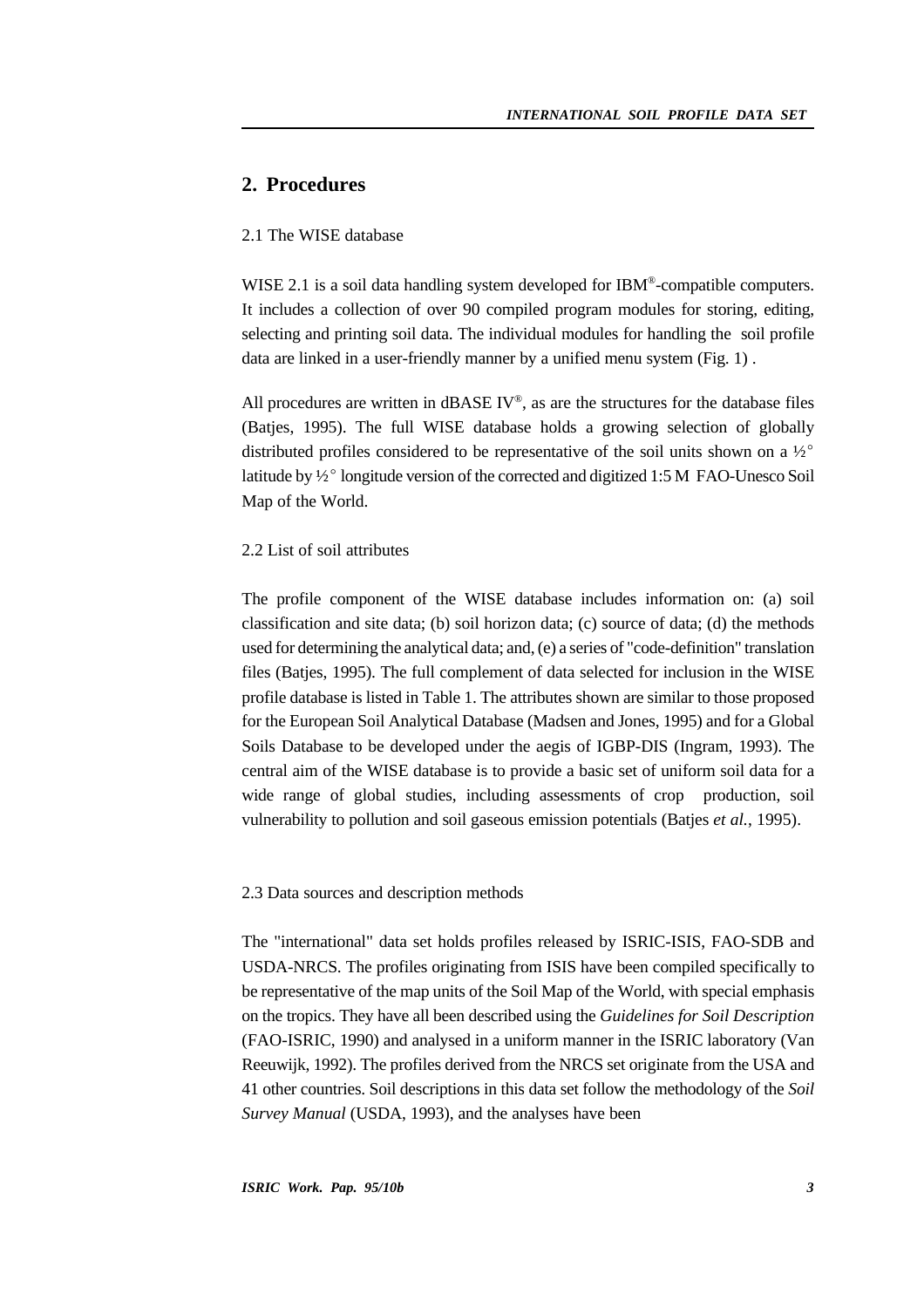## *INTERNATIONAL SOIL PROFILE DATA SET*

| Site Data                                   | Horizon Data                                                                      |
|---------------------------------------------|-----------------------------------------------------------------------------------|
| WISE_ID (unique identifier of profile)      | $WISE\_ID + horizon_NO$ (unique reference<br>number for horizon within a profile) |
| Soil classification and source              |                                                                                   |
| FAO-Unesco classification (1974 legend)     | General attributes                                                                |
| phase                                       | horizon designation                                                               |
| topsoil texture class                       | depth, top                                                                        |
| FAO-Unesco classification (1990a revised    | depth, bottom                                                                     |
| legend)                                     | matrix colour (dry and moist)                                                     |
| phase                                       | mottling                                                                          |
| USDA subgroup level classification          | presence of roots                                                                 |
| edition (year) of Soil Taxonomy             |                                                                                   |
| National classification                     | Chemical attributes <sup>®</sup>                                                  |
| source of data                              | organic carbon                                                                    |
| name of laboratory where analyses were made | total N                                                                           |
| soil profile description status             | available P                                                                       |
| date of description                         | $pH-H_2O$                                                                         |
|                                             | pH-KCl                                                                            |
| Location                                    | $pH-CaCl2$                                                                        |
| country                                     | electrical conductivity (EC)                                                      |
| location of soil profile, descriptive       | free $CaCO3$                                                                      |
| latitude (deg/min/s)                        | CaSO <sub>4</sub>                                                                 |
| longitude (deg/min/s)                       | exchangeable Ca <sup>2+</sup>                                                     |
| altitude                                    | exchangeable Mg <sup>2+</sup>                                                     |
|                                             | exchangeable Na <sup>+</sup>                                                      |
| General site data                           | exchangeable K <sup>+</sup>                                                       |
| major landform                              | exchangeable $Al^{3+} + H^+$ (exchangeable                                        |
| landscape position                          | acidity)                                                                          |
| aspect                                      | exchangeable Al <sup>3+</sup> (exchangeable aluminum)                             |
| slope                                       | cation exchange capacity (CEC)                                                    |
| drainage class                              | effective CEC (at field pH)                                                       |
| groundwater depth                           | base saturation (as percent of CEC)                                               |
| effective soil depth                        |                                                                                   |
| parent material                             | Physical attributes <sup>*</sup>                                                  |
| Köppen climate classification               | structure type                                                                    |
| land use                                    | particle size distribution:                                                       |
| natural vegetation                          | weight % sand                                                                     |
|                                             | weight % silt                                                                     |
|                                             | weight % clay                                                                     |
|                                             | stone and gravel content                                                          |
|                                             | bulk density                                                                      |
|                                             | volume per cent water held at specified suctions                                  |
|                                             | hydraulic conductivity at specified suctions                                      |

## Table 1. List of attribute data held in WISE.

WISE, World Inventory of Soil Emission Potentials; \* Analytical methods are specified in a separate key-attribute file.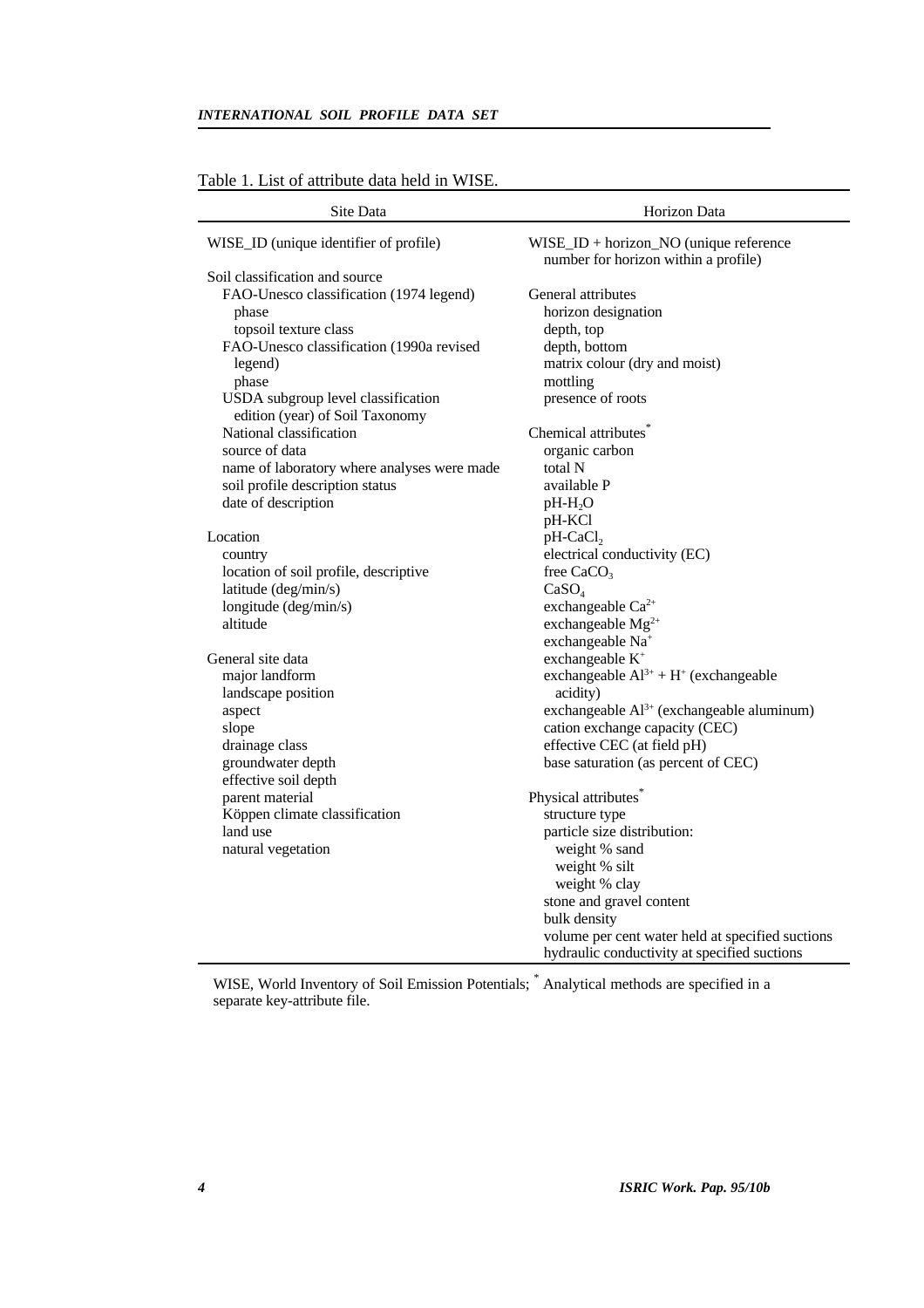made at the Lincoln laboratory (USDA, 1984). These analytical methods compare well with those used at ISRIC (Kimble and Van Reeuwijk, *pers. comm.*, 1994). Whereas profiles originating from the SDB database (FAO, 1989) have been described using the same guidelines which ISRIC used, the chemical and physical analyses have taken place in different laboratories (FAO-Unesco, 1971-1981). Therefore, it is not always possible to compare all SDB data sets directly with those of NRCS and ISIS (see Vogel, 1994).

## 2.4 Criteria for accepting profile data

Strict criteria have been defined for accepting profiles into WISE: (a) completeness and apparent reliability of data; (b) traceability of source of data; (c) classifiable in the FAO-Unesco (1974) legend; and (d) geo-referenced within defined limits. Profiles from the "international" data holders have been off-loaded to WISE using an automated datatransfer facility (Tempel, 1994). Procedures, called map-files, have been developed for the transfer of data from the NRCS, SDB and ISIS databases to WISE 2.1 (Zunnenberg, *unpublished data*, 1994). Following the initial transfer to a WISEcompatible dBASE® format, the integrity of the transferred data was checked by a second computer module. It is only after this second operation that the "screened" data sets were appended to the main WISE database files. Inherently, the use of an automated transfer facility will encompass some loss of information (Tempel, 1994). The original reference number of a soil profile is documented in the WISE database files. In all cases, the source of data and laboratory where the analyses have been carried out are specified (see Appendix 3). The WISE attribute-definition files which are provided with the "international" data set should never be tampered with in any way, because this will affect the integrity of the database.

### 2.5 Selection of "international" profiles

An extraction module was written for the mechanical extraction of the "international" profiles stored in the WISE database. The selected profiles are from various regions of the globe, with few profiles originating from Europe (Table 2). A data set of European profiles is being compiled in a separate activity by the European Union (Madsen and Jones, 1995), but so far unresolved copyright matters seem to have hindered its release to third parties.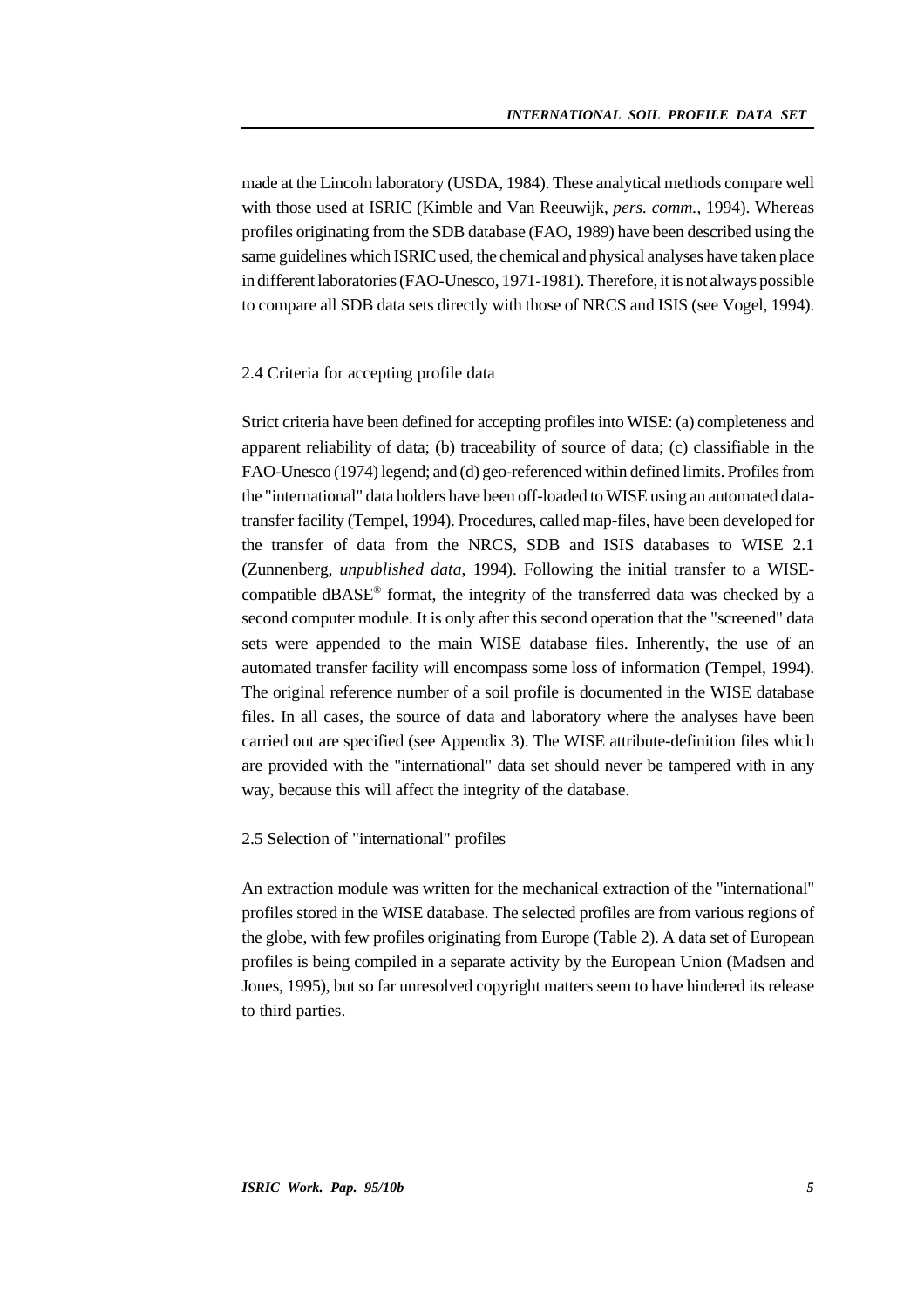| WISE area                              | Total |
|----------------------------------------|-------|
| Africa                                 | 315   |
| Australia and Pacific Islands          | 56    |
| China, India, Indonesia & Philippines  | 280   |
| Europe                                 |       |
| North America                          | 158   |
| South America and Caribbean            | 241   |
| South west and Northern Asia (Siberia) | 68    |

Table 2. Summary of number of profiles per broad geographic area (total= 1,125)

Appendix 1 lists the countries from where the soil profiles originate. The classification of these soils is presented in Appendix 2. All profiles from the NRCS data set have been classified at ISRIC into the original (FAO-Unesco, 1974) and revised (FAO, 1990a) legend (see Spaargaren and Batjes, 1995). About 94 % of the 1,125 profiles are classified in the Revised Legend (FAO, 1990a) and about 88 % according to Soil Taxonomy (Soil Survey Staff, 1994 and earlier versions).

#### 2.6 Sources of uncertainty

 $\overline{a}$ 

Initial printouts obtained from the NRCS, SDB and ISIS data sets after transfer into WISE sometimes contained distorted soil horizon designations and duplicate horizon depths. This was partly associated with the fact that soil horizon and sample depths were not always defined unambiguously in the source data files. Whenever possible, these "data issues" have been remedied manually with reference to the original data sets.

Differences in versions of USDA Soil Taxonomy used in the NRCS source files formed a difficulty when classifying profiles according to the FAO Legend. Similarly, different horizon designations are used in the various "international" data sets.

In some cases, profiles held in the source data files differed from those published elsewhere for the same profiles. This was the case for some NRCS profiles from Brazil, Korea and Zambia (see Spaargaren and Batjes, 1995), some SDB profiles from Botswana (see FAO, 1990b), and some ISIS profiles. This aspect illustrates the difficulty in preserving data integrity in digital files since their contents can easily be corrupted. In most cases, data sets obtained from NRCS, SDB and ISIS were taken at "face value" in view of the fact that they have been officially released for inclusion in the WISE database. Nonetheless, all transferred data sets have been submitted to WISE's computerized and rigorous data-checking scheme leading to rejection of some of the profiles (see Section 2.4).

In case of missing latitude-longitude references, approximate coordinates have been derived from the Times Atlas (1993), using general information on location (e.g., Machakos, Kenya).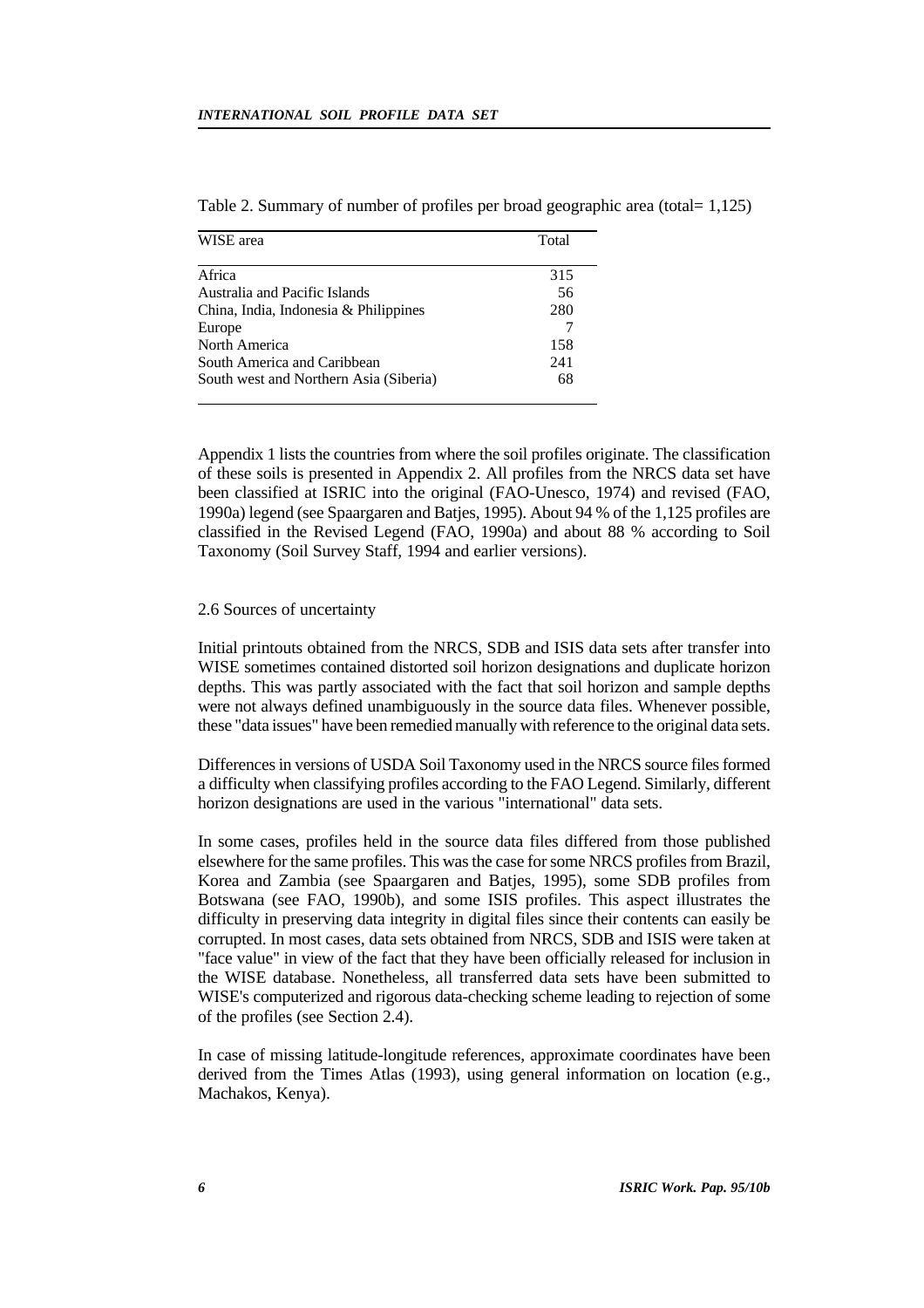## **3. Discussion and conclusions**

Version 1.0 of the "international" data set is being released with the implicit understanding that the source will be acknowledged in all publications arising from use of the data. The "international" data set is particularly meant for those scientists who wish to study "primary" soil data. Files are presented in dBASE® IV format using the WISE database structure and coding conventions (see Batjes, 1995).

The "international" data sets held in WISE have been proposed to serve as the nucleus for a global profile data set to be developed by the Global Soil Data Task Group of IGBP-DIS (Scholes *et al.*, 1994). The data set discussed in this paper, with a selection of soil profiles from three major international holders of soil data — NRCS, FAO and ISRIC —, is to provide the initial soil profile data for this collaborative activity.

It is anticipated that new releases of the "international" data set will be prepared as new profile data are being added to the WISE database, notably about 400 profiles from ISRIC's project on National Soil Reference and Database Collections (NASREC).

The WISE database proper, which currently contains over 4,300 profiles, is being used by ISRIC to generate a series of uniform data sets of derived soil properties, linked to a  $\frac{1}{2}^{\circ}$  longitude by  $\frac{1}{2}^{\circ}$  latitude version of the edited and digital Soil Map of the World (FAO, 1991), for subsequent use by global modellers.

## **Acknowledgements**

As with any collaborative activity, the WISE project has been carried out with the help of many people. The data held in the current "international" data set have been obtained from various organisations including: (a) the Natural Resources Conservation Service (USDA-NRCS, formerly SCS) at Lincoln, and J.M. Kimble in particular; (b) FAO's Land and Water Development Division (AGL), notably F.O. Nachtergaele; and (c) ISRIC, particularly J.H. Kauffman co-ordinator of the NASREC/ISIS project. Crucial, auxiliary software for the digital transfer of data obtained from these organisations to the WISE database structure was developed and tested at ISRIC by P. Tempel. The accompanying "map files" were elaborated by W. Zunnenberg. All profiles transferred from the NRCS data tape have been checked and classified in the FAO-Unesco system by O.C. Spaargaren under a subcontract with IGBP-DIS. All profiles derived from ISIS were manually checked by E.M. Bridges. Constructive comments on creating the "international" data set were received from W.V.P. van Engelen and L.R. Oldeman. The contributions of ISRIC's staff in the WISE project activities, and those of E.M. Bridges in particular, are gratefully acknowledged.

The WISE data handling system has been developed at ISRIC for a project on the Geographic Quantification of Soil Factors and Processes that Control Fluxes of Greenhouse Gases —known as World Inventory of Soil Emission Potentials (WISE)— with sponsorship from the Netherlands National Research Programme on Global Air Pollution and Climate Change (Project 851039).

## **References**

Batjes, N. H., 1995. *World Inventory of Soil Emission Potentials: WISE 2.1 - Profile Database User Manual and Coding Protocols*. Technical Paper 26, ISRIC, Wageningen.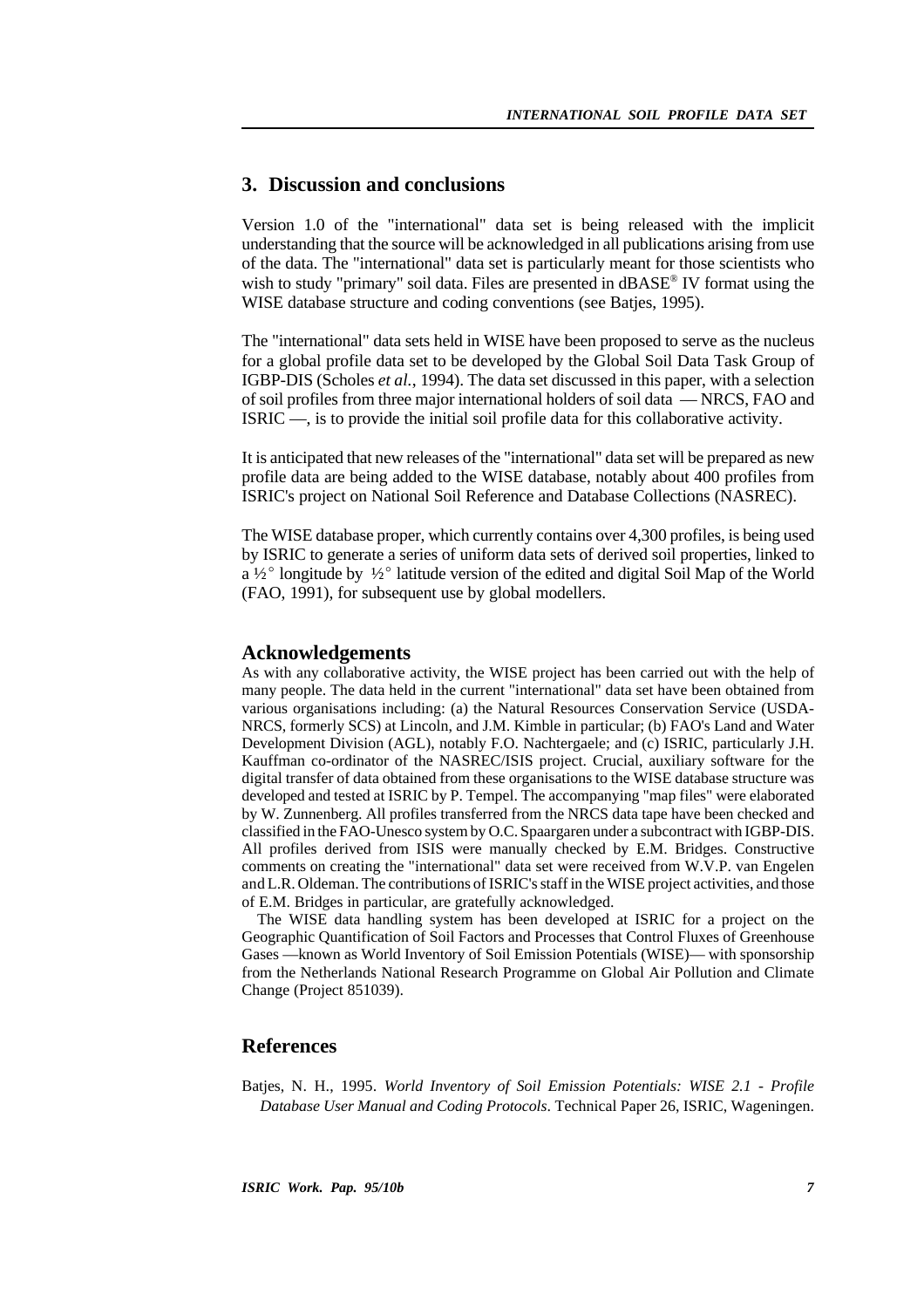- Batjes, N. H. and E. M. Bridges, 1994. Potential Emissions of Radiatively Active Gases from Soil to Atmosphere with Special Reference to Methane: Development of a Global Database (WISE). *J. Geophys. Res.* **99(D8):** 16,479-16,489.
- Batjes, N. H., E. M. Bridges and F. O. Nachtergaele, 1995. *World Inventory of Soil Emission Potentials: Development of a Global Soil Database of Process Controlling Factors.* In: Climate Change and Rice (Editors S. Peng *et al.* ), Springer-Verlag, Heidelberg, pp. 102- 115.
- FAO, 1989. *FAO-ISRIC Soil Database SDB*. World Soil Resources Report 60 (Reprinted), FAO, Rome.
- FAO, 1991. *Digitized Soil Map of the World.* World Soil Resources Report 67, FAO, Rome.
- FAO-Unesco, 1974. *Soil Map of the World. Volume I: Legend*. Unesco, Paris.
- FAO, 1990a. *FAO-Unesco Soil Map of the World: Revised Legend*. World Soil Resources Report 60, FAO, Rome [Reprinted as Technical Paper 20, ISRIC, Wageningen, 1994].
- FAO, 1990b. *Explanatory note on the Soil Map of the Republic of Botswana*. AG-BOT/85/011, FAO, UNDP and Republic of Botswana, Gaborone.
- FAO-ISRIC, 1990. *Guidelines for Soil Description*. FAO, Rome.
- Ingram, J. S. I. (ed.), 1993. IGBP-DIS & GCTE Global Soils Database Workshop. Meeting held at the Soil Survey and Land Research Centre, Silsoe (8-9 October 1992), *IGBP-DIS Working Paper 7*, Paris.
- Madsen, H. B. and R.J.A. Jones, 1995. The establishment of a soil profile analytical database for the European Union. In *European Land Information Systems for Agro-environmental Monitoring* (Editors D. King, R.J.A. Jones and A.J. Thomasson), Office for Official Publications of the European Communities, Luxembourg, pp. 55-63.
- Scholes, R. J., D. Skole and J. S. Ingram, 1994. *A Global Database of Soil Properties: Proposal for Implementation*. IGBP-DIS Working Paper 10, International Geosphere Biosphere Program, Data and Information System, Paris.
- Soil Survey Staff, 1993. *Soil Survey Manual (revised and enlarged edition)*. United States Department of Agriculture, Handbook No. 18, Washington D.C.
- Soil Survey Staff, 1994. *Keys to Soil Taxonomy (Sixth Edition)*. United States Department of Agriculture, Soil Conservation Service, Washington D.C.
- Spaargaren, O.C. and N.H. Batjes, 1995. *Report on the classification into FAO-Unesco Soil Units of Profiles Selected from the NRCS Pedon Database for IGBP-DIS*. Working Paper and Preprint 95/01, ISRIC, Wageningen.
- Tempel, P., 1994. *Data Transfer Facility between Disparate Soil Databases.* Working Paper and Preprint 94/08, International Soil Reference and Information Centre, Wageningen.
- Times Atlas, 1993. The Times Atlas of the World. Times Books, Harper Collins Publ., London.
- Van de Ven, T. and P. Tempel, 1994. *ISIS 4.0 ISRIC Soil Information System: User Manual*. Technical Paper 15 (rev. ed.), International Soil Reference and Information Centre, Wageningen.
- Van Reeuwijk, L. P., 1992. *Procedures for Soil Analysis (Third ed.)*. Technical Paper 19, International Soil Reference and Information Centre, Wageningen.
- Zuidema, G., G.J. van den Born, J. Alcamo and G.J.J. Kreileman, 1994. Simulation of global land cover changes as affected by economic factors and climate. *Water, Air and Soil Pollution*, **76**: 163-198.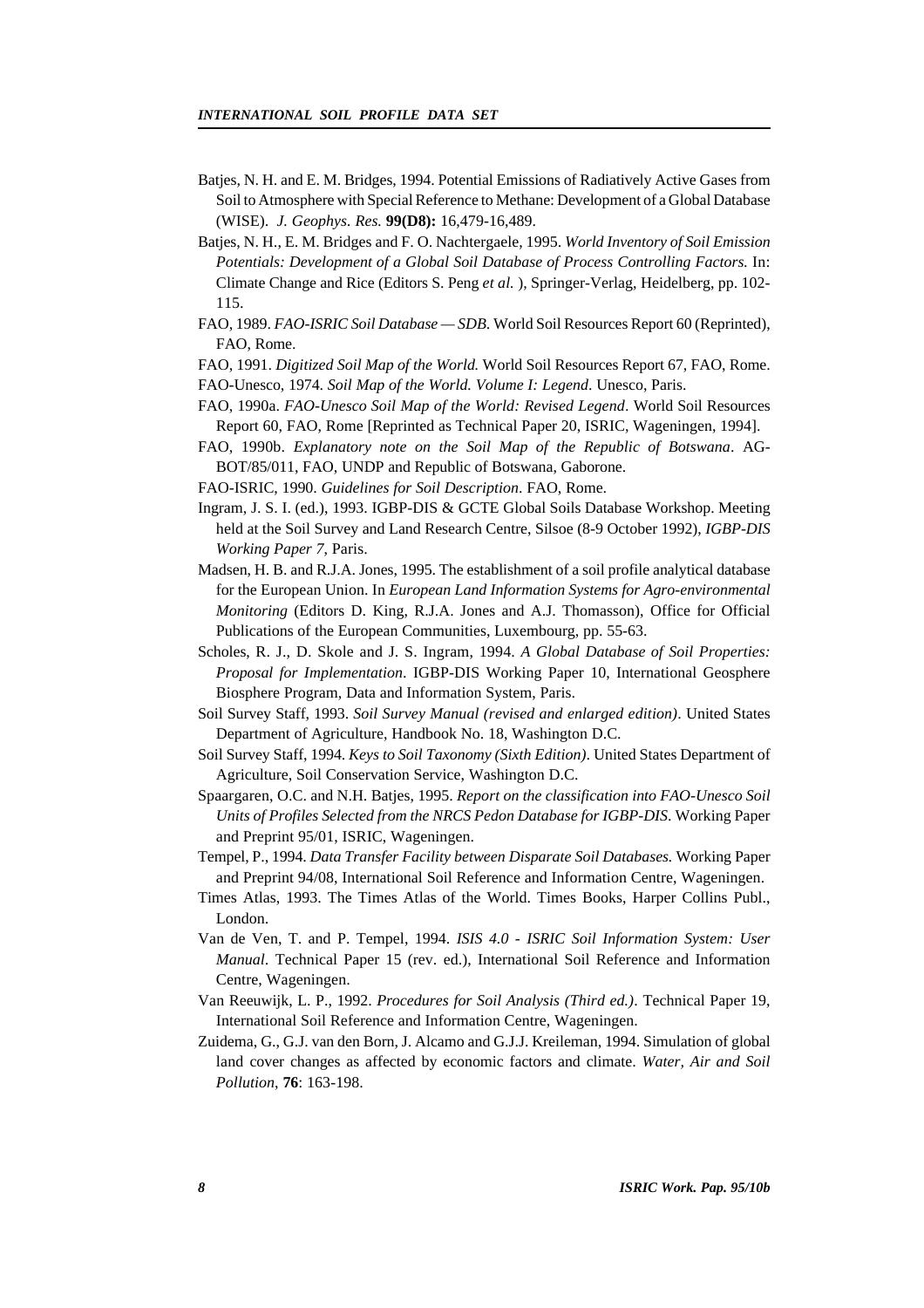# **Appendices**

ı

## **Appendix 1. Number of profiles per country in "international"data set.**

ı

| Country      |                       | Total          | Country |                      | Total          |
|--------------|-----------------------|----------------|---------|----------------------|----------------|
| $AR -$       | Argentina             | 5              | $ML -$  | Mali                 | 14             |
| $AUI -$      | Australia             | 15             | $MX -$  | Mexico               | 4              |
| $BD -$       | Bangladesh            | 3              | $MY -$  | Malaysia             | $\overline{2}$ |
| $BE -$       | Belgium               | $\mathbf{1}$   | $MZ -$  | Mozambique           | $\mathbf{1}$   |
| BF<br>$\sim$ | Burkina Faso          | $\mathbf{1}$   | $NC -$  | New Caledonia        | $\mathbf{1}$   |
| $BT -$       | Burundi               | 12             | $NE -$  | Niger                | 11             |
| $BR -$       | <b>Brazil</b>         | 69             | $NG -$  | Nigeria              | $\mathbf{1}$   |
| $BW -$       | Botswana              | 33             | $NI -$  | Nicaragua            | 21             |
| $CA -$       | Canada                | $\overline{2}$ | $NP -$  | Nepal                | 5              |
| $CI -$       | Cote d'Ivoire         | 12             | $NZ -$  | New Zealand          | 5              |
| $CK -$       | Cook Islands          | $\mathbf{1}$   | $PA -$  | Panama               | 14             |
| $CL -$       | Chile                 | 6              | $PG -$  | Papua New Guinea     | 16             |
| $CM -$       | Cameroon              | 34             | $PH -$  | Philippines          | 42             |
| $CN -$       | China                 | 50             | $PK -$  | Pakistan             | 37             |
| $CO -$       | Colombia              | 27             | $PR -$  | Puerto Rico          | $\mathbf{1}$   |
| $CR -$       | Costa Rica            | 28             | $RO -$  | Romania              | $\mathbf{1}$   |
| $CU -$       | Cuba                  | 21             | $RW -$  | Rwanda               | 6              |
| $DE -$       | Germany, Fed. Rep. of | $\mathbf{1}$   | $SB -$  | Solomon Islands      | $\mathbf{1}$   |
| $DZ -$       | Algeria               | 4              | $SD -$  | Sudan                | 46             |
| $EC -$       | Ecuador               | 16             | $SL -$  | Sierra Leone         | $\mathbf{1}$   |
| $FI -$       | Finland               | $\mathbf{1}$   | $SN -$  | Senegal              | $\overline{2}$ |
| $GN -$       | Guinea                | $\mathbf{1}$   | $SV -$  | El Salvador          | 5              |
| $GT -$       | Guatemala             | 11             | $SY -$  | Syrian Arab Republic | 6              |
| $GY -$       | Guyana                | 3              | $TH -$  | Thailand             | 35             |
| $HN -$       | Honduras              | 8              | $TN -$  | Tunisia              | 15             |
| $ID -$       | Indonesia             | 58             | $TO -$  | Tonga                | $\overline{2}$ |
| $IN -$       | India                 | 49             | $TW -$  | Taiwan               | $\Omega$       |
| $IT -$       | Italy                 | $\mathbf{1}$   | $UG -$  | Uganda               | 12             |
| JO -         | Jordan                | 14             | $US -$  | United States        | 154            |
| $JP -$       | Japan                 | $\overline{4}$ | $VE -$  | Venezuela            | 6              |
| $KE$ –       | Kenya                 | 32             | $WS -$  | Samoa                | 14             |
| $KR -$       | Korea, Republic of    | 15             | $YE -$  | Yemen                | 26             |
| $LB -$       | Lebanon               | $\overline{2}$ | $ZA -$  | South Africa         | 4              |
| $LS -$       | Lesotho               | 15             | $ZM -$  | Zambia               | 37             |
| $MA -$       | Morocco               | 5              | $ZW -$  | Zimbabwe             | 16             |
|              |                       |                |         |                      |                |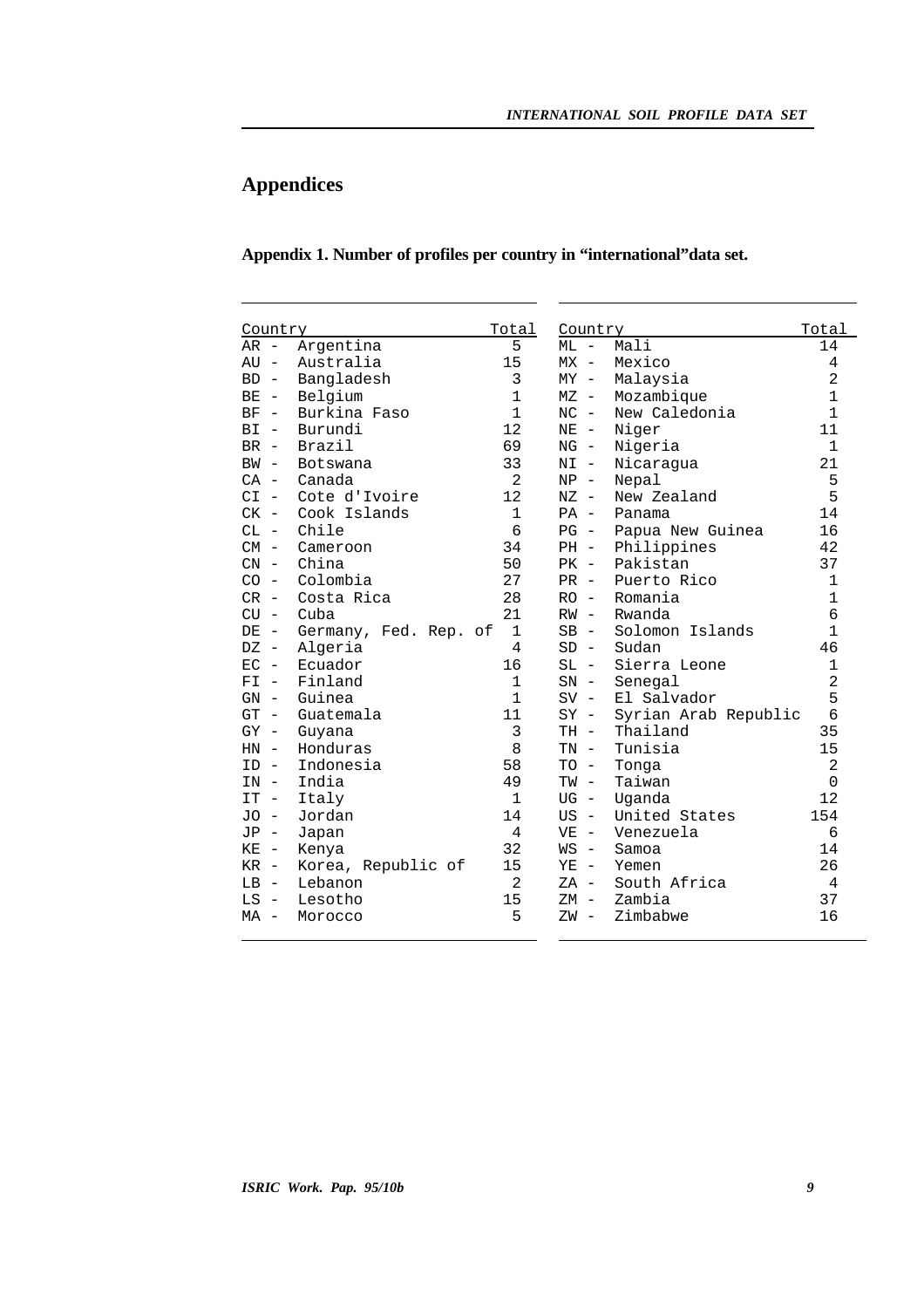## **Appendix 2. Soil units represented in "international" data set (FAO-Unesco, 1974).**

A: Acrisols Af= 53 Ag= 12 Ah= 34 Ao= 25 Ap= 15 B: Cambisols Bc= 11 Bd= 25 Be= 36 Bf= 31 Bg= 7 Bh= 15 Bk= 32 Bv= 12 Bx= 0 C: Chernozems<br>Cq= 0 Ch= 1  $Ck= 5$   $Cl= 0$ D: Podzoluvisols Dd= 1 De= 2 Dg= 0 E: Rendzinas  $E = 3$ F: Ferralsols Fa= 10 Fh= 31 Fo= 25 Fp= 3 Fr= 16 Fx= 18 G: Gleysols Gc= 1 Gd= 11 Ge= 25 Gh= 3 Gm= 10 Gp= 2 Gx= 4 H: Phaeozems Hc= 10 Hg= 9 Hh= 47 Hl= 21 I: Lithosols  $I = 0$ J: Fluvisols Jc= 14 Jd= 6 Je= 14 Jt= 7 K: Kastanozems  $Kh = 1$   $Kk = 1$   $Kl = 0$ L: Luvisols La= 4 Lc= 33 Lf= 44 Lg= 7 Lk= 5 Lo= 38 Lp= 5 Lv= 3 M: Greyzems  $Mg = 0$   $Mo = 1$ N: Nitosols Nd= 6 Ne= 15 Nh= 1 O: Histosols  $Od = 3$   $Oe = 0$   $Ox = 0$ P: Podzols Pf= 0 Pg= 1 Ph= 6 Pl= 2 Po= 4 Pp= 4 Q: Arenosols  $Qa = 3$   $Qc = 9$   $Qf = 3$   $Ql = 3$ R: Regosols<br>Rc= 8 Rd= 6  $Re= 16$   $Rx= 0$ S: Solonetz  $Sq = 4$  Sm= 0 So= 20 T: Andosols Th= 43 Tm= 14 To= 3 Tv= 20 U: Rankers  $U = 0$ V: Vertisols Vc= 66 Vp= 38 W: Planosols<br>Wd= 0 We= 3  $Wh= 0$  Wm= 1 Ws= 7 Wx= 0 X: Xerosols Xh= 7 Xk= 8 Xl= 11 Xy= 5 Y: Yermosols Yh= 5 Yk= 4 Yl= 9 Yt= 0 Yy= 4 Z: Solonchaks  $Zq = 1$   $Zm = 1$   $Zo = 11$   $Zt = 1$ 

\* For abbreviations see FAO-Unesco (1974), e.g. Af stands for Ferric Acrisols.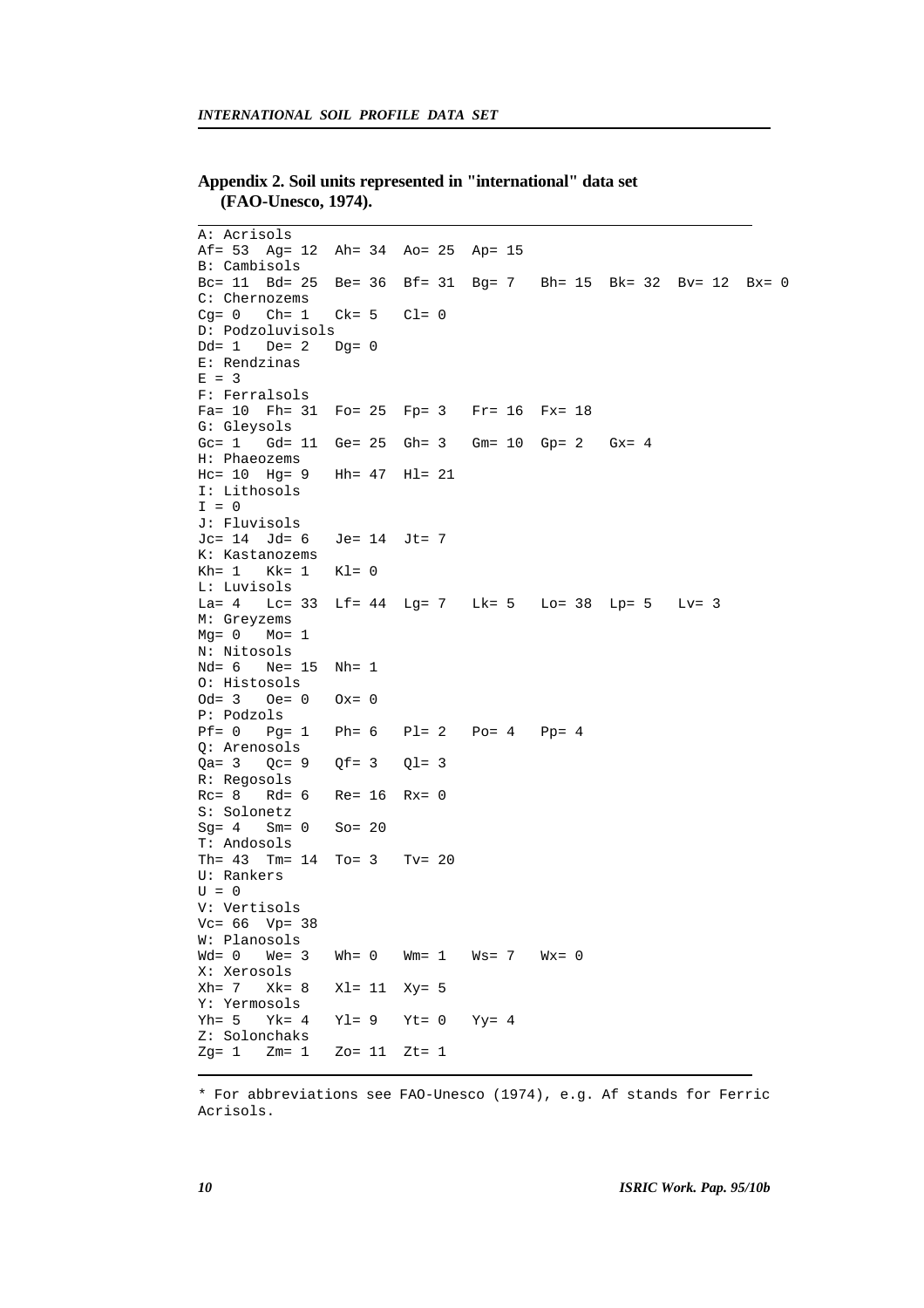## **Appendix 3. Examples of listings of SDB, ISIS and NRCS profiles.**

| <b>BR054</b>                               |                                                                                                                                                                                                                                                                                                                                                                                                                                                                                                                                                                                                                                |                                    |                                                                                             |  | WISE SOIL PROFILE DATA SHEET                                                 |  |                 |                |  |  |                                               |  |  |                             | 21/06/95 |  |
|--------------------------------------------|--------------------------------------------------------------------------------------------------------------------------------------------------------------------------------------------------------------------------------------------------------------------------------------------------------------------------------------------------------------------------------------------------------------------------------------------------------------------------------------------------------------------------------------------------------------------------------------------------------------------------------|------------------------------------|---------------------------------------------------------------------------------------------|--|------------------------------------------------------------------------------|--|-----------------|----------------|--|--|-----------------------------------------------|--|--|-----------------------------|----------|--|
|                                            | SOIL CLASSIFICATION:<br>FAO-Unesco Legend (1974):<br>FAO-Unesco Legend (1990):<br>USDA Soil Taxonomy $(19--):$<br>Local Classification System:                                                                                                                                                                                                                                                                                                                                                                                                                                                                                 |                                    |                                                                                             |  | Ferric Luvisol (Lf)<br>Ferric Luvisol (LVf)                                  |  | Phase: $-- (-)$ | Phase: $- (-)$ |  |  |                                               |  |  | Topsoil texture: coarse (C) |          |  |
| SOURCES:                                   | Source_ID:<br>Lab ID:<br>Desc. $(MM/YY):$ 01/66                                                                                                                                                                                                                                                                                                                                                                                                                                                                                                                                                                                |                                    | FAO/SDB<br>XX01                                                                             |  | Ref. page: FAO-SDB profile: 021011<br>Descr. status: routine description (2) |  |                 |                |  |  |                                               |  |  |                             |          |  |
| SITE DATA:<br>HORIZON DATA:                | Location:<br>Coordinates: Lat.: S 22 deg. 19 min. -- sec. Lon.: W 050 deg. 00 min. -- sec.<br>Altitude:<br>Landform:<br>Position:<br>Aspect:<br>Slope:<br>Drainage class: moderately well drained (M)<br>Groundwater: $-1$ to $-1$ (cm)<br>Eff. soil depth $> -1$ (cm)<br>Parent material: sandstone, greywacke, arkose (SC2) (Remarks: -)<br>Koppen climate: Equat. humid with dry season in low-sun season (driest month <60;Tcm > 18C) (Aw)<br>Land use $(LU):$ -- $(-)$<br>Main crop:<br>Vegetation $(VE):$ -- $(-)$<br>Remarks on LU/VE: -                                                                                | $\qquad \qquad -\quad \frac{9}{6}$ | 9 Km SW Marilia, Sao Paulo state (Brazil)<br>620 m<br>$--- (-)$<br>$--- (-)$<br>coffee (CF) |  |                                                                              |  |                 |                |  |  |                                               |  |  |                             |          |  |
|                                            | --------------<br>Horiz. Depth Org. Tot. Av. pH ECx CACO GYPS Exch. bases and acidity CEC ECEC BS                                                                                                                                                                                                                                                                                                                                                                                                                                                                                                                              |                                    |                                                                                             |  |                                                                              |  |                 |                |  |  |                                               |  |  |                             |          |  |
|                                            | Desig. (cm) (%) (%) H2O KCl CaCl2 (%) (%) Ca Mg K Na Ac Al (meq/100g)(%)                                                                                                                                                                                                                                                                                                                                                                                                                                                                                                                                                       |                                    |                                                                                             |  |                                                                              |  |                 |                |  |  |                                               |  |  |                             |          |  |
| Ap<br>$E$ and $E$<br>B1<br>B2<br><b>BC</b> | $0-20$ $0.40$ $0.05$ $2.3$ $6.3$ $-1.0$ $5.5$ $-1.00$ $-1.0$ $-1.0$ $3.0$ $0.2$ $0.1$ $0.0$ $-1.0$ $-1.0$ $4.0$ $-1.0$ $83$<br>$20-42$ 0.10 0.02 2.3 6.6 -1.0 5.6 -1.00 -1.0 -1.0 1.8 0.2 0.0 0.0 -1.0 -1.0 2.5 -1.0 80<br>$\begin{array}{cccccccccccccccc} 42-77 & 0.20 & 0.06 & 2.3 & 6.4 & -1.0 & 5.3 & -1.00 & -1.0 & -1.0 & 4.3 & 1.0 & 0.1 & 0.0 & -1.0 & -1.0 & 6.0 & -1.0 & 90 \\ 77-97 & 0.20 & 0.02 & 2.3 & 6.2 & -1.0 & 5.2 & -1.00 & -1.0 & -1.0 & 3.5 & 0.9 & 0.1 & 0.0 & -1.0 & -1.0 & 5.4 & -1.0 & 83 \end{array}$<br>$97-209$ 0.10 0.02 2.3 6.4 -1.0 5.8 -1.00 -1.0 -1.0 2.6 0.7 0.1 0.0 -1.0 -1.0 4.4 -1.0 80 |                                    |                                                                                             |  |                                                                              |  |                 |                |  |  |                                               |  |  |                             |          |  |
|                                            |                                                                                                                                                                                                                                                                                                                                                                                                                                                                                                                                                                                                                                |                                    |                                                                                             |  |                                                                              |  |                 |                |  |  |                                               |  |  |                             |          |  |
|                                            | Horiz. Colour M R ST Sand Silt Clay GR Bd    % vol/vol moisture held at a pF of MC HCs HCu                                                                                                                                                                                                                                                                                                                                                                                                                                                                                                                                     |                                    |                                                                                             |  |                                                                              |  |                 |                |  |  |                                               |  |  |                             |          |  |
|                                            | Desig. Dry Moist                                                                                                                                                                                                                                                                                                                                                                                                                                                                                                                                                                                                               |                                    |                                                                                             |  |                                                                              |  |                 |                |  |  | $0.0$ 1.0 1.5 1.7 2.0 2.3 2.5 2.7 3.4 3.7 4.2 |  |  |                             |          |  |
|                                            |                                                                                                                                                                                                                                                                                                                                                                                                                                                                                                                                                                                                                                |                                    |                                                                                             |  |                                                                              |  |                 |                |  |  |                                               |  |  |                             |          |  |
| <b>REMARKS:</b><br>REFERENCES:             | Abbr.: Av. P as mg P205/kg soil; ECx= electrical conductivity in dS/m; Ac= exchangeable (H + Al) in meq/100g;<br>BS= base saturation (% of CEC); M= mottles; R= roots; ST= structure; GR = % > 2mm size; Bd= bulk density<br>$(g/cm3)$ ; HC= hydr. conduct., saturated (HCs) resp. unsat. (HCu) in cm/hr; AWC= av. moisture in v/v %; -1<br>stands for missing numeric values and - for missing alphanumeric values.<br>SDB-profile= BR011.                                                                                                                                                                                    |                                    |                                                                                             |  |                                                                              |  |                 |                |  |  |                                               |  |  |                             |          |  |

REFERENCES:<br>a) Source of profile data [FAO/SDB-2]:<br>Various authors (see relevant FAO reports), 1994. Selected soils from FAO's Soil Data Base<br>(SDB; May 94); transfer map-files prepared by W. Zunnenberg. Data from FAO, Rome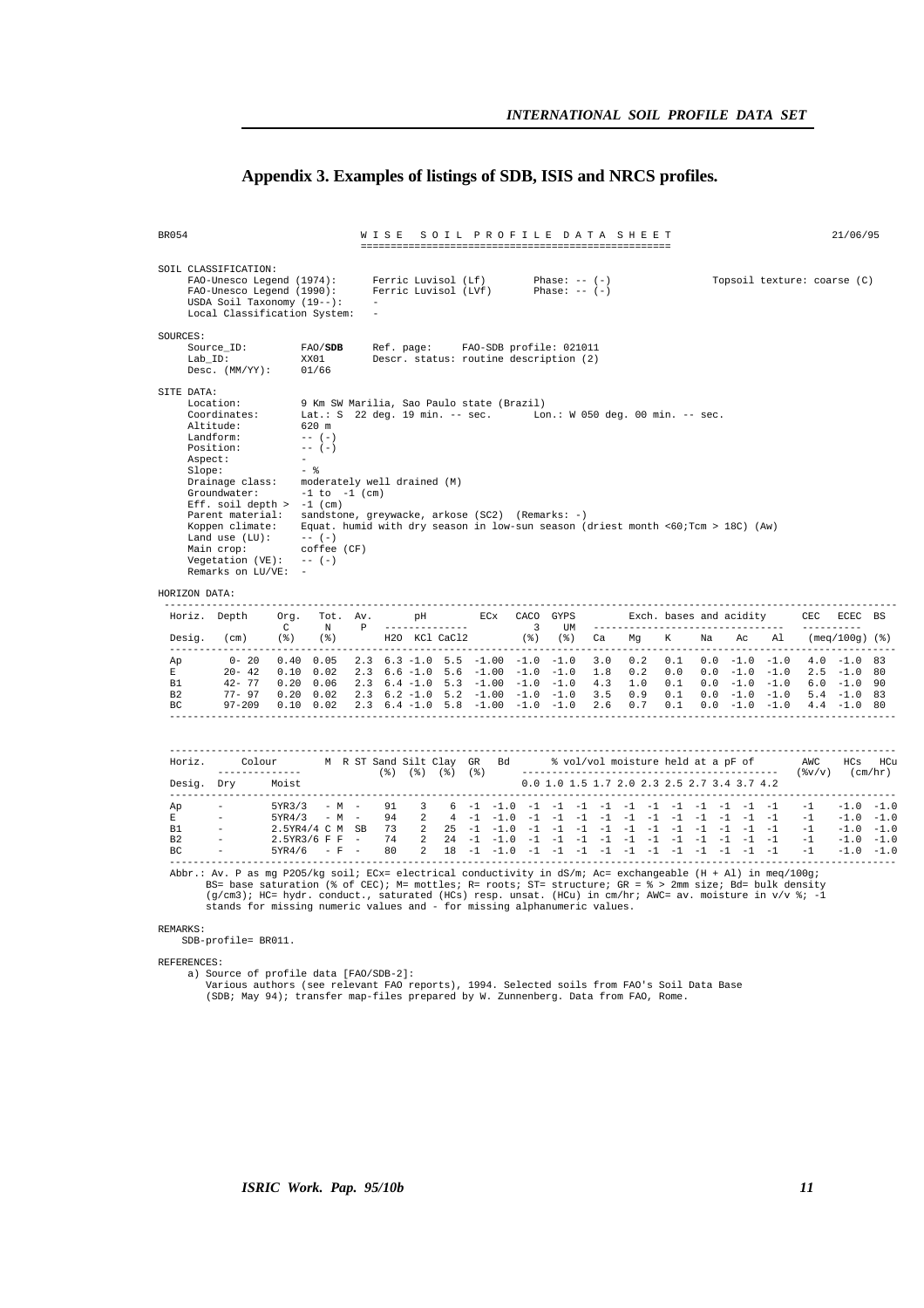b) Laboratory name and methods [XX01]: General methods as described in FAO-Unesco Soil Map of the World.

| Analytical method                              | Code and description                                                                                             |
|------------------------------------------------|------------------------------------------------------------------------------------------------------------------|
| Organic Carbon:                                | OC01: Method of Walkley-Black (Org. matter = Org. C x 1.72)                                                      |
| Total Nitrogen:                                | TN01: Method of Kjeldahl                                                                                         |
| Available P:                                   | TP99: Method not defined                                                                                         |
| pH-H20:                                        | PH02: pH 1:2.5 soil/water solution                                                                               |
| $pH-KCl:$                                      | PK02: pH in 1:2.5 soil/ M KCl solution                                                                           |
| pH-CaCl2:                                      | PC02: pH in 1:2.5 soil/1 M CaCl2 solution                                                                        |
| Electr. conductivity:                          | EL04: Elec. conductivity in saturated paste (ECe)                                                                |
| CaCO3 content:                                 | CA04: Calcimeter method (volumetric after adition of dilute acid)                                                |
| Gypsum content:                                | GY01: Dissolved in water and precipitated by acetone                                                             |
|                                                | Exch. Ca, Mg, Na and K: EX01: Various methods with no apparent differences in results                            |
| Exch. acidity and aluminum: EA--: Not measured |                                                                                                                  |
| CEC soil:                                      | CS01: CEC in 1M NH4OAc buffered at pH 7                                                                          |
| Effective CEC:                                 | CE--: Not measured                                                                                               |
| Base saturation:                               | BS01: Sum of bases as percentage of CEC (method specified above)                                                 |
| Particle size analysis:                        | TE01: Pipette method, with appropriate dispersion treatment (c< 0.002 <si< 0.05="" 2mm)<="" <sa<="" td=""></si<> |
| Bulkdensity:                                   | BD--: Not measured                                                                                               |
| Soil moisture content: MC--: Not measured      |                                                                                                                  |
| Hydraulic conductivity: HC--: Not measured     |                                                                                                                  |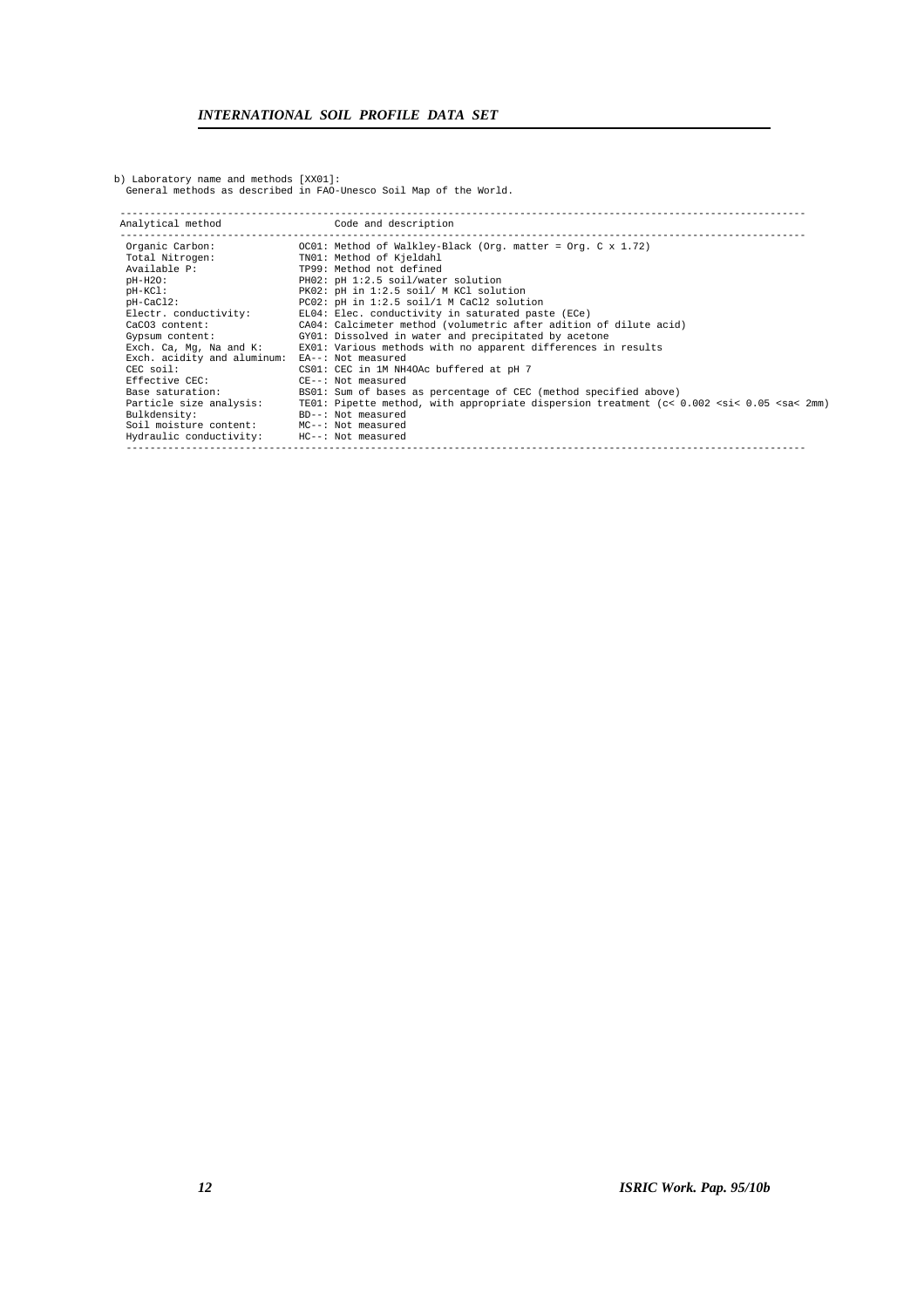|                                                             | SOIL CLASSIFICATION:<br>FAO-Unesco Legend (1974):<br>FAO-Unesco Legend (1990):<br>USDA Soil Taxonomy (1992):<br>Local Classification System:                                                                                                                                                                                                                                                                                                                                                                                                    |              |                                         |                                       |                                                                                      |       | Ferric Luvisol (Lf)<br>Haplic Lixisol (LXh)<br>Typic Kanhaplustalf<br>Podzolico vermelho |               | Phase: $--$ (-)<br>Phase: $--$ (-)                                                                                                                                                                                                                                                                                                                                                                                                                      |      |      |                               |  | Topsoil texture: coarse (C)                                                                                    |                               |  |
|-------------------------------------------------------------|-------------------------------------------------------------------------------------------------------------------------------------------------------------------------------------------------------------------------------------------------------------------------------------------------------------------------------------------------------------------------------------------------------------------------------------------------------------------------------------------------------------------------------------------------|--------------|-----------------------------------------|---------------------------------------|--------------------------------------------------------------------------------------|-------|------------------------------------------------------------------------------------------|---------------|---------------------------------------------------------------------------------------------------------------------------------------------------------------------------------------------------------------------------------------------------------------------------------------------------------------------------------------------------------------------------------------------------------------------------------------------------------|------|------|-------------------------------|--|----------------------------------------------------------------------------------------------------------------|-------------------------------|--|
| SOURCES:<br>Lab_ID:                                         | Source_ID:<br>Desc. $(MM/YY): 10/84$                                                                                                                                                                                                                                                                                                                                                                                                                                                                                                            |              | $ISIS-0994$<br>NL01                     |                                       | Ref. page:                                                                           |       | Descr. status: reference pedon (1)                                                       | ISIS4 [BR001] |                                                                                                                                                                                                                                                                                                                                                                                                                                                         |      |      |                               |  |                                                                                                                |                               |  |
| SITE DATA:<br>ocation:<br>Aspect:<br>Slope:                 | Coordinates:<br>Atitude:<br>Landform:<br>osition:<br>Drainage class:<br>Groundwater:<br>Eff. soil depth $> 180$ (cm)<br>Parent material: metamorphic rocks (M) (Remarks: Weathered rock)<br>Koppen climate: Equat. humid with dry season in low-sun season (driest month <60;Tcm > 18C) (Aw)<br>Land use $(LU)$ : extensive grazing $(HE)$<br>Main crop: -- $(-)$<br>Main crop:<br>Vegetation (VE): herbaceous (H)<br>Remarks on LU/VE: occ. subsistence farming                                                                                | $\sim$       | 45 m<br>$20*$<br>$--- (-)$<br>$--- (-)$ | lower slope (LS)<br>$-1$ to $-1$ (cm) | Rio de Janeiro, Itaguai (Brazil)<br>plain (slope 0-8 %; relief int. < 100 m/km) (LP) |       |                                                                                          |               | Lat.: S 22 deg. 45 min. 0 sec. Lon.: W 43 deg. 41 min. 0 sec.                                                                                                                                                                                                                                                                                                                                                                                           |      |      |                               |  |                                                                                                                |                               |  |
|                                                             | HORIZON DATA:                                                                                                                                                                                                                                                                                                                                                                                                                                                                                                                                   |              |                                         |                                       |                                                                                      |       |                                                                                          |               |                                                                                                                                                                                                                                                                                                                                                                                                                                                         |      |      |                               |  |                                                                                                                |                               |  |
|                                                             | ---------------<br>Horiz. Depth                                                                                                                                                                                                                                                                                                                                                                                                                                                                                                                 |              |                                         |                                       |                                                                                      |       |                                                                                          |               | Org. Tot. Av. pH ECx CACO GYPS Exch. bases and acidity CEC ECEC BS                                                                                                                                                                                                                                                                                                                                                                                      |      |      |                               |  |                                                                                                                |                               |  |
|                                                             | Desig. (cm) (%) (%) H2O KCl CaCl2 (%) (%) Ca Mg K Na Ac Al (meq/100g)(%)                                                                                                                                                                                                                                                                                                                                                                                                                                                                        | $\mathbb{C}$ |                                         |                                       |                                                                                      |       |                                                                                          |               |                                                                                                                                                                                                                                                                                                                                                                                                                                                         |      |      |                               |  |                                                                                                                |                               |  |
| Ap<br>E1<br>E2<br>Bt1<br>Bt 2<br>Bt 3<br>CB<br>$\mathbf{C}$ | $0 - 14$<br>$14 - 30$<br>$30 - 38$<br>38- 50 0.27 -1.00 -1.0 6.5 5.4 -1.0 0.02 0.0 0.0 0.8 2.3 0.1 0.1 -1.0 -1.0 3.9 3.3 85<br>50-80<br>$\begin{array}{cccccccccccccccc} 80-100 & 0.18 & -1.00 & -1.0 & 5.8 & 4.2 & -1.0 & 0.02 & 0.0 & 0.0 & 1.2 & 1.0 & 0.0 & 0.2 & -1.0 & -1.0 & 4.4 & 2.4 & 55 \\ 100-157 & 0.13 & -1.00 & -1.0 & 5.6 & 3.9 & -1.0 & 0.02 & 0.0 & 0.0 & 0.0 & 0.6 & 1.5 & 0.0 & 0.2 & -1.0 & -1.0 & 5.0 & 2.3 & 46 \end{array}$<br>157-180 -1.00 -1.00 -1.0 5.5 3.4 -1.0 0.02 0.0 0.0 0.8 2.0 0.1 -1.0 -1.0 -1.0 7.7 2.9 38 |              |                                         |                                       |                                                                                      |       |                                                                                          |               | $0.95 \quad 0.09 \quad -1.0 \quad 4.5 \quad 4.1 \quad -1.0 \quad 0.20 \quad 0.0 \quad 0.0 \quad 1.0 \quad 0.5 \quad 0.2 \quad 0.1 \quad -1.0 \quad -1.0 \quad 3.7 \quad 1.8 \quad 49$<br>$0.42 - 1.00 - 1.0$ 4.7 3.9 -1.0 0.05 0.0 0.0 1.0 0.3 0.0 0.1 -1.0 -1.0 2.1 1.4 67<br>$0.38 - 1.00 - 1.0$ 4.9 3.9 -1.0 0.04 0.0 0.0 0.8 0.4 0.0 0.1 -1.0 -1.0 2.6 1.3 50<br>$0.34 - 1.00 - 1.0$ 5.8 4.4 -1.0 0.02 0.0 0.0 1.4 0.9 0.1 0.1 -1.0 -1.0 3.5 2.5 71 |      |      |                               |  |                                                                                                                |                               |  |
|                                                             |                                                                                                                                                                                                                                                                                                                                                                                                                                                                                                                                                 |              |                                         |                                       |                                                                                      |       |                                                                                          |               |                                                                                                                                                                                                                                                                                                                                                                                                                                                         |      |      |                               |  |                                                                                                                | HCs HCu                       |  |
|                                                             | Desig. Dry Moist                                                                                                                                                                                                                                                                                                                                                                                                                                                                                                                                |              |                                         |                                       |                                                                                      |       |                                                                                          |               | 0.0 1.0 1.5 1.7 2.0 2.3 2.5 2.7 3.4 3.7 4.2                                                                                                                                                                                                                                                                                                                                                                                                             |      |      |                               |  |                                                                                                                |                               |  |
| Ap<br>E1<br>E2<br>Bt1<br>Bt2<br>Bt3<br>CB                   | 10YR6/2 10YR4/2 N MV SB 69 16 15 -1 -1.0 -1 -1 -1 -1 -1 -1 -1 -1 -1 -1 -1 -1<br>10YR6/3 10YR5/4 N CV MA 64 15<br>10YR6/3 10YR5/4 N VV MA 61 13<br>5YR6/6 2.5YR4/6 N VV SB 28 12<br>2.5YR6/6 2.5YR4/6 N VV SB 35 16 49 -1 1.43 43 41 38 -1 35 33 -1 32 30 -1 27<br>$5YR6/6$ $4YR4/6$ N - SB 38 20 42 -1 -1.0 -1 -1 -1 -1 -1 -1 -1 -1 -1 -1 -1 -1<br>7.5YR6/6 5YR4/6 N - MA 45 26                                                                                                                                                                 |              |                                         |                                       | $\sim$ 100 $\mu$                                                                     | 55 26 | $19 - 1 - 1.0$                                                                           |               | 21 -1 1.57 36 35 29 -1 23 21 -1 18 15 -1 14<br>29 -1 1.54 41 40 38 -1 34 32 -1 30 24 -1 21<br>$-1$ $-1$ $-1$                                                                                                                                                                                                                                                                                                                                            | $-1$ | $-1$ | $-1$ $-1$ $-1$ $-1$ $-1$ $-1$ |  | $-1$ $-1.0$ $-1.0$<br>$15 - 1.0 - 1.0$<br>$-1$ $-1.0$ $-1.0$<br>$-1$ $-1.0$ $-1.0$<br>$17 - 1.0 - 1.0$<br>$-1$ | $11 -1.0 -1.0$<br>$-1.0 -1.0$ |  |
|                                                             | Abbr.: Av. P as mg P205/kg soil; ECx= electrical conductivity in dS/m; Ac= exchangeable (H + Al) in meg/100g;<br>BS= base saturation (% of CEC); M= mottles; R= roots; ST= structure; GR = % > 2mm size; Bd= bulk density<br>(g/cm3); HC= hydr. conduct., saturated (HCs) resp. unsat. (HCu) in cm/hr; AWC= av. moisture in v/v %; -1<br>stands for missing numeric values and - for missing alphanumeric values.                                                                                                                               |              |                                         |                                       |                                                                                      |       |                                                                                          |               |                                                                                                                                                                                                                                                                                                                                                                                                                                                         |      |      |                               |  |                                                                                                                |                               |  |
| REMARKS:                                                    | A deep, moderately well drained, red clay soil derived from gneiss; having a yellowish brown,<br>porous, sandy (clay) loam topsoil. The B horizons show coating of illuvial clay and limited<br>permeability.                                                                                                                                                                                                                                                                                                                                   |              |                                         |                                       |                                                                                      |       |                                                                                          |               |                                                                                                                                                                                                                                                                                                                                                                                                                                                         |      |      |                               |  |                                                                                                                |                               |  |
| REFERENCES:                                                 |                                                                                                                                                                                                                                                                                                                                                                                                                                                                                                                                                 |              |                                         |                                       |                                                                                      |       |                                                                                          |               |                                                                                                                                                                                                                                                                                                                                                                                                                                                         |      |      |                               |  |                                                                                                                |                               |  |

BR069 W I S E S O I L P R O F I L E D A T A S H E E T 21/06/95

REFERENCES:<br>a) Source of profile data [ISIS-0994]:<br>Various authors (see relevant ISRIC Country Reports), 1994. ISIS data set of September 1994<br>(J.H. Kauffman); transfer map-file produced by W. Zunnenberg. See: Van de Ven,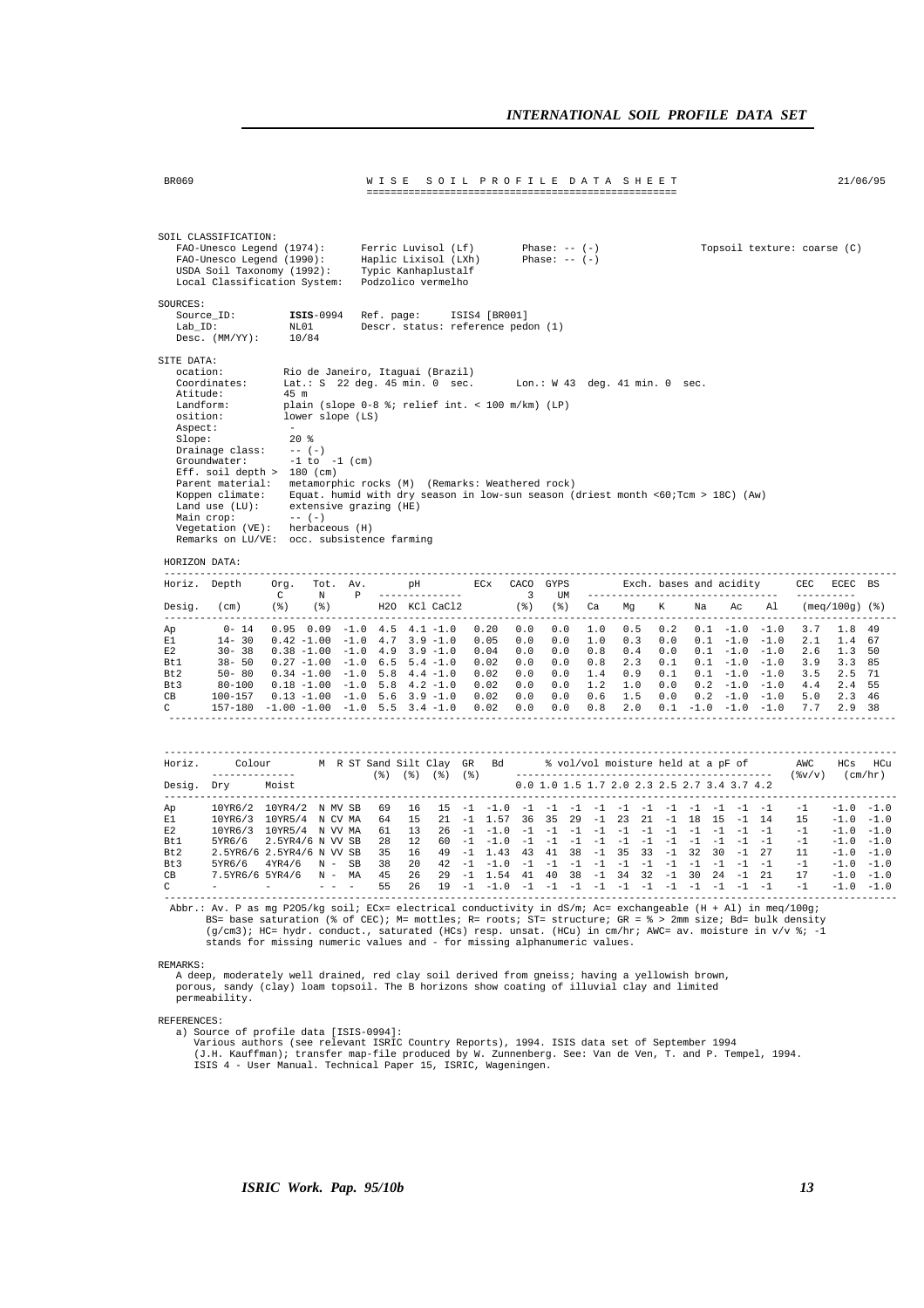| v, maporacor, hame and mechodo [nmor].                 | International Soil Reference and Information Centre (ISRIC) laboratory, Wageningen, The Netherlands.                                               |
|--------------------------------------------------------|----------------------------------------------------------------------------------------------------------------------------------------------------|
| Analytical method Code and description                 |                                                                                                                                                    |
| Organic Carbon:<br>Total Nitrogen:                     | OC01: Method of Walkley-Black (Org. matter = Org. C $x$ 1.72)<br>TN01: Method of Kjeldahl                                                          |
| Available P:                                           | TP18: Bray-I (acid soils) resp. Olsen (other soils)                                                                                                |
| $pH-H2O$ :<br>pH-KCl:                                  | PH02: pH 1:2.5 soil/water solution<br>PK02: pH in 1:2.5 soil/ M KCl solution                                                                       |
| $pH-CaCl2$ :<br>Electr. conductivity:                  | PC--: Not measured<br>EL04: Elec. conductivity in saturated paste (ECe)                                                                            |
| CaCO3 content:<br>Gypsum content:                      | CA03: Method of Piper<br>GY01: Dissolved in water and precipitated by acetone                                                                      |
| Exch. Ca, Mq, Na and K:<br>Exch. acidity and aluminum: | EX01: Various methods with no apparent differences in results<br>EA01: Exchangeable acidity (H+Al) in 1 M KCl                                      |
| $CEC$ soil:                                            | CS01: CEC in 1M NH4OAc buffered at pH 7                                                                                                            |
| Effective CEC:<br>Base saturation:                     | $CE01:$ Sum of exch. Ca, Mq, K and Na, plus exchangeable aluminium (in 1M KCl)<br>BS01: Sum of bases as percentage of CEC (method specified above) |
| Particle size analysis:<br>Bulkdensity:                | TE01: Pipette method, with appropriate dispersion treatment (c< 0.002 <si< 0.05="" 2mm)<br="" <sa<="">BD01: Core sampling (pF rings)</si<>         |
| Soil moisture content:<br>Hydraulic conductivity:      | MC01: sand/silt baths and porous plates, undisturbed samples (pF rings)<br>HC--: Not measured                                                      |
|                                                        |                                                                                                                                                    |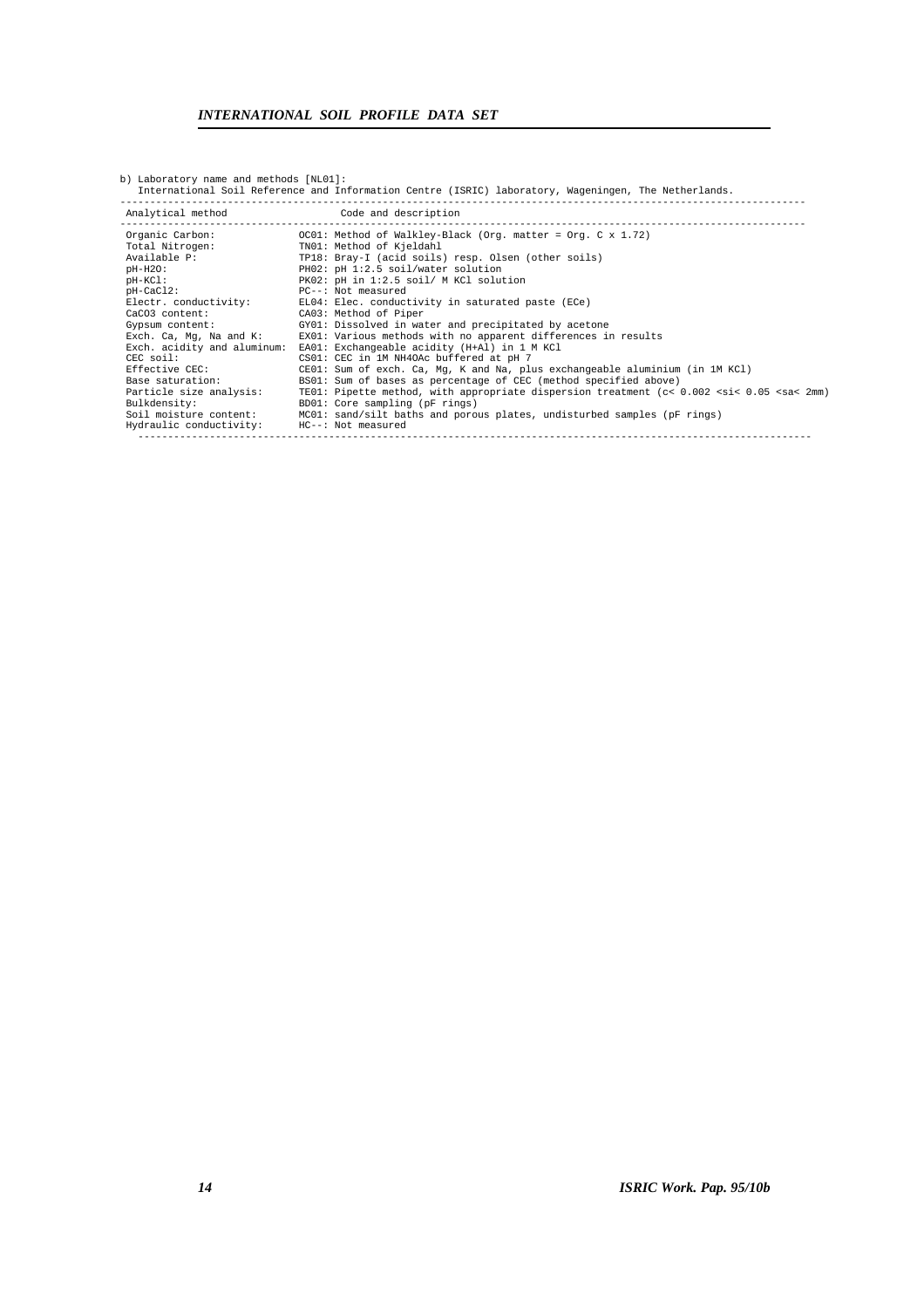| BR097                                            |                                                                                                                                                                                                                                                                          |                      |                                                                                                                                                                         |                        | W I S E                                                       |                                        |          |                                             | SOIL PROFILE DATA SHEET                                                                                                                                                                                                                                                                                                                                                                                       |                                    |                                 |                   |                                                                                               |                                                       |            |                                                    |                                                           | 21/06/95                                                                                              |                                            |
|--------------------------------------------------|--------------------------------------------------------------------------------------------------------------------------------------------------------------------------------------------------------------------------------------------------------------------------|----------------------|-------------------------------------------------------------------------------------------------------------------------------------------------------------------------|------------------------|---------------------------------------------------------------|----------------------------------------|----------|---------------------------------------------|---------------------------------------------------------------------------------------------------------------------------------------------------------------------------------------------------------------------------------------------------------------------------------------------------------------------------------------------------------------------------------------------------------------|------------------------------------|---------------------------------|-------------------|-----------------------------------------------------------------------------------------------|-------------------------------------------------------|------------|----------------------------------------------------|-----------------------------------------------------------|-------------------------------------------------------------------------------------------------------|--------------------------------------------|
|                                                  | SOIL CLASSIFICATION:<br>FAO-Unesco Legend (1974):<br>FAO-Unesco Legend (1990):<br>USDA Soil Taxonomy (1994):<br>Local Classification System:                                                                                                                             |                      |                                                                                                                                                                         |                        | Humic Acrisol (Ah)<br>Humic Kandiudox<br>[USDA-code: audparh] |                                        |          | Haplic Ferralsol (FRh)                      |                                                                                                                                                                                                                                                                                                                                                                                                               | Phase: $-- (-)$<br>Phase: $-- (-)$ |                                 |                   |                                                                                               |                                                       |            |                                                    | Topsoil texture: fine (F)                                 |                                                                                                       |                                            |
| SOURCES:<br>$Lab_ID$ :                           | Source ID:<br>Desc. (MM/YY):                                                                                                                                                                                                                                             |                      | NRCS-USDA<br>US01<br>04/85                                                                                                                                              |                        | Ref. page:                                                    |                                        |          |                                             | SCS profile code 8500725 (Brazil 7)<br>Descr. status: reference pedon (1)                                                                                                                                                                                                                                                                                                                                     |                                    |                                 |                   |                                                                                               |                                                       |            |                                                    |                                                           |                                                                                                       |                                            |
| SITE DATA:<br>Aspect:<br>Slope:                  | Location:<br>Coordinates:<br>Altitude:<br>Landform:<br>Position:<br>Drainage class:<br>Groundwater:<br>Eff. soil depth $> -1$ (cm)<br>Parent material:<br>Koppen climate:<br>Land use $(LU)$ :<br>Main crop:<br>Vegetation (VE):<br>Remarks on LU/VE: -<br>HORIZON DATA: |                      | 630 m<br>$--- (-)$<br>middle slope (MS)<br>$008$ %<br>well drained (W)<br>$-1$ to $-1$ (cm)<br>perennial field cropping (AP)<br>sugarcane (SC)<br>evergreen forest (FE) |                        |                                                               |                                        |          |                                             | Highway SP127, Piracicaba-Rio Claro (Brazil)<br>Lat.: S 22 deg. 34 min. -- sec. Lon.: W 047 deg. 35 min. -- sec.<br>slate, phyllite (peliticrocks) (MB1) (Remarks: Reworked pelitic colluvium from argillites/shales)<br>Humid subtrop. with dry period in low-sun season (Tcm > OC; Twm > 22C) (Caw)                                                                                                         |                                    |                                 |                   |                                                                                               |                                                       |            |                                                    |                                                           |                                                                                                       |                                            |
|                                                  | --------------<br>Horiz. Depth                                                                                                                                                                                                                                           | Org.<br>$\mathbf{C}$ | N                                                                                                                                                                       | Tot. Av.<br>₽          |                                                               | pH<br>--------------                   |          | ECX                                         | $\overline{\phantom{a}}$                                                                                                                                                                                                                                                                                                                                                                                      | CACO GYPS<br>UM                    |                                 |                   | Exch. bases and acidity<br>---------------------------------                                  |                                                       |            |                                                    | CEC                                                       | ECEC BS<br>----------                                                                                 |                                            |
| Desig.                                           | (cm)                                                                                                                                                                                                                                                                     | (%)                  | ( % )                                                                                                                                                                   |                        |                                                               | H <sub>20</sub> KCl CaCl <sub>2</sub>  |          |                                             | (%)                                                                                                                                                                                                                                                                                                                                                                                                           | ( % )                              | Ca                              | Mg                | K                                                                                             | Na                                                    | Ac         | Al                                                 |                                                           | $(meq/100g)$ (%)                                                                                      |                                            |
| Ap1.<br>Ap 2<br>Btol<br>Bto2<br>Bo1<br>Bo2<br>ВC | $0 - 11$<br>$11 - 19$<br>$19 - 43$<br>$43 - 78$<br>$78 - 190$<br>190-290<br>$290 - 320$                                                                                                                                                                                  |                      |                                                                                                                                                                         |                        |                                                               |                                        |          |                                             | $4.54$ 0.35 -1.0 6.1 5.0 6.0 -1.00 -1.0 -1.0 18.1<br>$2.01$ $0.15$ $-1.0$ $5.3$ $4.7$ $5.1$ $-1.00$ $-1.0$<br>$1.15$ 0.08 -1.0 4.6 4.3 4.4 -1.00 -1.0 -1.0<br>$0.82 - 1.00 - 1.0$ 4.5 4.3 4.3 $-1.00$ $-1.0$ $-1.0$<br>$0.47$ $0.04$ $-1.0$ 5.2 4.5 4.5 $-1.00$ $-1.0$ $-1.0$<br>$0.25 - 1.00 - 1.0$ 5.3 4.4 4.4 $-1.00$ $-1.0$ $-1.0$<br>$0.18$ $0.02$ $-1.0$ $5.2$ $4.0$ $4.2$ $-1.00$ $-1.0$ $-1.0$ $-1.0$ | $-1.0$                             | 6.8<br>2.1<br>0.9<br>0.2<br>0.2 | 2.3<br>1.4<br>0.8 | 0.5<br>$0.4 -1.0 -1.0 10.9$<br>$0.2 -1.0 -1.0 10.1$<br>$0.1 - 1.0 - 1.0$<br>$0.2 - 1.0 - 1.0$ | $1.0 - 1.0 10.6$<br>$0.1 - 1.0 11.2$                  | 7.9<br>8.8 | $0.1$ 11.4 $-1.0$ 11.6<br>1.1<br>1.2<br>0.7<br>2.6 | $0.1$ 17.7 $-1.0$ $-1$<br>$0.4$ 5.9 $-1.0$<br>$5.7 - 1.0$ | $-1.0$<br>$7.4 - 1.0$<br>$6.8 - 1.0$<br>$6.8 - 1.0$                                                   | 76<br>41<br>21<br>9<br>$\overline{7}$<br>3 |
| Desig. Dry<br>-----------                        | Horiz. Colour M R ST Sand Silt Clay GR Bd<br>--------------                                                                                                                                                                                                              | Moist                |                                                                                                                                                                         |                        | (옹) (옹) (옹) (옹)<br>----------                                 |                                        |          |                                             |                                                                                                                                                                                                                                                                                                                                                                                                               |                                    |                                 |                   | 0.0 1.0 1.5 1.7 2.0 2.3 2.5 2.7 3.4 3.7 4.2                                                   |                                                       |            |                                                    | % vol/vol moisture held at a pF of AWC                    | HCs                                                                                                   | HCu                                        |
| Ap1<br>Ap 2<br>Btol<br>Bto2<br>Bo1<br>Bo2<br>ВC  | 5YR3/3<br>5YR4/4<br>2.5YR5/6 2.5YR3/6 - CM SB<br>2.5YR5/6 2.5YR4/6 - CM SB<br>$2.5YR4/6$ 2.5YR4/6 - F GR<br>2.5YR5/6 10R4/6<br>10YR5/6 10R5/6                                                                                                                            |                      | $5YR3/3$ - CM GR<br>$2.5YE3/6 - CMSB$                                                                                                                                   | $- F - -$<br>$-$ F $-$ | 18<br>17<br>11<br>11<br>12<br>15<br>14                        | 21<br>16<br>12<br>13<br>15<br>23<br>34 | 67<br>76 | $-1$ 1.48<br>$62 -1 -1.0$<br>$52 - 1 - 1.0$ | $61 -1 -1.0 -1 -1 -1 -1 -1 -1 -1 -1 -1 -1 -1 22$<br>$77 - 1$ 1.39 $-1$ $-1$ $-1$ $-1$ 33 $-1$ 32<br>$-1$ 1.16 $-1$ $-1$ $-1$ $-1$ 36<br>73 -1 1.22 -1 -1 -1 -1 36 -1 33 -1 -1 -1 26                                                                                                                                                                                                                           | $-1 -1$<br>$-1$ $-1$ $-1$          | $-1$                            | $-1$ 30 $-1$      | 29<br>$-1$ 34<br>$-1$ $-1$ $-1$ $-1$ $-1$ $-1$ $-1$                                           | $-1$ $-1$ $-1$<br>$-1$ $-1$ $-1$<br>$-1$ $-1$ $-1$ 26 |            | 21<br>25<br>27                                     | $-1$<br>9<br>8<br>10<br>10 <sup>1</sup><br>$-1$<br>$-1$   | $-1.0 -1.0$<br>$-1.0 -1.0$<br>$-1.0 -1.0$<br>$-1.0 -1.0$<br>$-1.0 -1.0$<br>$-1.0 -1.0$<br>$-1.0 -1.0$ |                                            |

Abbr.: Av. P as mg P205/kg soil; ECx= electrical conductivity in dS/m; Ac= exchangeable (H + Al) in meq/100g;<br>BS= base saturation (% of CEC); M= mottles; R= roots; ST= structure; GR = % > 2mm size; Bd= bulk density<br>(g/cm3)

#### REMARKS:

None.

REFERENCES:

a) Source of profile data [NRCS-USDA]:<br>Soil Survey Staff (Dr J.M. Kimble; FAO class. by Dr O.C. Spaargaren), 1994. Collection of profiles<br>derived from data-tape provided by SCS laboratory (now NRCS) at Lincoln, NE. Soil Ta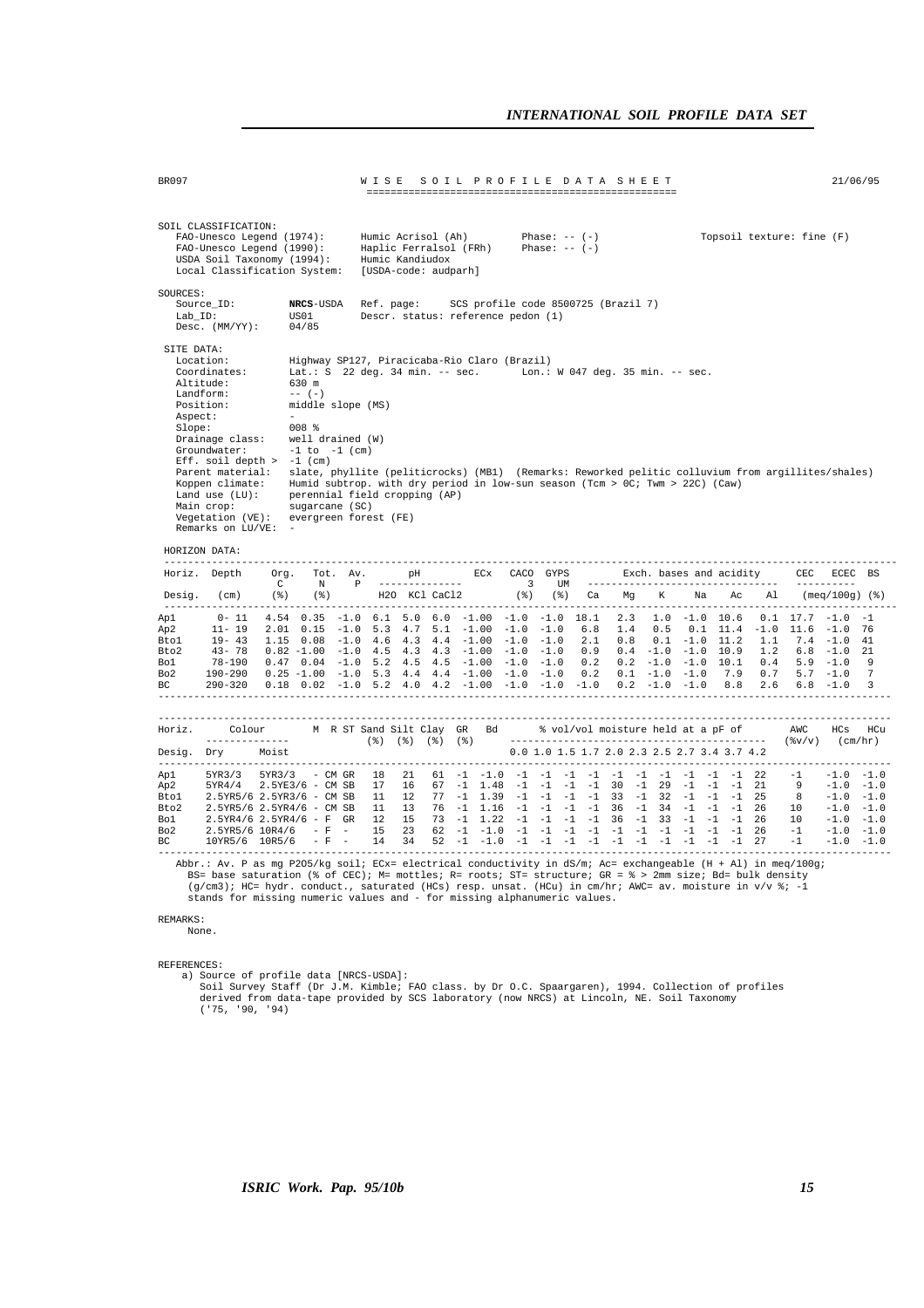b) Laboratory name and methods [US01]: Soil Conservation Service (now NRCS), Lincoln, Nebraska

| Analytical method Code and description |                                                                                                                  |
|----------------------------------------|------------------------------------------------------------------------------------------------------------------|
| Organic Carbon:                        | OC01: Method of Walkley-Black (Org. matter = Org. C $x$ 1.72)                                                    |
| Total Nitrogen:                        | TN01: Method of Kjeldahl                                                                                         |
| Available P:                           | TP18: Bray-I (acid soils) resp. Olsen (other soils)                                                              |
| $pH-H2O$ :                             | PH02: pH 1:2.5 soil/water solution                                                                               |
| $pH-KCl:$                              | PK02: pH in 1:2.5 soil/ M KCl solution                                                                           |
| $pH-CaCl2$ :                           | PC--: Not measured                                                                                               |
| Electr. conductivity:                  | EL04: Elec. conductivity in saturated paste (ECe)                                                                |
| CaCO3 content:                         | CA03: Method of Piper                                                                                            |
| Gypsum content:                        | GY01: Dissolved in water and precipitated by acetone                                                             |
| Exch. Ca, Mq, Na and K:                | EX01: Various methods with no apparent differences in results                                                    |
| Exch. acidity and aluminum:            | EA01: Exchangeable acidity (H+Al) in 1 M KCl                                                                     |
| CEC soil:                              | CS01: CEC in 1M NH4OAc buffered at pH 7                                                                          |
| Effective CEC:                         | CE01: Sum of exch. Ca, Mg, K and Na, plus exchangeable aluminium (in 1M KCl) $*$                                 |
| Base saturation:                       | BS01: Sum of bases as percentage of CEC (method specified above)                                                 |
| Particle size analysis:                | TE01: Pipette method, with appropriate dispersion treatment (c< 0.002 <si< 0.05="" 2mm)<="" <sa<="" td=""></si<> |
| Bulkdensity:                           | BD01: Core sampling (pF rings)                                                                                   |
| Soil moisture content:                 | MC01: sand/silt baths and porous plates, undisturbed samples (pF rings)                                          |
| Hydraulic conductivity:                | HC--: Not measured                                                                                               |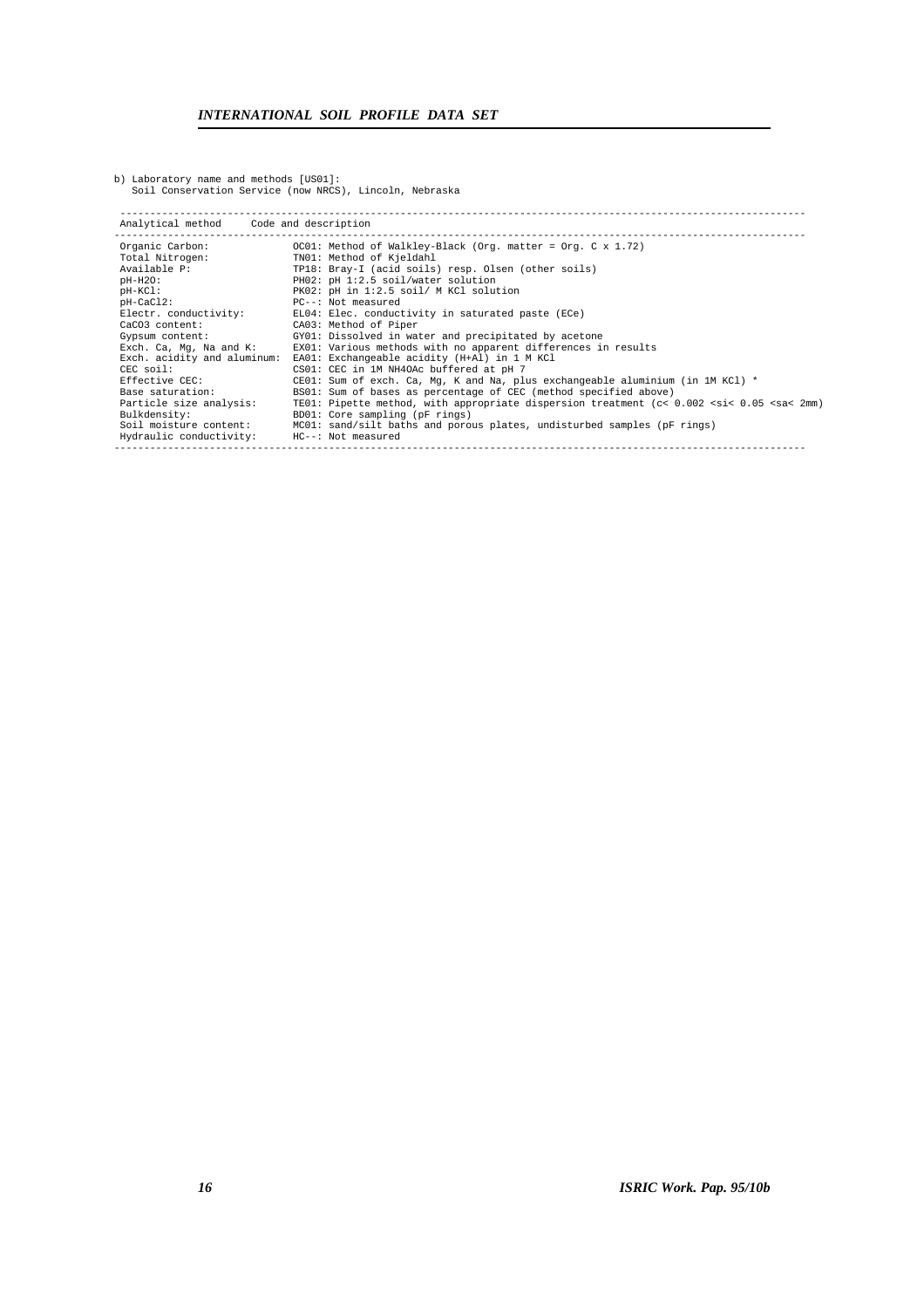## **Appendix 4. Brief installation procedure**

## *Installing WISE*

The "international profile data set" is distributed mainly as "e-mail attachments". The WISE 2.1 data handling system and "international profile data set" can be installed on IBM-compatible PC's (386 and up). The installation procedure must start from within the directory to which the installation files were transferred initially as e-mail attachments. The relevant files are WISSETUP.BAT and WISSETUP.ZIP. A shareware copy of PKZIP#, which is necessary to decompress WISSETUP.ZIP, is attached also.

To install the data set and data handling system from the DOS prompt (or with RUN option under WINDOWS) simply start in the directory where your e-mail files arrive  $(e.g. C:\E MAIL):$ 

C:\E\_MAIL> **WISSETUP**

WISSETUP.BAT first creates C:\WISE, with appropriate subdirectories, to which the various program, system and data files will be copied. In order to access the data a copy of the proprietary dBASE IV language, version 1.5 and up, is needed. The datafiles proper however, being dbf-files, can be accessed with a range of software.

Prior to accessing the data set, a PATH must be set to the directory where dBASE IV resides on the C-drive (C:\DB4), as well as a path to C:\WISE, by adding the following statements to the AUTOEXEC.BAT file on the C-drive, e.g.:

**PATH C:\; C:\DOS; .....; C:\DB4; C:\WISE; ..**

The WISE data handling system was developed using dBASE IV, version 1.5. Please note that if version 2.0 of dBASE IV is used, the file C:\DB4\CONFIG.DB must be edited to include the following line:

## **LDCHECK = OFF**

Once the above operations have been performed, the system must be re-booted so that the new path-configuration becomes operational.

At this stage the WISE 2.1 data handling system and "international profile data set" can be accessed by entering:

## **WISE**

Full data base structure definitions, indexing conventions, and coding conventions may be found in Appendix 5 to 7 (from Batjes, 1995).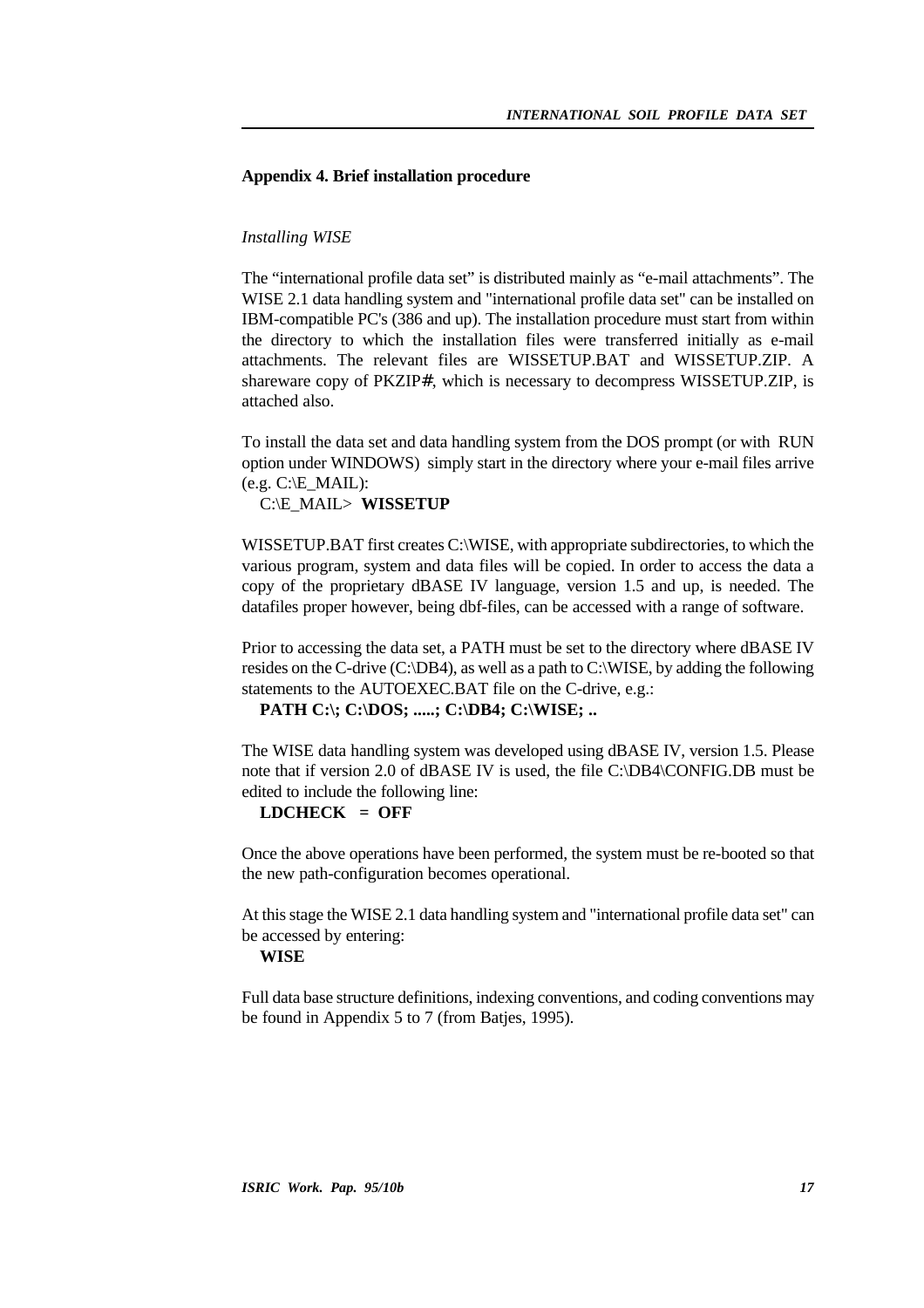## **Appendix 5. Structure and attributes of WISE database files**

## **A) WISE database files**

## **Structure for database: WISESITE.DBF**

| <b>Field Name</b> | Type      | Width Dec      | Description                                             |
|-------------------|-----------|----------------|---------------------------------------------------------|
| WISE_ID           | Character | 5              | Unique profile reference number                         |
| LAB ID            | Character | $\overline{4}$ | Unique laboratory reference number                      |
| SOURCE ID         | Character | 10             | Unique reference number for source of profile data      |
| <b>REFPAG</b>     | Character | 50             | Profile/page reference in source                        |
| <b>HORNUM</b>     | Numeric   | 1              | Number of horizons described for pit (Y/N,              |
|                   |           |                | control variable)                                       |
| FAO_74            | Character | $\overline{c}$ | FAO-Unesco (1974), classification as code               |
| PHA_74            | Character | $\overline{c}$ | As above, but code for (main) phase                     |
| <b>TOP_74</b>     | Character | $\mathbf{1}$   | As above, but code for topsoil textural class           |
| FAO_90            | Character | 3              | FAO-Unesco (1990), classification as code               |
| PHA_90            | Character | $\overline{c}$ | As above, but code for (main) phase                     |
| USCL              | Character | 50             | USDA Soil Taxonomy classification, descriptive          |
| <b>USYR</b>       | Character | $\overline{c}$ | Year (version of Soil Taxonomy, e.g., 75, 94)           |
| LOCAL             | Character | 50             | Local classification, descriptive                       |
| <b>DESCR</b>      | Character | 1              | Profile description status, code                        |
| DATE              | Character | 5              | Date profile was first described                        |
| <b>COUN</b>       | Character | $\overline{c}$ | ISO code for country of origin                          |
| LOCAT             | Character | 50             | Location of profile, descriptive                        |
| <b>LATIT</b>      | Character | 1              | Latitude of profile (N/S)                               |
| LATDEG            | Character | $\overline{c}$ | degrees                                                 |
| LATMIN            | Character | $\overline{c}$ | minutes                                                 |
| <b>LATSEC</b>     | Character | $\overline{c}$ | seconds                                                 |
| LONGI             | Character | $\mathbf{1}$   | Longitude of profile $(E/W)$                            |
| LONDEG            | Character | 3              | degrees                                                 |
| LONMIN            | Character | $\overline{c}$ | minutes                                                 |
| LONSEC            | Character | $\overline{c}$ | seconds                                                 |
| <b>ALTIT</b>      | Numeric   | 4              | Elevation (m)                                           |
| <b>LFORM</b>      | Character | $\overline{c}$ | Landform, code                                          |
| <b>POSIT</b>      | Character | 2              | Position, code                                          |
| ASPECT            | Character | 3              | Aspect, code                                            |
| SLOPE             | Character | 3              | Slope at profile site (%)                               |
| DRAIN             | Character | $\overline{c}$ | Drainage condition, code                                |
| GRWHI             | Numeric   | 4              | Average, highest groundwater level (cm)                 |
| <b>GRWLO</b>      | Numeric   | 4              | Average, lowest groundwater level (cm)                  |
| SOLDEP            | Numeric   | 4              | Average, soil depth to a physically limiting layer (cm) |
| PARMAT            | Character | 3              | Parent material, code                                   |
| PARREM            | Character | 50             | Remarks on parent material, descriptive                 |
| <b>KOPPEN</b>     | Character | 3              | Köppen climate classification, code                     |
| <b>LANDUS</b>     | Character | 3              | Land use, code                                          |
| <b>CROPS</b>      | Character | $\overline{c}$ | Crops, code                                             |
| VEGCOD            | Character | $\overline{c}$ | Vegetation, code                                        |
| <b>VEGREM</b>     | Character | 100            | Remarks on either land use or vegetation, descriptive   |
| <b>REMARKS</b>    | Character | 5              | Data entry source code                                  |
|                   |           |                |                                                         |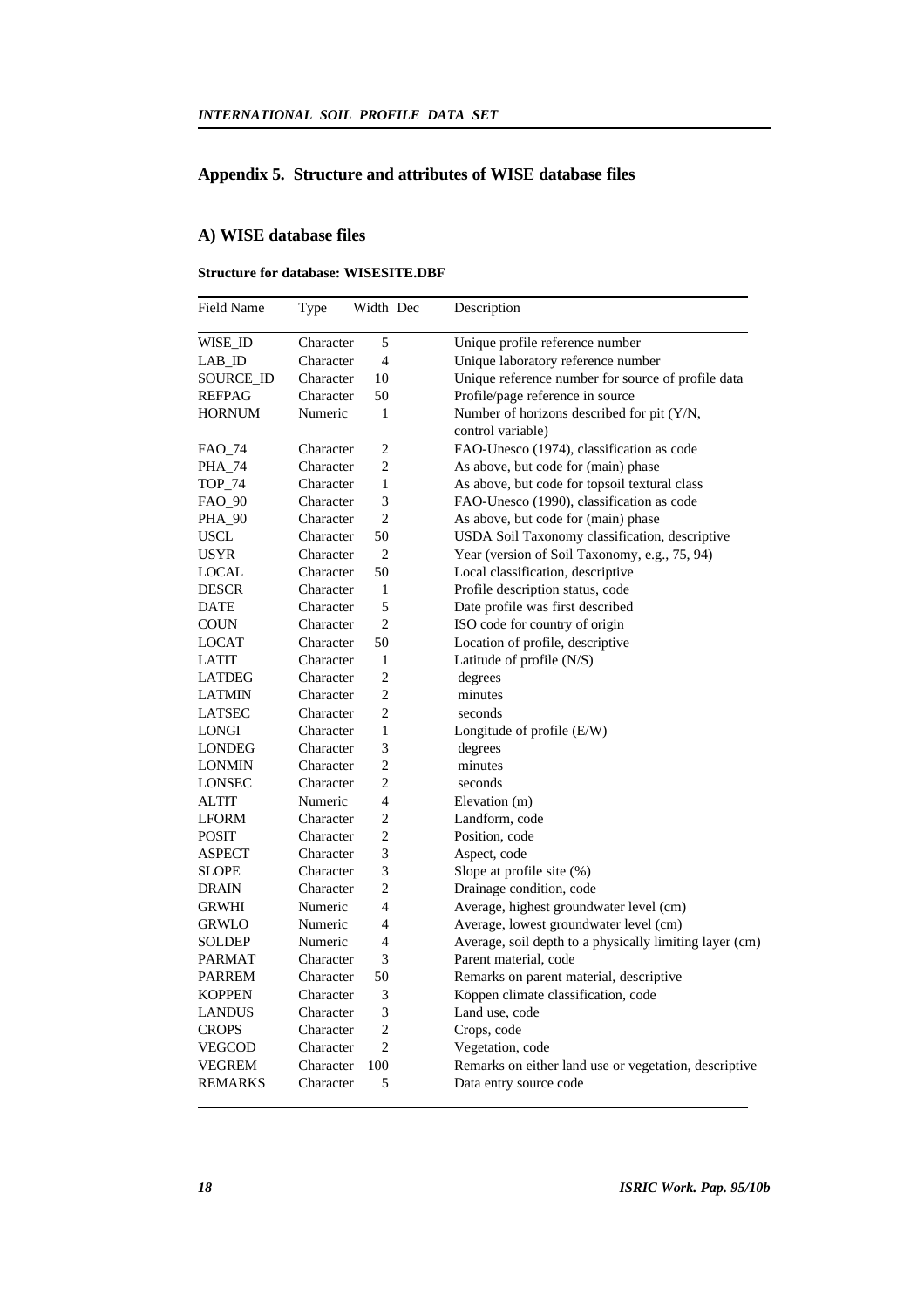| <b>Field Name</b>  | Type      | Width                    | Dec          | Description                                                              |
|--------------------|-----------|--------------------------|--------------|--------------------------------------------------------------------------|
| WISE_ID            | Character | 5                        |              | Unique soil profile number                                               |
| HORIZ              | Character | $\mathbf{1}$             |              | Unique horizon number (in combination with WISE_ID)                      |
| <b>DESIG</b>       | Character | 8                        |              | Horizon designation, coded acc. to local system                          |
| <b>TOPDEP</b>      | Numeric   | 3                        |              | Upper depth of horizon (cm)                                              |
| <b>BOTDEP</b>      | Numeric   | 3                        |              | Lower depth of horizon (cm)                                              |
| <b>DCOLOR</b>      | Character | 8                        |              | Dry matrix colour, Munsell code                                          |
| <b>MCOLOR</b>      | Character | 8                        |              | Moist matrix colour, Munsell code                                        |
| <b>MOTTLE</b>      | Character | 1                        |              | Mottling, code                                                           |
| <b>ROOTS</b>       | Character | $\overline{c}$           |              | Roots abundance/size, code                                               |
| ORGC               | Numeric   | 5                        | 2            | Org. carbon (%, for method see keymethod.dbf)                            |
| TOTN               | Numeric   | 5                        | 2            | Total Nitrogen (%)                                                       |
| <b>PTOT</b>        | Numeric   | 5                        | 1            | Available phosphorus (mg $P_2O_5$ kg <sup>-1</sup> )                     |
| CACO <sub>3</sub>  | Numeric   | 4                        | 1            | Calcium carbonate content (%)                                            |
| <b>GYPSUM</b>      | Numeric   | 4                        | 1            | Gypsum content (%)                                                       |
| PHH <sub>2</sub> O | Numeric   | 4                        | $\mathbf{1}$ | pH measured in water                                                     |
| PHKCL              | Numeric   | 4                        | $\mathbf{1}$ | pH measured in KCl solution                                              |
| PHCACL2            | Numeric   | 4                        | 1            | pH measured in CaCl <sub>2</sub> solution                                |
| <b>ECE</b>         | Numeric   | 5                        | 2            | Electrical conductivity ( $dS \text{ m}^{-1}$ or mmho cm <sup>-1</sup> ) |
| <b>EXCA</b>        | Numeric   | 5                        | $\mathbf{1}$ | Exchangeable calcium (cmol(+) $kg^{-1}$ )                                |
| EXMG               | Numeric   | 5                        | 1            | Exchangeable magnesium                                                   |
| <b>EXNA</b>        | Numeric   | 5                        | 1            | Exchangeable sodium                                                      |
| EXK                | Numeric   | 5                        | 1            | Exchangeable potassium                                                   |
| <b>EXACID</b>      | Numeric   | 5                        | 1            | Exchangeable acidity                                                     |
| <b>EXALUM</b>      | Numeric   | 5                        | $\mathbf{1}$ | Exchangeable aluminum                                                    |
| <b>CECSOIL</b>     | Numeric   | 5                        | $\mathbf{1}$ | Cation exchange capacity (cmol(+) $kg^{-1}$ )                            |
| <b>ECEC</b>        | Numeric   | 5                        | $\mathbf{1}$ | Effective CEC (cmol(+) $kg^{-1}$ ; 1 <i>M</i> KCl)                       |
| BSAT               | Numeric   | 3                        |              | Base saturation, expressed as % of CEC                                   |
| SAND               | Numeric   | $\overline{c}$           |              | Sand content (w/w%)                                                      |
| SILT               | Numeric   | $\overline{c}$           |              | Silt content $(w/w\%)$                                                   |
| CLAY               | Numeric   | $\mathbf{2}$             |              | Clay content (w/w%)                                                      |
| <b>GRAVEL</b>      | Numeric   | $\overline{\mathbf{c}}$  |              | Gravel content $(v/v \%)$                                                |
| <b>STRUCT</b>      | Character | 2                        |              | Soil structure, code                                                     |
| <b>BULKDENS</b>    | Numeric   | 5                        | 2            | Bulk density $(g \text{ cm}^3)$                                          |
| PF                 | Character | 1                        |              | Soil moisture content (Y/N, control variable)                            |
| PF <sub>00</sub>   | Numeric   | $\overline{c}$           |              | Soil moisture content (% v/v) held at pF 0                               |
| PF <sub>10</sub>   | Numeric   | $\overline{c}$           |              | As above, but at pF1.0                                                   |
| <b>PF15</b>        | Numeric   | $\overline{c}$           |              | As above, but at pF1.5                                                   |
| PF17               | Numeric   | $\mathfrak{D}$           |              | As above, but at pF1.7                                                   |
| <b>PF20</b>        | Numeric   | 2                        |              | As above, but at pF2.0                                                   |
| PF23               | Numeric   | $\overline{\mathbf{c}}$  |              | As above, but at pF2.3                                                   |
| PF <sub>25</sub>   | Numeric   | $\overline{c}$           |              | As above, but at pF2.5                                                   |
| <b>PF27</b>        | Numeric   | $\overline{c}$           |              | As above, but at pF2.7                                                   |
| PF34               | Numeric   | $\overline{c}$           |              | As above, but at pF3.4                                                   |
| <b>PF37</b>        | Numeric   | $\overline{c}$           |              | As above, but at pF3.7                                                   |
| PF42               | Numeric   | $\overline{c}$           |              | As above, but at pF4.2                                                   |
| <b>AWC</b>         | Numeric   | $\overline{c}$           |              | Available water capacity                                                 |
| HC                 | Character | $\mathbf{1}$             |              | Hydraulic conductivity (control variable)                                |
| <b>CONDSAT</b>     | Numeric   | $\overline{\mathcal{A}}$ | $\mathbf{1}$ | Saturated conductivity (cm hr <sup>-1</sup> )                            |
| CONDUNSAT Numeric  |           | $\overline{4}$           | $\mathbf{1}$ | Unsaturated conductivity (cm $\text{hr}^{-1}$ )                          |
|                    |           |                          |              |                                                                          |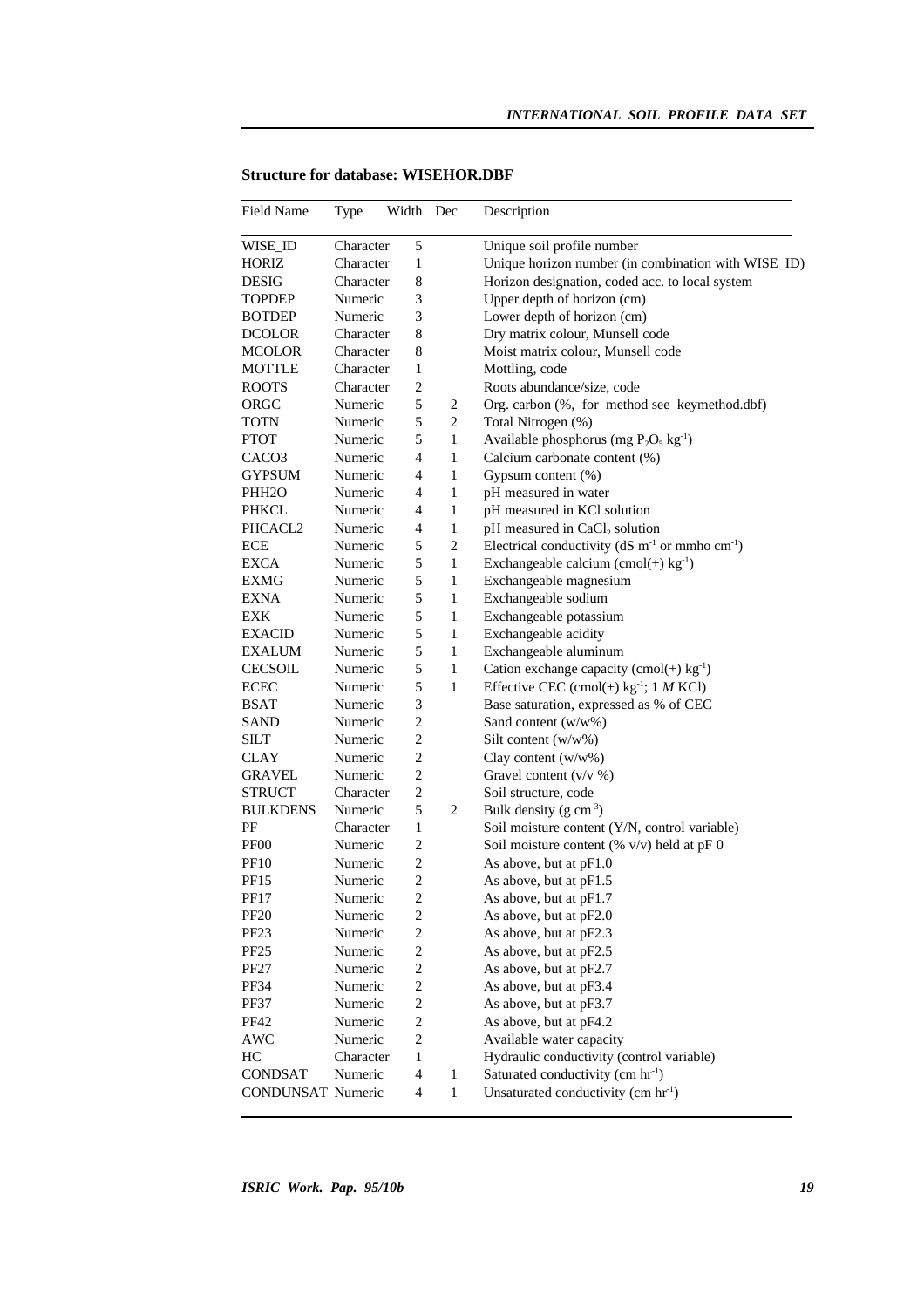## **Structure for database: WISEANAD.DBF**

| Field Name     | Type                       | Width Dec | Description                                              |
|----------------|----------------------------|-----------|----------------------------------------------------------|
| WISE ID<br>ADD | Character<br>Character 254 |           | Unique profile number<br>Remarks on profile, descriptive |

## **Structure for database: WISESOUR.DBF**

| Type      |      |               | Description                                        |
|-----------|------|---------------|----------------------------------------------------|
| Character | 10   |               | Unique reference number for source of profile data |
| Character | 70   |               | Author name and initials                           |
| Numeric   |      |               | Year of publication                                |
| Character | -100 |               | Title of monograph/database, descriptive           |
|           |      |               | Series/publisher/year, descriptive                 |
|           |      | Character 100 | Width Dec                                          |

## **Structure for database: WISELAB.DBF**

| Field Name       | Type                       | Width Dec | Description                                                    |
|------------------|----------------------------|-----------|----------------------------------------------------------------|
| LAB ID<br>LABNAM | Character<br>Character 150 |           | Unique laboratory code<br>Reference to laboratory, descriptive |

#### **Structure for database: WISEATRIB.DBF**

| Field Name          | Type      | Width Dec      | Description                                                    |
|---------------------|-----------|----------------|----------------------------------------------------------------|
| LAB ID              | Character | 4              | Unique laboratory code                                         |
| ORGC                | Character | 2              | Number-code of analytical method (KEYMETHO.DBF)                |
| <b>TOTN</b>         | Character | 2              | As above, but for total nitrogen                               |
| <b>PTOT</b>         | Character | 2              | As above, but for 'available' phosphorus                       |
| CACO <sub>3</sub>   | Character | 2              | As above, but for calcium carbonate content                    |
| <b>GYPSUM</b>       | Character | 2              | As above, but for gypsum content                               |
| PHH <sub>2</sub> O  | Character | 2              | As above, but for pH-water                                     |
| <b>PHKCL</b>        | Character | 2              | As above, but for pH-KCl                                       |
| PHCACL <sub>2</sub> | Character | 2              | As above, but for $pH-CaCl2$                                   |
| <b>ELECON</b>       | Character | $\overline{c}$ | As above, but for electrical conductivity                      |
| <b>EXBAS</b>        | Character | 2              | As above, but for exchangeable Ca, Mg, K and Na                |
| <b>EXACID</b>       | Character | 2              | As above, but for exchangeable acidity                         |
| <b>CECSOIL</b>      | Character | 2              | As above, but for CEC                                          |
| <b>ECEC</b>         | Character | 2              | As above, but for ECEC                                         |
| <b>BSAT</b>         | Character | 2              | As above, but for base saturation                              |
| <b>TEXTURE</b>      | Character | 2              | As above, but for texture (definition of esd-sizes $+$ method) |
| <b>BULKDENS</b>     | Character | 2              | As above, but for bulk density                                 |
| <b>MOISTCON</b>     | Character | 2              | As above, but for moisture content (pF measurements)           |
| <b>HYDROCON</b>     | Character | $\overline{c}$ | As above, but for hydraulic conductivity                       |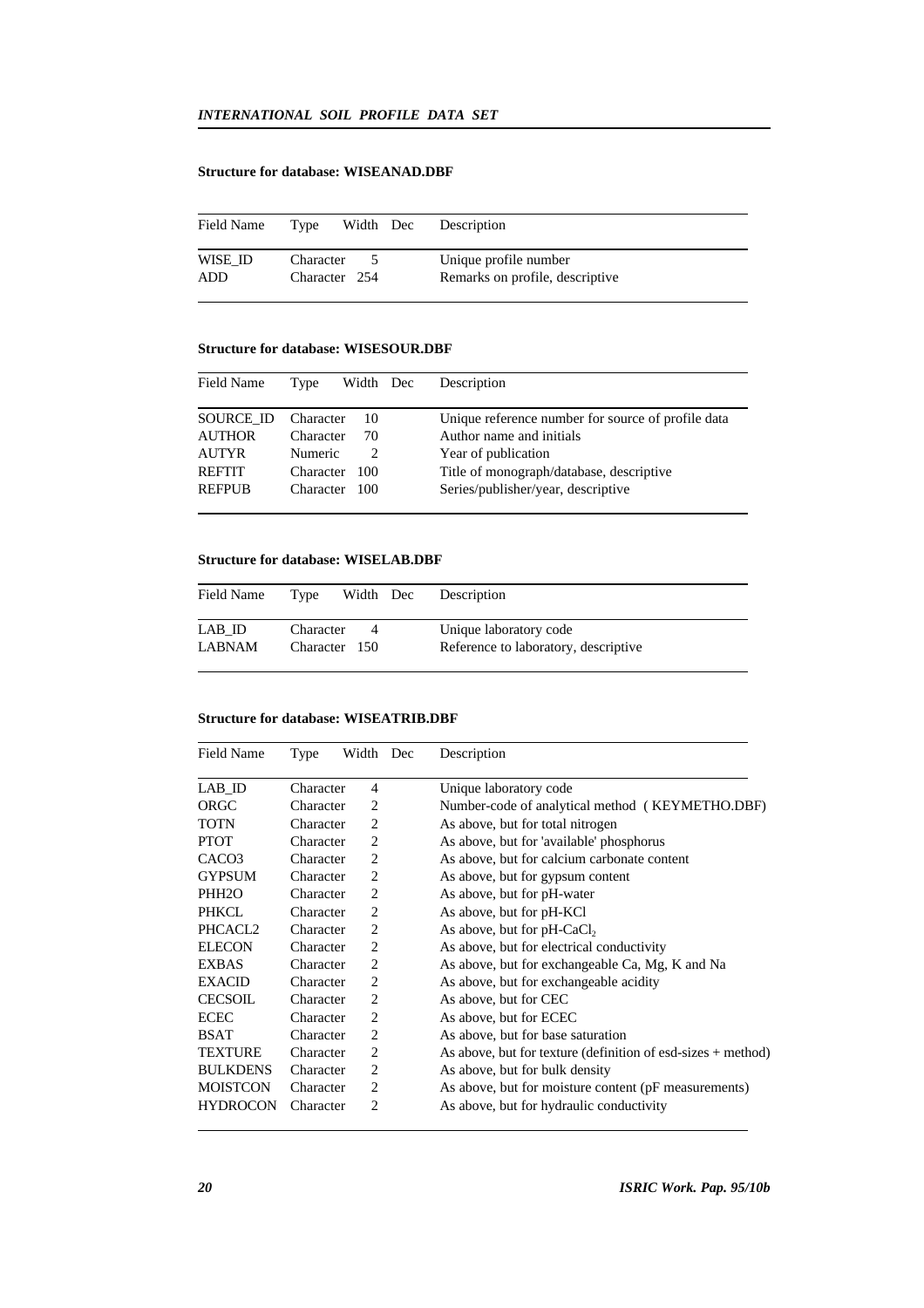## **B) Key-description conversion files**

### **Structure for database: KEYAREA.DBF**

| Field Name    | Width Dec<br>Type          | Description                                                          |
|---------------|----------------------------|----------------------------------------------------------------------|
| <b>KEY</b>    | Character<br>$\mathcal{D}$ | Unique identifier for broad geographic area<br>(e.g., AF for Africa) |
| <b>REGION</b> | Character 150              | Description of broad geographic area                                 |

## **Structure for database: KEYCOUN.DBF**

| Field Name     | Type      | Width Dec | Description                                 |
|----------------|-----------|-----------|---------------------------------------------|
| <b>ISO</b>     | Character | 20        | Country ISO code                            |
| <b>COUNTRY</b> | Character |           | Country name, descriptive                   |
| <b>REGION</b>  | Character |           | Unique identifier for broad geographic area |

#### **Structure for database: KEYCROPS.DBF**

| Field Name   | Width Dec<br>Type | Description               |
|--------------|-------------------|---------------------------|
| <b>KEY</b>   | Character         | Arable crops, code        |
| <b>CROPS</b> | Character 25      | As above, but descriptive |

#### **Structure for database: KEYDRAIN.DBF**

| Field Name   | Type      | Width Dec | Description               |
|--------------|-----------|-----------|---------------------------|
| KEY          | Character | 40        | Soil drainage class, code |
| <b>DRAIN</b> | Character |           | As above, but descriptive |

## **Structure for database: KEYFAO.DBF**

| Field Name | Type      | Width Dec | Description                                   |
|------------|-----------|-----------|-----------------------------------------------|
| KEYFAO90   | Character | 3         | FAO-Unesco (1990) Revised Legend, code        |
| FAQUNIT90  | Character | 20        | FAO-Unesco (1974) Legend, code                |
| KEYFA074   | Character |           | FAO-Unesco (1990) classification, descriptive |
| FAQUNIT74  | Character | 20        | FAO-Unesco (1974) classification, descriptive |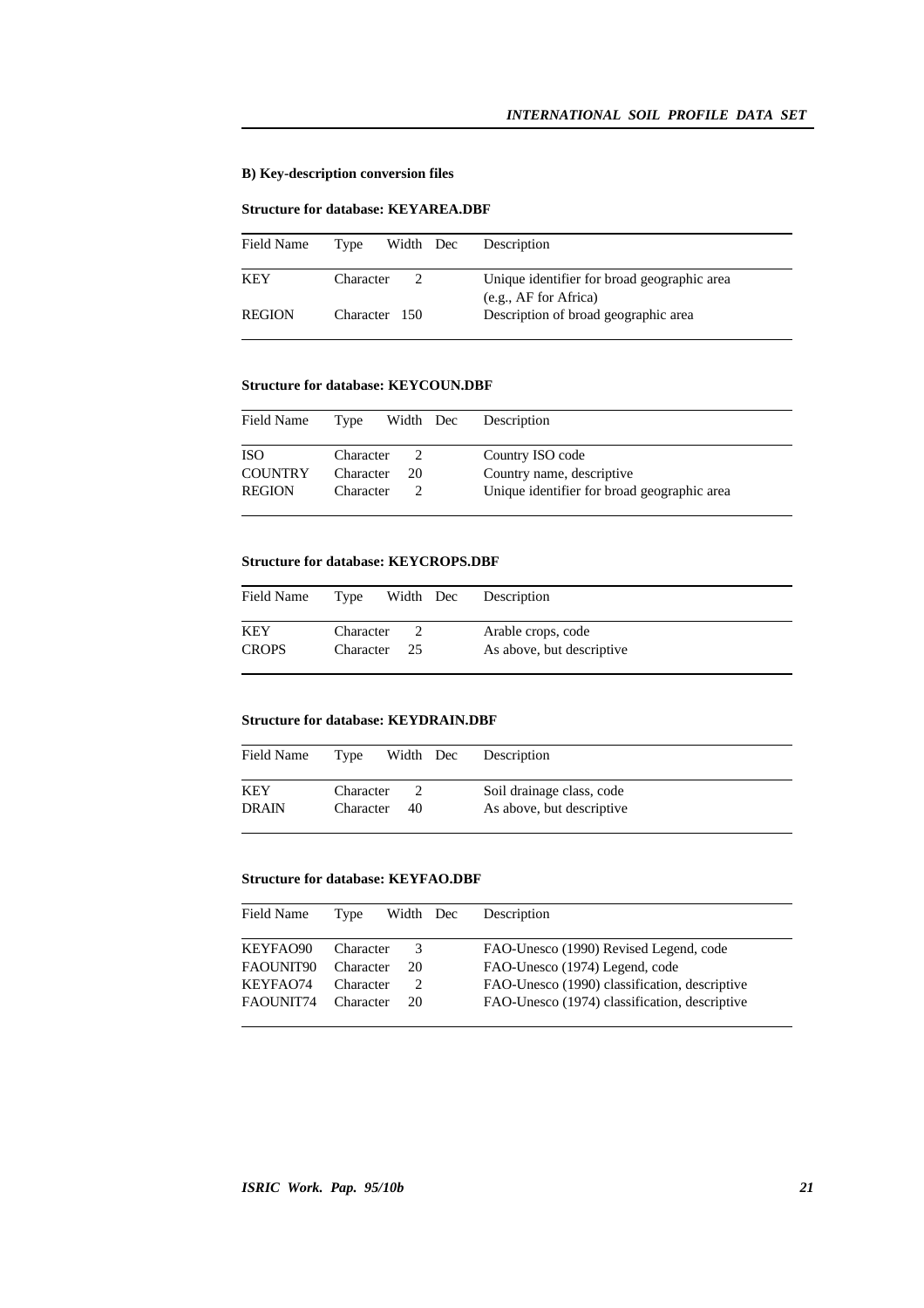## **Structure for databases: C:\WISE\KEYFAO\_1**

| Field Name          | Type      | Width Dec | Description                                    |
|---------------------|-----------|-----------|------------------------------------------------|
| KEYFAO74            | Character |           | FAO-Unesco (1974) Legend, 1st level codes only |
| FAOUNIT74 Character |           | 20        | FAO-Unesco (1974) Legend, descriptive          |

#### **Structure for database: KEYKOPPE.DBF**

| Field Name           | Type                       | Width Dec | Description                                                                                   |
|----------------------|----------------------------|-----------|-----------------------------------------------------------------------------------------------|
| KEY<br><b>KOPPEN</b> | Character<br>Character 115 | 4         | Unique identifier for Köppen climate code (e.g., Aw)<br>Summary description of Köppen climate |

#### **Structure for database: KEYLANDF.DBF**

| Field Name          | Type                   | Width Dec | Description                                 |
|---------------------|------------------------|-----------|---------------------------------------------|
| KEY<br><b>LFORM</b> | Character<br>Character | 90        | Landform, code<br>As above, but descriptive |

## **Structure for database: KEYLUS.DBF**

| Field Name    | Type      | Width Dec | Description               |
|---------------|-----------|-----------|---------------------------|
| <b>KEY</b>    | Character | 3         | Land use, code            |
| <b>LANDUS</b> | Character | -45       | As above, but descriptive |

#### **Structure for database: KEYMETHOD.DBF**

| Field Name              | Type      | Width Dec | Description                                |
|-------------------------|-----------|-----------|--------------------------------------------|
| <b>KEY</b>              | Character | $\Delta$  | Unique identifier code (such as "OC"+"01") |
| LABMETHOD Character 175 |           |           | Summary description of laboratory method   |

## **Structure for database: KEYMOTTL.DBF**

| Field Name           | Type                   | Width Dec | Description                                      |
|----------------------|------------------------|-----------|--------------------------------------------------|
| KEY<br><b>MOTTLE</b> | Character<br>Character | 20        | Soil mottling, code<br>As above, but descriptive |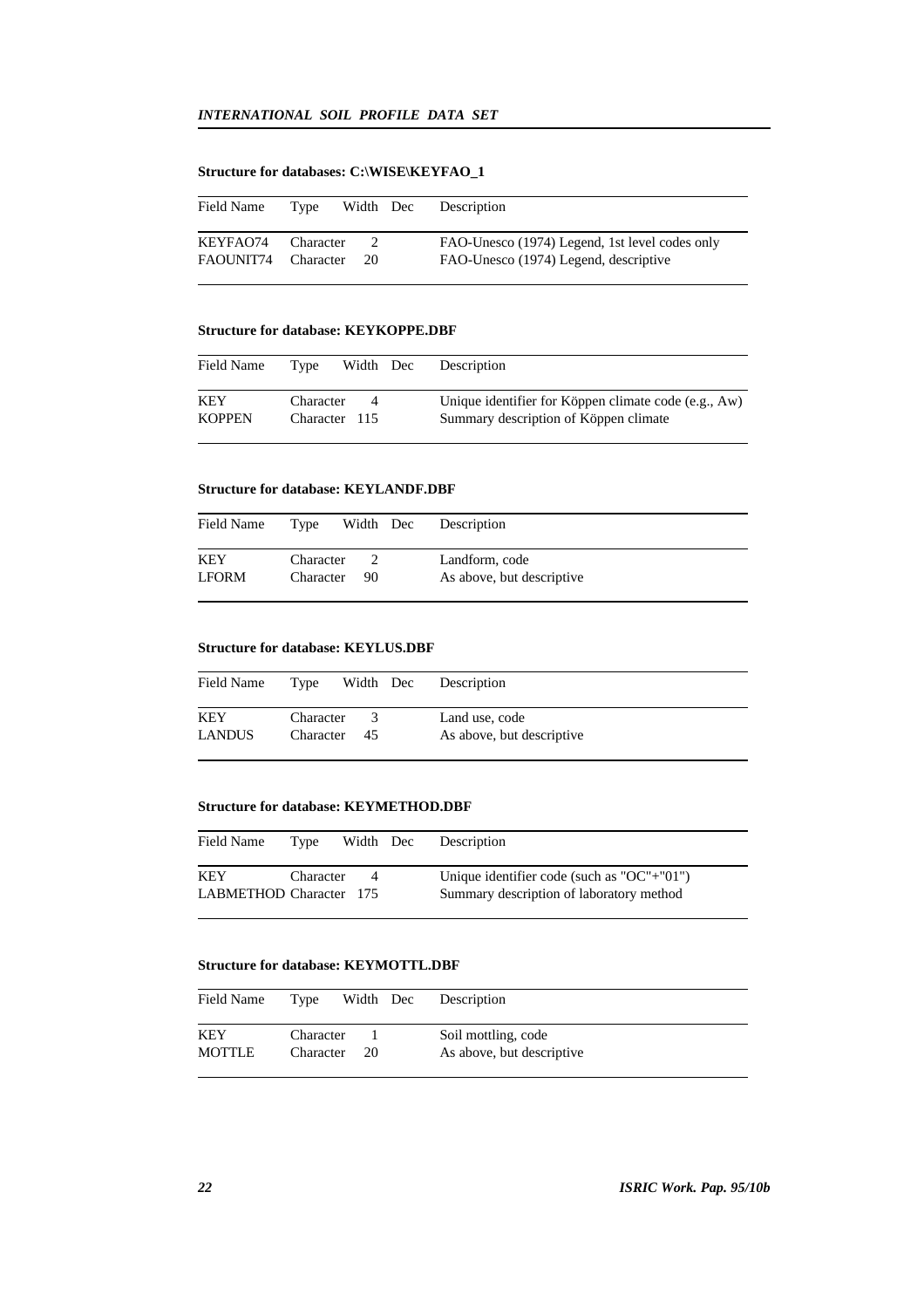## **Structure for database: KEYPAREN.DBF**

| Field Name    | Type      |      | Width Dec Description     |
|---------------|-----------|------|---------------------------|
| <b>KEY</b>    | Character | $-3$ | Parent material, code     |
| <b>PARMAT</b> | Character | - 50 | As above, but descriptive |

## **Structure for database: KEYPH74.DBF**

| Field Name    | Type                   | Width Dec | Description                                                   |
|---------------|------------------------|-----------|---------------------------------------------------------------|
| KEY<br>PHA 74 | Character<br>Character | -15       | Code for FAO-Unesco (1974) phase<br>As above, but descriptive |

## **Structure for database: KEYPH90.DBF**

| Field Name           | Type                   | Width Dec | Description                                                   |
|----------------------|------------------------|-----------|---------------------------------------------------------------|
| KEY<br><b>PHA 90</b> | Character<br>Character | -15       | Code for FAO-Unesco (1990) phase<br>As above, but descriptive |

### **Structure for database: KEYPOSIT.DBF**

| Field Name           | Type                   | Width Dec | Description                                      |
|----------------------|------------------------|-----------|--------------------------------------------------|
| KEY<br><b>POSITI</b> | Character<br>Character | - 25      | Site position, code<br>As above, but descriptive |

## **Structure for database: KEYREGION.DBF**

| Field Name    | Width Dec<br>Type | Description                             |
|---------------|-------------------|-----------------------------------------|
| <b>ISO</b>    | Character         | Country ISO code                        |
| <b>COUN</b>   | 20<br>Character   | Country name, descriptive               |
| <b>REGION</b> | Character         | Code for broad region (see KEYAREA.DBF) |

#### **Structure for database: KEYROOTS.DBF**

| Field Name   | Type         | Width Dec | Description                    |
|--------------|--------------|-----------|--------------------------------|
| KEY          | Character    |           | Roots abundance and size, code |
| <b>ROOTS</b> | Character 40 |           | As above, but descriptive      |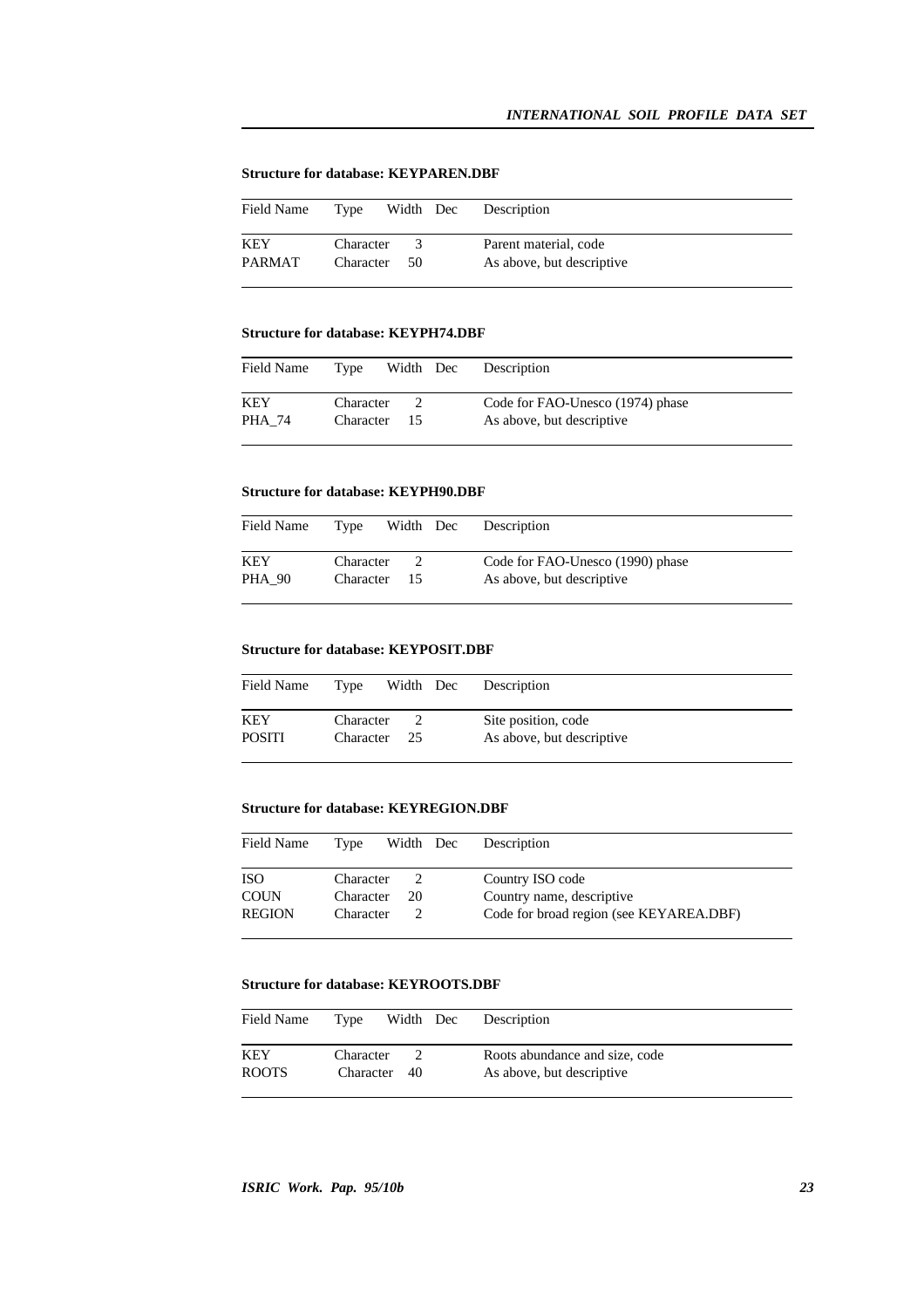## **Structure for database: KEYSTATU.DBF**

| Field Name          | Type                   | Width Dec | Description                                                   |
|---------------------|------------------------|-----------|---------------------------------------------------------------|
| KEY<br><b>DESCR</b> | Character<br>Character | -25       | Profile description status, code<br>As above, but descriptive |

#### **Structure for database: KEYSTRUC.DBF**

| Field Name           | Type                   | Width Dec | Description                                       |
|----------------------|------------------------|-----------|---------------------------------------------------|
| KEY<br><b>STRUCT</b> | Character<br>Character | -30       | Soil structure, code<br>As above, but descriptive |

#### **Structure for database: KEYTEXT.DBF**

| Field Name    | Type      | Width Dec | Description                                   |
|---------------|-----------|-----------|-----------------------------------------------|
| KEY           | Character | -15       | FAO-Unesco (1974) topsoil texture class, code |
| <b>TOP 74</b> | Character |           | As above, but descriptive                     |

#### **Structure for database: KEYVEGET.DBF**

| Field Name    | Type      | Width Dec     | Description                     |
|---------------|-----------|---------------|---------------------------------|
| KEY           | Character | $\mathcal{L}$ | Vegetation classification, code |
| <b>VEGCOD</b> | Character | 30            | As above, but descriptive       |

## **Structure for database: WIS\_EXTE.DBF**

| Field Name           | Type      | Width Dec | Description               |
|----------------------|-----------|-----------|---------------------------|
| FIELD NAME Character |           | - 10      | Name of field             |
| FIELD TYPE Character |           |           | Type of field $(C, N, L)$ |
| <b>FIELD LEN</b>     | Numeric   | 3         | Length of field           |
| FIELD DEC            | Numeric   | 3         | Decimal places            |
| FIELD IDX            | Character |           | Index                     |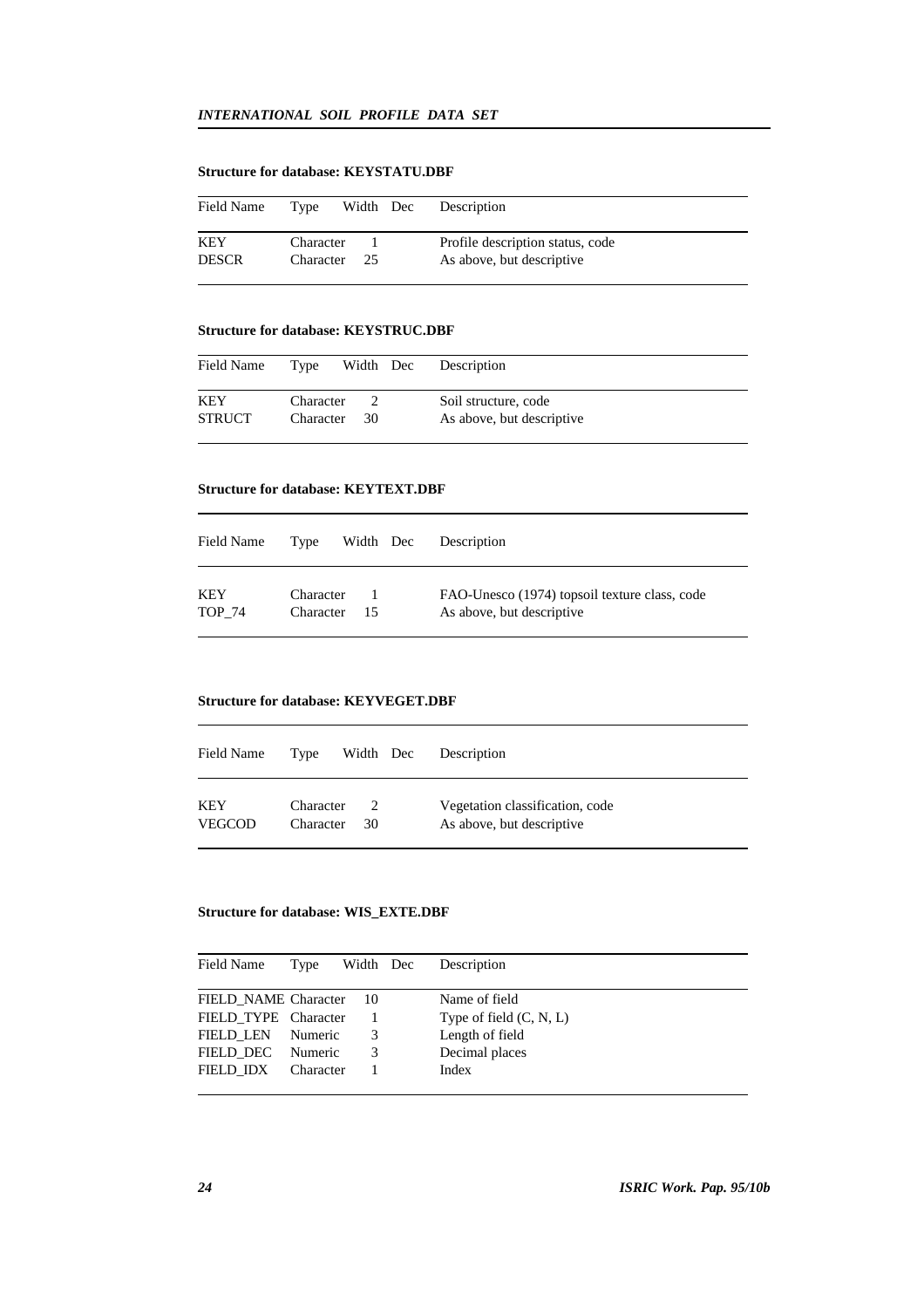## **Appendix 6. WISE 2.1 database coding protocols**

## **A -- SITE ATTRIBUTES**

## *WISE\_ID*:

Unique reference number for the soil profile in question, which consists of the country's ISO-3166 code (see Appendix 7) followed by 3 numbers (Example: BR022).

#### *FAO-Unesco classification (1974):*

Classification of profile according the 1 or 2 letter codes used in the Key to Soil Units (FAO-Unesco, 1974 p. 43-53), for example E for a Rendzina and Ge for an Eutric Gleysol. A thorough classification is crucial, because the code provides the main "key" for linking the profile data to the spatial database.

#### *FAO-Unesco phase (1974, p. 5-7):*

The main phase, specified using the codes presented below:

CodeDescription ST stony PE petric MK petrocalcic LI lithic MY petrogypsic PH phreatic X fragipan MQ duripan Z saline SO sodic CE cerrado MS petroferric

## *Topsoil texture class:*

Textural class of the upper 30 cm of the mineral soil (FAO-Unesco, 1974 p. 4-5), specified according to the codes below:

| CodeDescription |                  | Range in % clay and sand                                                                                           |  |  |
|-----------------|------------------|--------------------------------------------------------------------------------------------------------------------|--|--|
| C<br>м          | coarse<br>medium | $<$ 15% clay <sup>*</sup> and > 65% sand<br>$<$ 35% clay and $<$ 70% sand or<br>$\leq$ 85% clay if clay $\geq$ 15% |  |  |
| F               | fine             | $>$ 35% clay                                                                                                       |  |  |

\* Clay, silt and sand-size minerals as used in FAO-ISRIC (1990).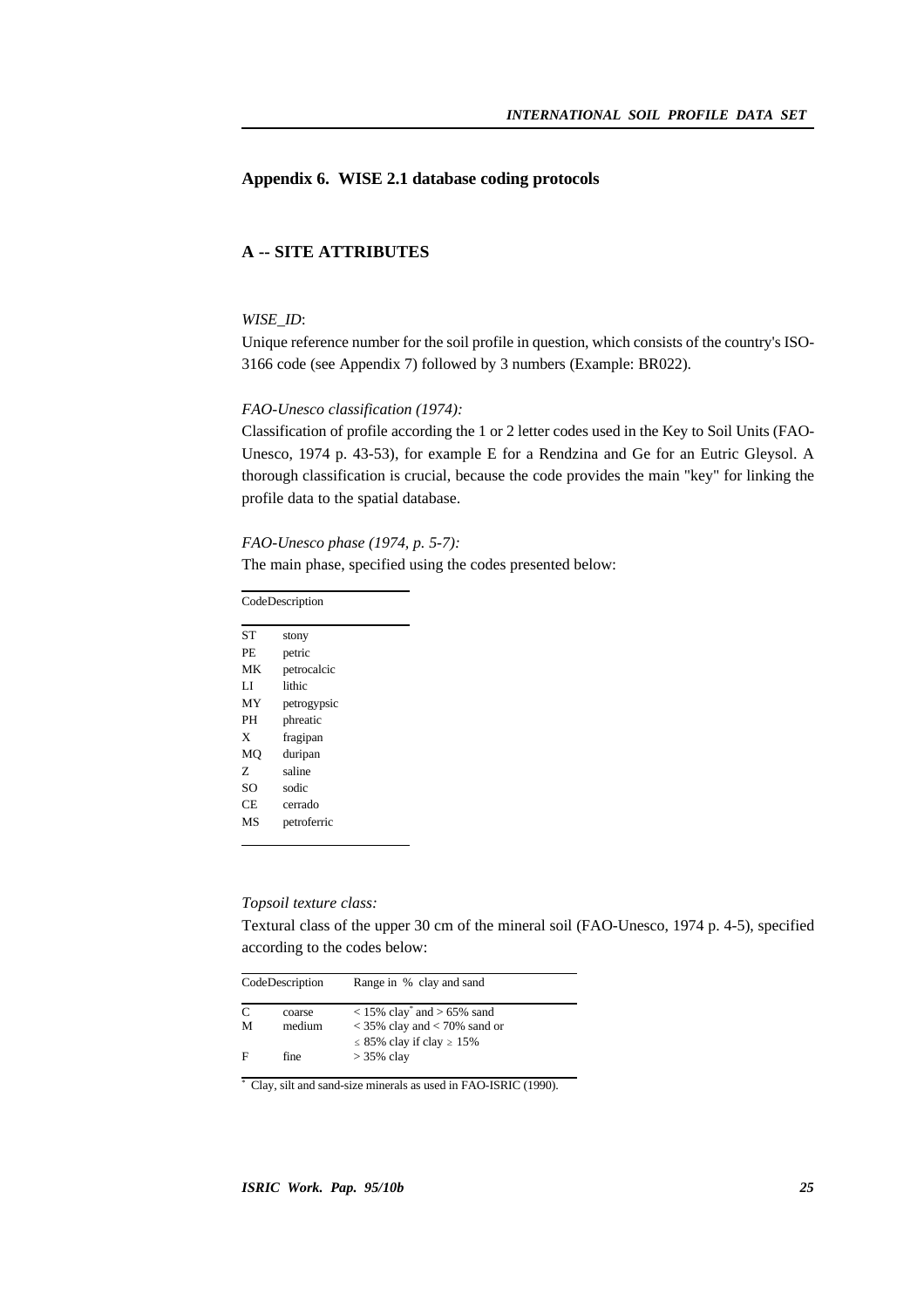#### *FAO-Unesco classification (1990):*

These are to be encoded using the 3-letter codes of the Key to Major Soil Groupings and Soil Units (FAO-Unesco, 1990 p. 74-88), for example, HSf for a Fibric Histosol and ACp for a Plinthic Acrisol.

#### *FAO-Unesco phase (1990, p. 68):*

The main phase, specified using the codes presented below:

| CodeDescription |            | Code | Description |  |
|-----------------|------------|------|-------------|--|
| AN              | anthraquic | PF   | petroferric |  |
| DU              | duripan    | PН   | phreatic    |  |
| FR              | fragipan   | PL.  | placic      |  |
| GE              | gelundic   | SO   | sodic       |  |
| GI              | gilgai     | RU   | rudic       |  |
| IN              | inundic    | SА   | salic       |  |
| SK              | skeletic   | TК   | takyric     |  |
| <b>YR</b>       | vermic     | LI   | Lithic      |  |

#### *USDA Soil Taxonomy:*

The classification is to be specified at the subgroup level, as a text string with a maximum length of 50 characters (see Soil Survey Staff, 1994; abbreviate if necessary).

#### *Version of USDA Soil Taxonomy:*

Two characters indicating the version/year of USDA Soil Taxonomy (e.g., 75, 87, 90, 94).

#### *Local soil classification:*

The classification according to the National System, up to a maximum of 50 characters (abbreviate if necessary).

#### *SOURCE\_ID:*

The unique SOURCE\_ID provides an alphanumeric reference to the source from which the soil profile data were derived, for example a soil monograph or digital database. The format is free, provided the total length is less than 10 characters (e.g., AF5/34.1 for a source from the ISRIC library).

#### *Ref. in source:*

The page and number of the profile in the source represented by SOURCE\_ID.

## *LAB\_ID:*

This unique code provides an alphanumeric reference to the laboratory where the measurements have been made. The LAB\_ID consists of the country's ISO-code, followed by two numbers (Example: IN02). Further information on the analytical procedures that have been used to measure a certain attribute can be described on Form C, using the coding system held in the KEYMETHO.DBF database file.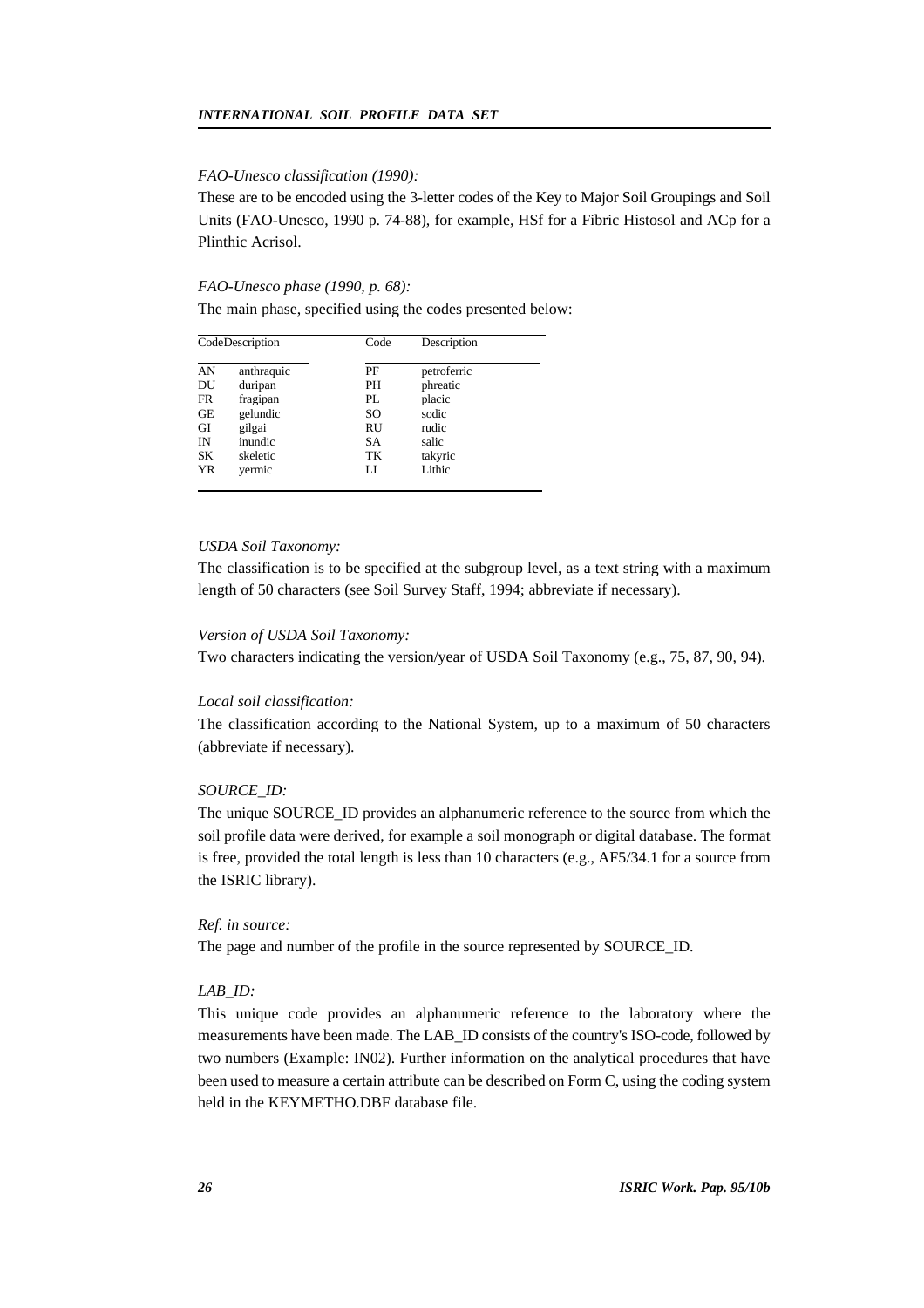#### *Soil profile description status*:

This code refers to the completeness of the soil descriptions and analytical data for the specified profile. The description status is determined after screening of the original profile description and the analytical data for possible inconsistencies. It may be seen as an indicator of the (likely) accuracy and reliability of the data shown. The following distinctions are made (modified after FAO-ISRIC, 1990).

#### Code Description

|                | ISIS or other Reference Pedon Description (additional information is provided under the heading              |
|----------------|--------------------------------------------------------------------------------------------------------------|
|                | SOURCE ID).                                                                                                  |
|                | Routine profile description in which no essential data are lacking from the description, sampling or         |
|                | analysis. The data give a good indication of the nature of the soil in the FAO-Unesco (1974) Legend.         |
|                | Incomplete description in which certain relevant elements are missing from the description, an               |
|                | insufficient number of samples collected, or the reliability of the analytical data do not permit a complete |
|                | characterization of the soil. The description is however useful for specific purposes and provides a         |
|                | satisfactory indication of the nature of the soil in the FAO-Unesco (1974) Legend.                           |
| $\overline{4}$ | Other descriptions in which essential elements are lacking from the description, preventing a satisfactory   |
|                | soil characterization and classification <sup>"</sup> .                                                      |
|                |                                                                                                              |

Generally not accepted for inclusion in WISE database unless soil unit is grossly under represented in global data set.

#### *Date of description:*

The date on which the profile was described, specified as month and year (MM/YY).

#### *Country:*

The country where the profile was described, specified according to the ISO-3166 codes (Example: NE for Niger, see Appendix 7).

#### *Location:*

Description of general location of profile (e.g., town, province), as text string of maximum 50 characters.

#### *Coordinates of soil profile:*

The full coordinates of the soil profile given as degrees, minutes and seconds latitude (N or S) and longitude (E or W). The coordinates can be derived from an appropriately detailed topographical map, and must be accurate to at least 25 km in view of their application in a  $\frac{1}{2}$  by  $\frac{1}{2}$  spatial database (A  $\frac{1}{2}$  by  $\frac{1}{2}$  degree grid corresponds approximately with 55 x 55 km at the equator). [**Note**: if only deg. min. is given in the database, this indicates the profile coordinates are approximative and derived from the Times Atlas (1993)].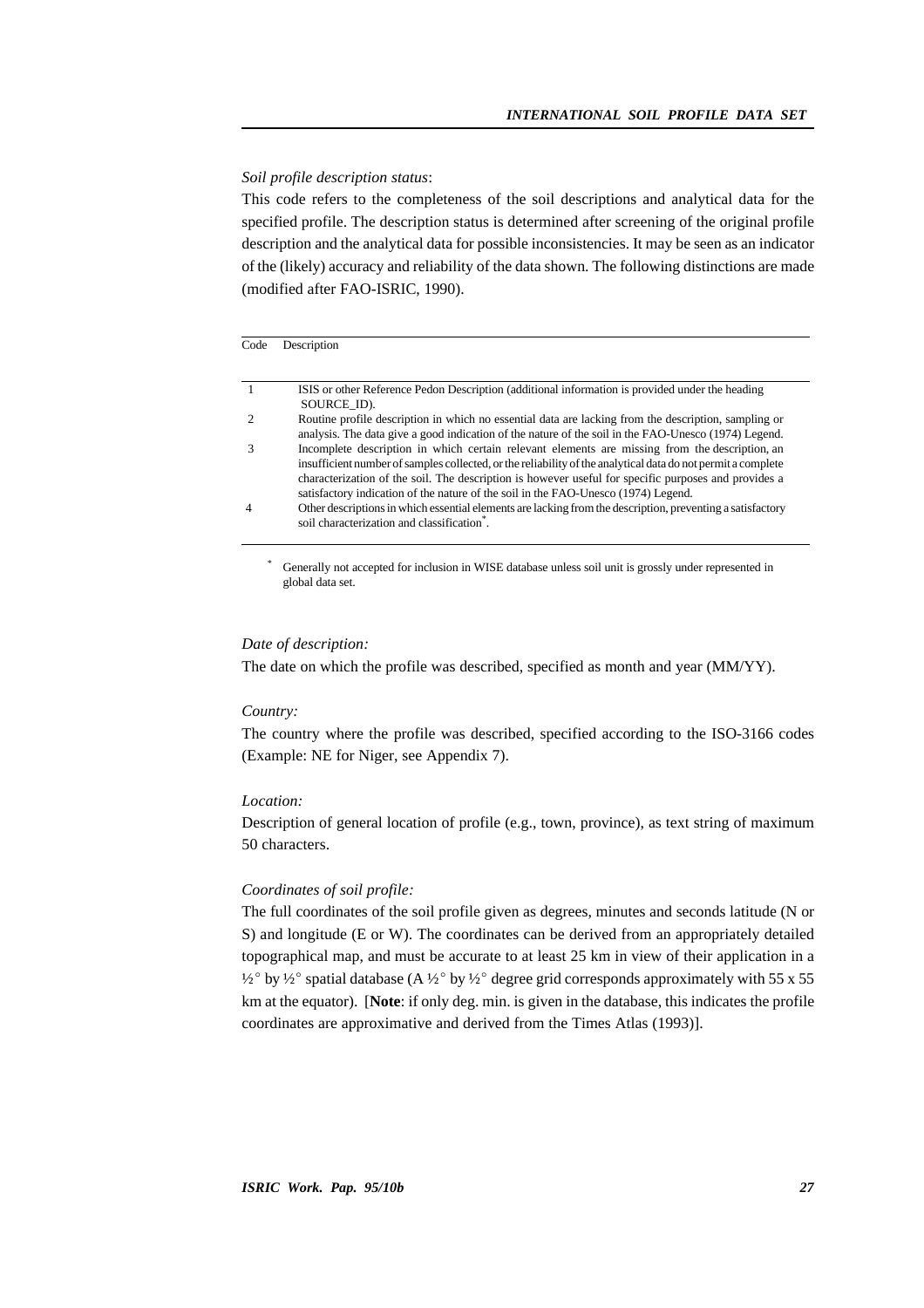## *Altitude:*

The altitude of the soil profile relative to mean sea level, specified in meters. This information can be derived from a suitably detailed topographical map. (Note: 1 foot = 0.3048 m).

## *Landform*:

This refers to the major landforms, which are described principally by their morphology and not by their genetic origin, or processes responsible for their shape. The first differentiating criterion is the dominant slope, followed by relief intensity as used in the SOTER manual (Van Engelen and Wen, 1993 p. 24-25):

| Code | Landform                           | Description                                                                                                                                                                                                                                                                                                |
|------|------------------------------------|------------------------------------------------------------------------------------------------------------------------------------------------------------------------------------------------------------------------------------------------------------------------------------------------------------|
|      | Level land                         | Land with characteristic slopes of $0.8$ %, and a relief intensity of less than 100 m<br>per km.                                                                                                                                                                                                           |
| S    | Sloping land                       | Land with characteristic slopes of 8-30 % and a relief intensity of more than 50 m<br>per slope unit. Areas with a limited relief intensity $(< 50 \text{ m}$ per slope unit) but<br>slopes in excess of 8% are included, as are isolated mountains (relief intensity<br>$> 600$ m) with slopes of 8-30 %. |
|      | Steep land                         | Land with characteristic slopes of over 30 % and a relief intensity of mostly more than<br>600 m per 2 km.                                                                                                                                                                                                 |
| C    | Land with com-<br>posite landforms | Land made up of steep elements together with sloping or level land, or sloping land<br>with level land, in which at least 20 % of the area consists of land with the lesser slope.                                                                                                                         |

Codes for second level major landforms are used in the WISE database. The initial breakdown of major landforms is made according to the procedures of the SOTER Manual:

| First level           | Second level                                                                                                                                                                       | Gradient                                                    | Relief intensity                                                                                                                                    |
|-----------------------|------------------------------------------------------------------------------------------------------------------------------------------------------------------------------------|-------------------------------------------------------------|-----------------------------------------------------------------------------------------------------------------------------------------------------|
| L. Level land         | LP<br>plain<br>LL<br>plateau<br>LD<br>depression<br>low-gradient footslope<br>LF<br>valley floor<br>LV                                                                             | $0 - 8%$<br>$0 - 8%$<br>$0 - 8\%$<br>$0 - 8\%$<br>$0 - 8\%$ | $< 100$ m/km<br>$< 100$ m/km<br>$< 100$ m/km<br>$< 100$ m/km<br>$< 100$ m/km                                                                        |
| S Sloping land        | SM<br>medium-gradient mountain<br>medium-gradient hills<br>SH<br>SE<br>med.-gradient escarpment zone<br><b>SR</b><br>ridges<br>SU<br>mountainous highland<br>SP<br>dissected plain | 15-30%<br>8-30%<br>15-30%<br>8-30%<br>8-30%<br>8-30%        | $>600 \text{ m}/2 \text{km}$<br>$> 50$ m/s.u.<br>$< 600 \text{ m} / 2 \text{ km}$<br>$> 50$ m/s.u.<br>$>600 \text{ m}/2 \text{km}$<br>$> 50$ m/s.u. |
| T Steep land          | high-gradient mountain<br>TМ<br>high-gradient hill<br>TH<br>high-grad. escarpment zone<br>TE<br>high gradient valleys<br>TV                                                        | $>30\%$<br>$>30\%$<br>$>30\%$<br>$> 30\%$                   | $>600$ m/2km<br>$< 600$ m/2km<br>$>600$ m/2km<br>variable                                                                                           |
| C Land with composite | CV<br>valley<br>narrow plateau<br>CL<br>major depression<br>CD                                                                                                                     | $> 8\%$<br>$> 8\%$<br>$> 8\%$                               | variable<br>variable<br>variable                                                                                                                    |

Note: s.u. stands for slope unit. Where this is not clear from the gradient or relief intensity, the distinction between the various second level major landforms follows from the description.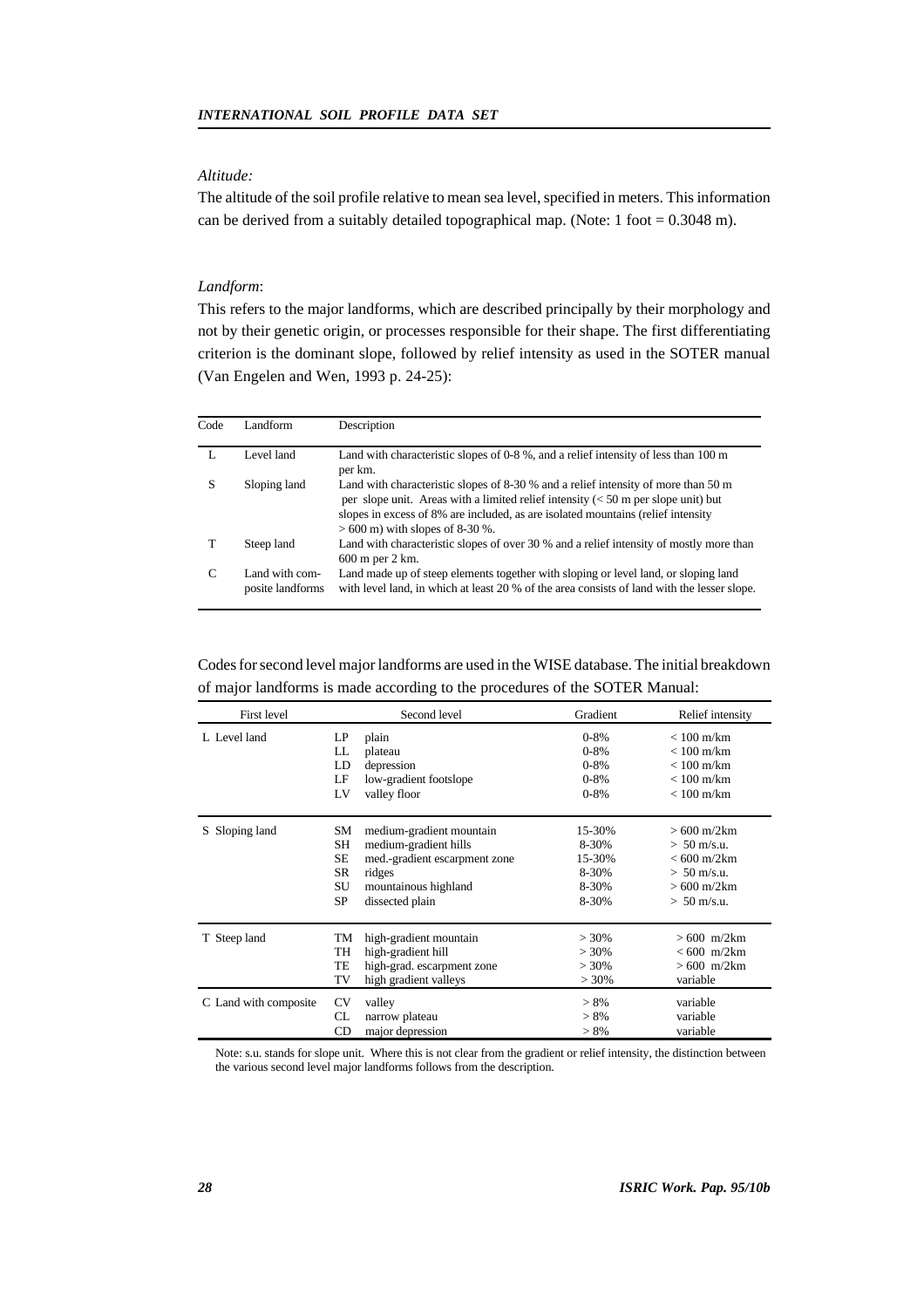#### *Landscape position:*

The physiographic position of the site where the profile is located, specified according to the following system (FAO-ISRIC, 1990 p. 7).

| Code | Description                                   |
|------|-----------------------------------------------|
|      | Position in undulating to mountainous terrain |
| CR.  | Crest/top                                     |
| UP   | Upper slope                                   |
| MS   | Middle slope                                  |
| LS   | Lower slope                                   |
| BΟ   | Bottom (flat)                                 |
|      | Position in flat or almost flat terrain       |
| НI   | Higher part                                   |
| IN   | Intermediate part                             |
| LO   | Lower part                                    |
| BО   | Bottom (drainage line)                        |
|      |                                               |

## *Aspect*:

The aspect of the site coded using the following format: N, NNE, NE, ENE, E, ..., NNW. In case of flat or almost level land, the aspect is indicated as O (letter) .



### *Slope gradient:*

The slope refers to the inclination of the land immediately surrounding the site. The measured or estimated slope angle is specified to the nearest per cent.

## *Drainage class*:

The internal drainage class is coded according to the conventions of FAO-ISRIC (1990 p. 20). In WISE, intergrades of two neighbouring drainage classes may be indicated by a combination of two codes. For instance "VP", represents a soil with very poor to poor internal drainage.

| Code | Description |
|------|-------------|
|------|-------------|

- V very poorly drained
- P poorly drained
- I somewhat poorly (imperfectly) drained
- M moderately well drained
- W well drained<br>S somewhat ex
- S somewhat excessively drained<br>E excessively drained

excessively drained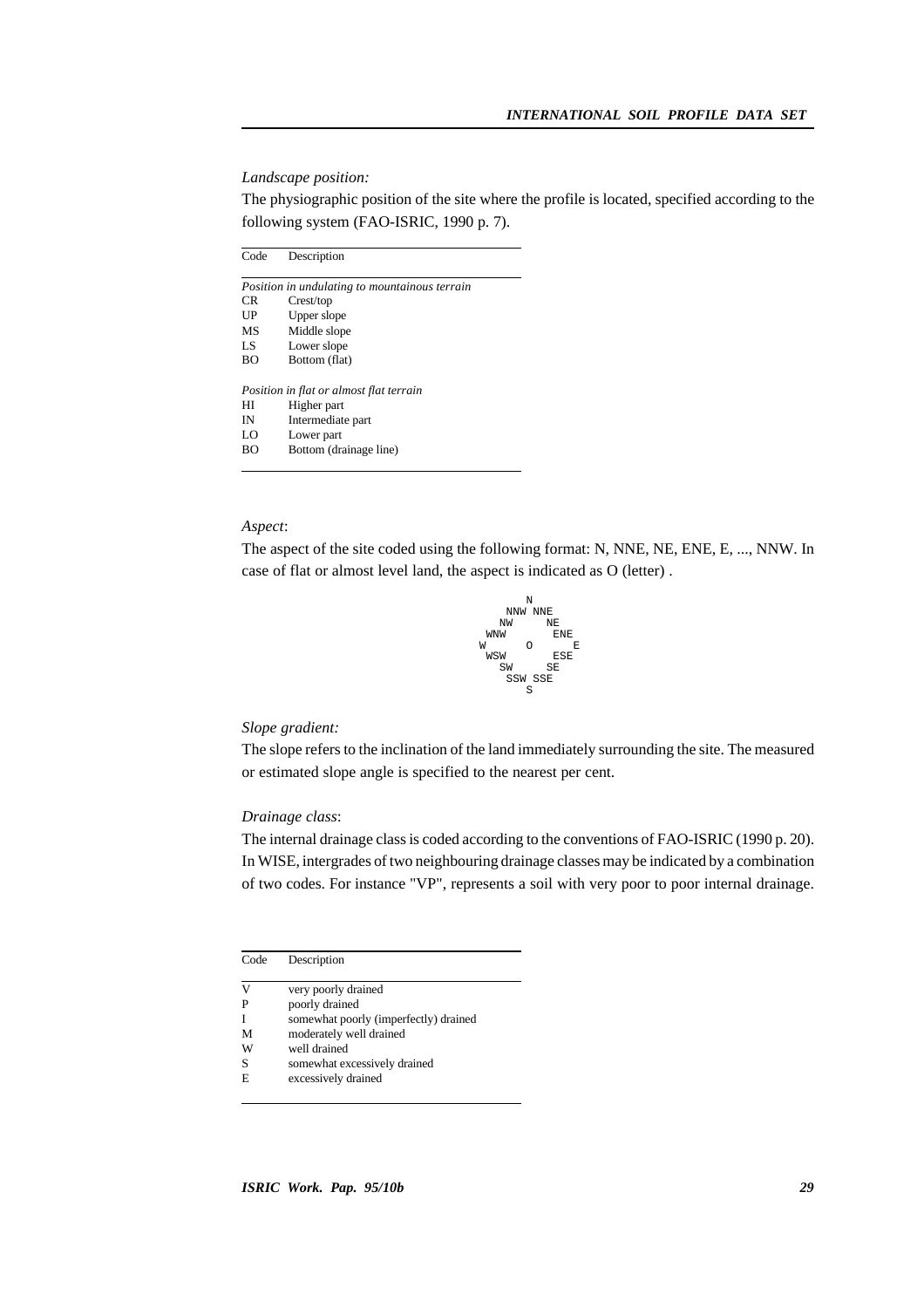#### *Depth of groundwater table:*

The measured or estimated depth to the groundwater table, if present/known, indicating both the mean highest and mean lowest values during the year. Depths are specified in centimetres from the surface. If the water-table always occurs at a great depth, this can by entering similar values for the both the mean high and low values (e.g., 200 cm).

#### *Soil depth to rock:*

The average measured or estimated depth, in cm, from the surface to a layer that *physically* precludes the development of most roots. Limitations of a chemical nature, such as high levels of salt/alkali, are not considered under this heading as they are often of a transient nature, being prone to change with agricultural practices.

#### *Parent material/lithology:*

The main parent rock/material over which the soil has been formed is coded using the categories considered in the SOTER manual and FAO-ISRIC (1990, p. 14). Additional codes, introduced in the context of the WISE project, and are indicated by an asterisk:

| Major class |                     | Group |                       | Type |                                                |  |
|-------------|---------------------|-------|-----------------------|------|------------------------------------------------|--|
|             |                     |       |                       |      |                                                |  |
|             | I Igneous rocks     |       | IA acid igneous       |      | IA1 granite                                    |  |
|             |                     |       |                       |      | IA2 grano-diorite                              |  |
|             |                     |       |                       |      | IA3 quartz-diorite                             |  |
|             |                     |       |                       |      | IA4 rhyolite                                   |  |
|             |                     | II I  | intermediate igneous  |      | II1 andesite, trachyte,                        |  |
|             |                     |       |                       |      | phonolite                                      |  |
|             |                     |       |                       |      | II2 diorite-syenite                            |  |
|             |                     |       | IB basic igneous      |      | IB1 gabbro                                     |  |
|             |                     |       |                       |      | IB2 basalt                                     |  |
|             |                     |       |                       |      | IB3 dolerite                                   |  |
|             |                     |       | IU ultrabasic igneous |      | IU1 peridotite                                 |  |
|             |                     |       |                       |      | IU2 pyroxenite                                 |  |
|             |                     |       |                       |      | IU3 ilmenite, magnetite,                       |  |
|             |                     |       |                       |      | ironstone, serpentine                          |  |
|             | M Metamorphic rocks |       | MA acid metamorphic   |      | MA1 quartzite                                  |  |
|             |                     |       |                       |      | MA2 gneiss, migmatite                          |  |
|             |                     |       |                       |      | MA3 <sup>*</sup> slate, phyllite               |  |
|             |                     |       |                       |      | MA4 <sup>*</sup> schists                       |  |
|             |                     |       | MB basic metamorphic  |      | MB1 slate, phyllite (pelitic                   |  |
|             |                     |       |                       |      | rocks)                                         |  |
|             |                     |       |                       |      | MB2 schist                                     |  |
|             |                     |       |                       | MB3  | gneiss rich in ferro-magn.                     |  |
|             |                     |       |                       |      | min.                                           |  |
|             |                     |       |                       |      | MB4 metamorphic limestone<br>$(\text{marble})$ |  |
|             | S Sedimentary rocks |       | SC clastic sediments  |      | SC1 conglomerate, breccia                      |  |
|             |                     |       |                       |      | SC2 sandstone, greywacke,                      |  |
|             |                     |       |                       |      | arkose                                         |  |
|             |                     |       |                       | SC3  | siltstone, mudstone,                           |  |
|             |                     |       |                       |      | claystone                                      |  |
|             |                     |       |                       |      | SC4 shale                                      |  |
|             |                     | so    | organic               |      | <b>SO1</b> limestone, other carb. rocks        |  |
|             |                     |       |                       |      | <b>SO2</b> marl and other mixtures             |  |
|             |                     |       |                       |      | SO3 coals, bitumen and rel.                    |  |
|             |                     |       |                       |      | rocks                                          |  |
|             |                     | SE    | evaporites            | SE1  | anhydrite, gypsum                              |  |
|             |                     |       |                       |      | SE2 halite                                     |  |
|             |                     |       |                       |      |                                                |  |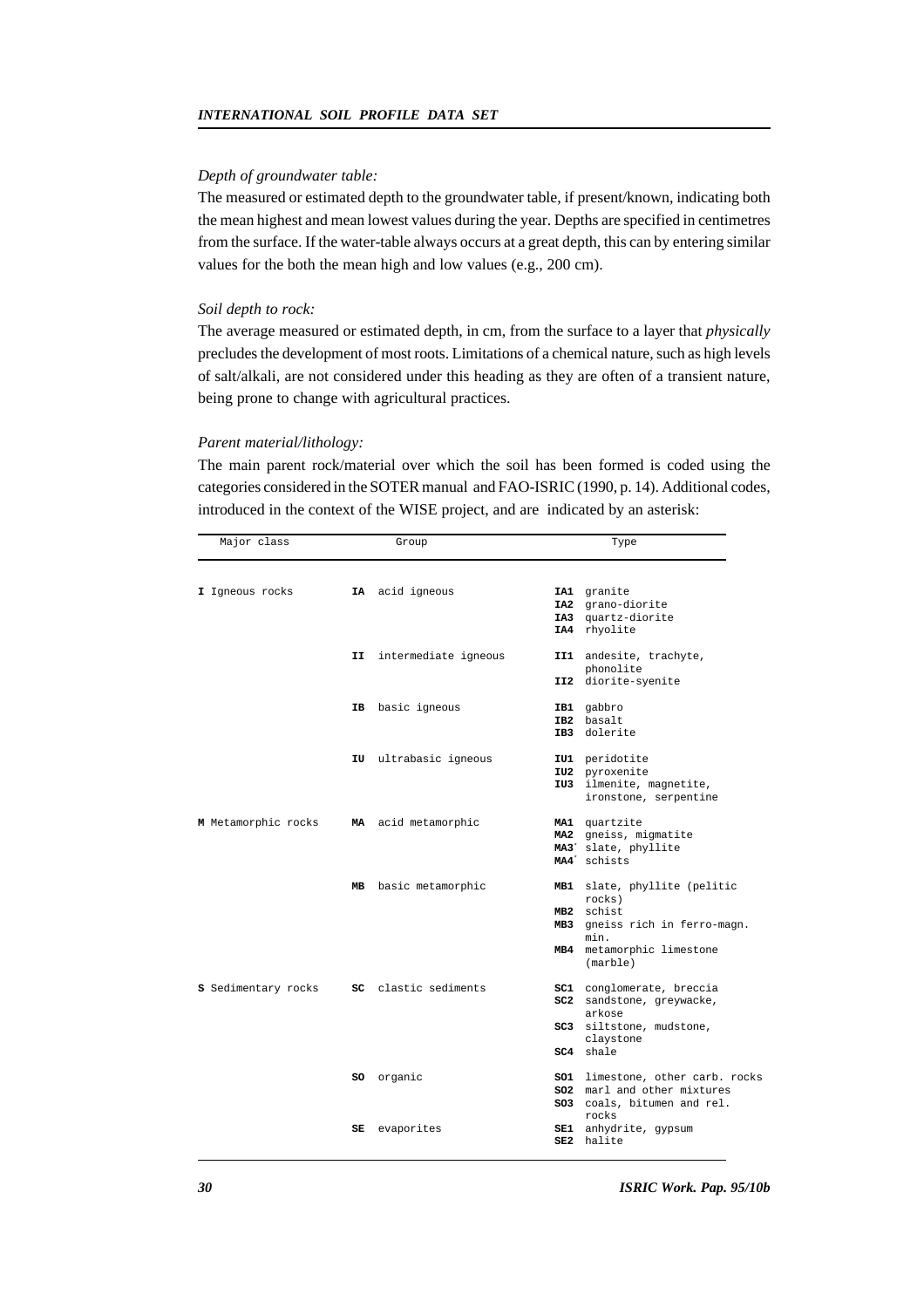(Parent material/lithology cont.)

| Major class         |                                                               | Group                                                                                                                                                                                       | Type |  |
|---------------------|---------------------------------------------------------------|---------------------------------------------------------------------------------------------------------------------------------------------------------------------------------------------|------|--|
| Unconsolidated<br>U | UF<br>UL<br>UM<br>UC<br>UE<br>UG<br>UP<br>UO<br>$ux^*$<br>UY" | fluvial<br>lacustrine<br>marine<br>colluvial<br>eolian<br>glacial<br>pyroclastic<br>organic<br>soft laterite and<br>ferruginous materials<br>hardened laterite and<br>ferruginous materials |      |  |

\* Additional, tentative codes

## *Remarks on parent material/lithology:*

When necessary, additional remarks about the parent material can be specified as text on the proforma, with a maximum length of 50 characters.

#### *Köppen climate classification:*

The climate at the site is classified according to the Köppen system which considers precipitation effectiveness for plant growth as the major classification factor, and uses the appropriate seasonal values of temperature and precipitation to determine the limits of climatic groupings. The Köppen system figures a shorthand code of letters designating major climate groups, subgroups within these major groups, with further subdivisions to distinguish particular seasonal characteristics of temperature and precipitation (adapted from Strahler, 1969 p. 224; Times Atlas, 1993).

#### a) Major climate groups

The following major climate groups are considered:

| Code          | Classification and description                                                                                                                                                                                                      |
|---------------|-------------------------------------------------------------------------------------------------------------------------------------------------------------------------------------------------------------------------------------|
| $\mathbf{A}$  | Tropical (rainy) climates: Average temperature of every month is above 18 °C. These climates have<br>no winter season. Annual rainfall is large and exceeds annual evaporation.                                                     |
| B             | Dry: Potential evaporation exceeds precipitation on the average throughout the year. No water surplus;<br>hence no permanent streams originate in B climate zones.                                                                  |
| $\mathcal{C}$ | Warm temperate (mesothermal) climates: Coldest month has an average temperature under 18 °C, but<br>above $-3$ °C. The C climates thus have both a summer and a winter season.                                                      |
| D             | Snow (microthermal) climates: Coldest month average temperature under -3 °C. Average temperature<br>of the warmest month above 10 $^{\circ}$ C, that isotherm corresponding approximately with pole-ward limit<br>of forest growth. |
| E             | Ice climates: A polar climate type with average temperature in no month averaging over $10^{\circ}$ C. These<br>climates have no true summer                                                                                        |
| н             | Mountain/Highland climates                                                                                                                                                                                                          |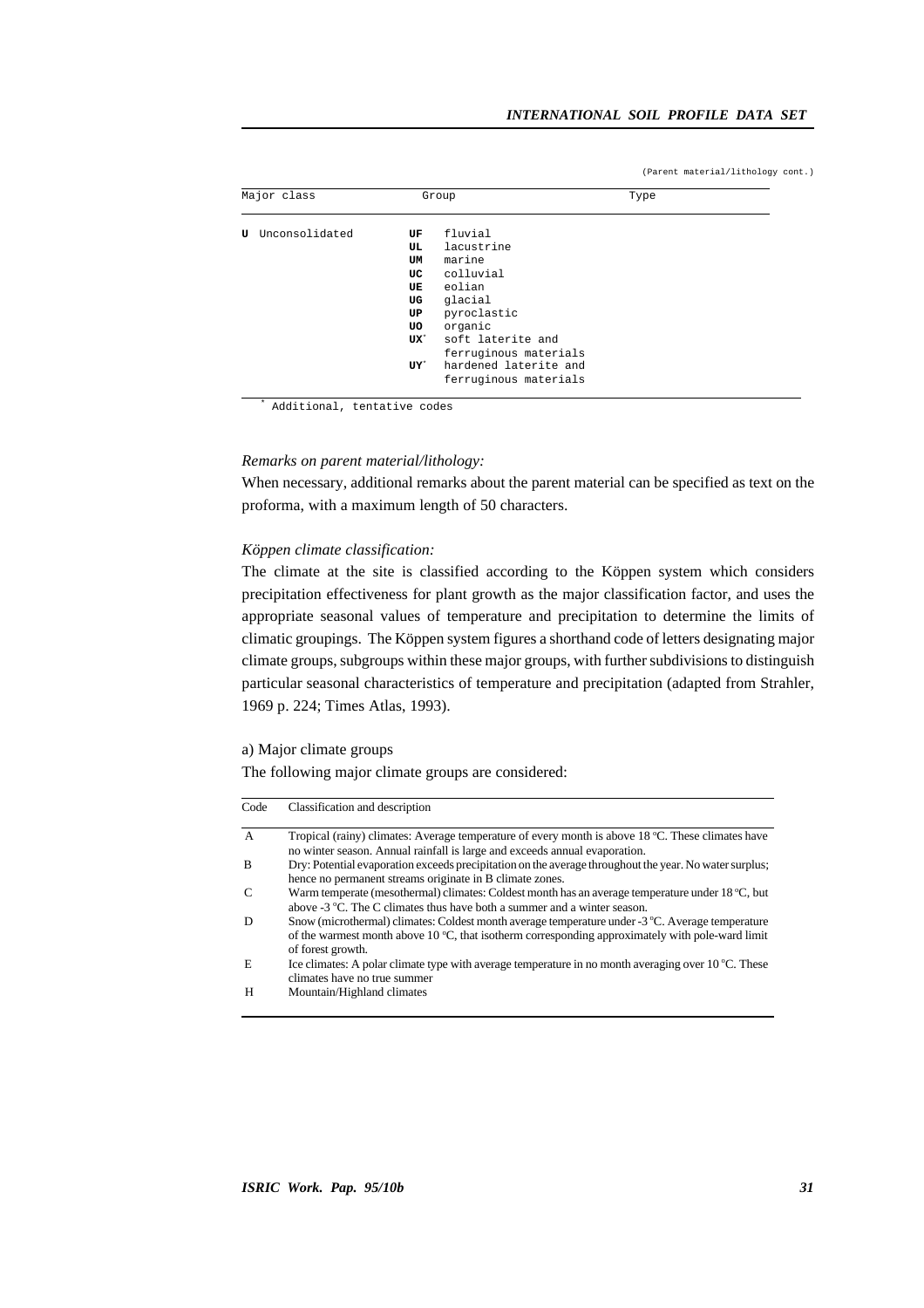## b) Subgroups

Subgroups within the major climate groups are designated by a second letter according to the following code:

| Code  | Description                                                                                                                |
|-------|----------------------------------------------------------------------------------------------------------------------------|
| $S^*$ | Steppe climate, a semiarid climate with about 380 to 760 mm of rainfall annually<br>at low latitudes.                      |
| W     | Desert climate. Arid climate. Most regions included have less than 250 mm of<br>rainfall annually.                         |
| f     | Moist. Adequate precipitation in all months. No dry season. This modifier is<br>applied to major climate types A, C and D. |
| W     | Dry season in winter of the respective hemisphere (low-sun season)                                                         |
| S     | Dry season in summer of the respective hemisphere (high-sun season)                                                        |
| m     | Rainforest climate despite a short dry season in monsoon type of precipitation<br>cycle. Applies only to A climates.       |
|       | The letters S and W are applied only to the dry climates (i.e., BS and BW).                                                |

From combinations of the two letter groups, 12 distinct climates emerge as follows:

| Code | Description                                                          |
|------|----------------------------------------------------------------------|
| Af   | Tropical rainforest (also Am a variant of Af)                        |
| Aw   | Tropical savanna                                                     |
| BS.  | Steppe climate                                                       |
| BW   | Desert climate                                                       |
| Cw   | Temperate rainy (humid mesothermal) climate with dry winter          |
| Cf   | Temperate rainy (humid mesothermal) climate moist all seasons        |
| Cs   | Temperate rainy (humid mesothermal) climate with dry summer          |
| Df   | Cold snowy forests (humid microthermal) climate moist in all seasons |
| Dw   | Cold snowy forest (humid microthermal) climate with dry winter       |
| EТ   | Tundra climate                                                       |
| EF   | Climates of perpetual frost (ice-caps)                               |
| H    | Mountain/Highland climates (undifferentiated)                        |
|      |                                                                      |

c) A third letter may be added to differentiate still more variations. Meanings are as follows:

| Code         | Description                                                                           |
|--------------|---------------------------------------------------------------------------------------|
| a            | With hot summer; warmest month over $22^{\circ}C$ (C and D climates)                  |
| $\mathbf b$  | With warm summer; warmest month below 22 $^{\circ}$ C (C and D climates)              |
| $\mathbf{c}$ | With cool, short summer; fewer than four months over $10\degree C$ (C and D climates) |
| d            | With very cold winter; coldest months below - $38 \degree C$ (D climates only)        |
| h            | Dry-hot; mean annual temperature over $18 \degree C$ (B climates only)                |
| k            | Dry-cold; climates annual temperature under 18 °C (B climates only).                  |

The unique, Köppen codes allowed in WISE are listed in file KEYKOPPE.DBF. For example BWk, which refers to a dry-cold, desert climate.

## *Current land use:*

The current land use at the site is coded using the classes given by FAO-ISRIC (1990 p. 13), as below: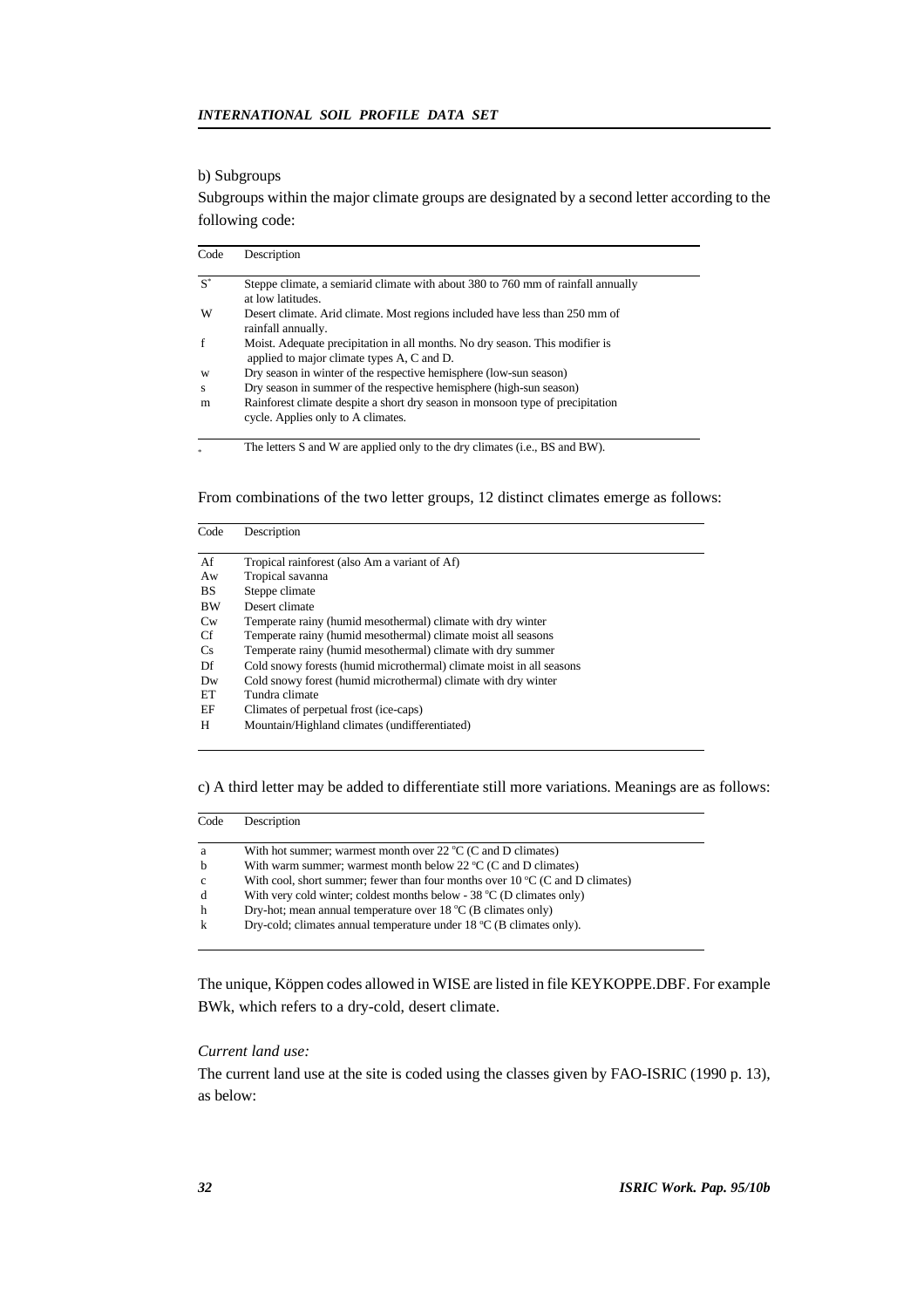| Code |           | Description                |                           | Code |                        | Description                              |  |
|------|-----------|----------------------------|---------------------------|------|------------------------|------------------------------------------|--|
| S    |           | <b>Settlement Industry</b> |                           | Н    |                        | <b>Animal Husbandry</b>                  |  |
|      | SR.       |                            | Residential use           |      | HE.                    | Extensive grazing                        |  |
|      | SI.       | Industrial use             |                           |      |                        | Nomadism<br>HE1                          |  |
|      | <b>ST</b> | Transport                  |                           |      |                        | HE2<br>Semi-nomadism                     |  |
|      | SC.       |                            | Recreational use          |      |                        | HE3<br>Ranching                          |  |
|      | SX        | Excavations                |                           |      | HІ                     | Intensive grazing                        |  |
|      |           |                            |                           |      | HI1                    | <b>Animal Production</b>                 |  |
| A    |           | <b>Crop Agriculture</b>    |                           |      | HI2                    | Dairying                                 |  |
|      |           |                            | AA Annual field cropping  |      |                        |                                          |  |
|      |           | AA1                        | Shifting cultivation      | F    | Forestry               |                                          |  |
|      |           | AA2                        | Fallow system cult.       |      | <b>FN</b>              | Natural forest and woodland              |  |
|      |           | AA3                        | Ley system cult.          |      |                        | FN1<br>Selective felling                 |  |
|      |           | AA4                        | Rainfed arable cult.      |      |                        | FN2<br>Clear felling                     |  |
|      |           | AA5                        | Wet rice cultivation      |      | FP                     | Plantation forestry                      |  |
|      |           | AA6                        | Irrigated cultivation     |      |                        |                                          |  |
|      | AP        |                            | Perennial field cropping  |      | <b>M</b> Mixed farming |                                          |  |
|      |           | AP1                        | Non-irrigated cult.       |      | MF                     | Agro-forestry                            |  |
|      |           | AP2                        | Irrigated cult.           |      | MP                     | Agro-pastoralism (cropping and livestock |  |
|      | AT        |                            | Tree and shrub cropping   |      |                        | systems)                                 |  |
|      |           | AT1                        | Non-irr. tree crop cult.  |      |                        |                                          |  |
|      |           | AT <sub>2</sub>            | Irrigated tree crop cult. | E    |                        | <b>Extraction and Collection</b>         |  |
|      |           | AT3                        | Non-irrigated shrub crop  |      | EV                     | Exploitation of natural vegetation       |  |
|      |           |                            | cultivation               |      | EΗ                     | Hunting and fishing                      |  |
|      |           | AT4                        | Irrigated shrub crop      |      |                        |                                          |  |
|      |           |                            | cultivation               | P    |                        | <b>Nature Protection</b>                 |  |
|      |           |                            |                           |      | <b>PN</b>              | Nature and game reserve                  |  |
|      |           |                            |                           |      |                        | PN1<br>Reserves                          |  |
|      |           |                            |                           |      |                        | PN <sub>2</sub><br>Parks                 |  |
|      |           |                            |                           |      |                        | PN <sub>3</sub><br>Wildlife management   |  |
|      |           |                            |                           |      | PD                     | Degradation control                      |  |
|      |           |                            |                           |      |                        | P <sub>D</sub> 1<br>Without interference |  |

## *Main corp (for arable uses):*

The dominant crop is coded using the following list (adapted from FAO-ISRIC, 1990).

PD2 With interference

**U Not Used and Not Managed**

|           | Code Crop       |           | Code Crop          |               | Code Crop           |
|-----------|-----------------|-----------|--------------------|---------------|---------------------|
| BA        | Barley          | FR        | Fruit trees        | <sub>SO</sub> | Sorghum             |
| BE        | <b>Beans</b>    | GR        | Groundnut          | <b>SB</b>     | Soybean             |
| <b>CH</b> | Cashew          | MA        | Maize              | SC            | Sugar cane          |
| <b>CA</b> | Cassava         | MI        | Millet             | SF            | Sunflower           |
| CO        | Cocoa           | <b>OL</b> | Oil/protein crops  | SI            | Sisal               |
| <b>CN</b> | Condiments      | <b>OP</b> | Oil palm           | SP            | Sweet potato        |
| CC        | Coconut         | PЕ        | Peas               | SU            | Sugar beet          |
| <b>CE</b> | Cereals (unsp.) | PО        | Potato             | ST            | Stimulants (unsp.)  |
| <b>CF</b> | Coffee          | RI        | Rice               | TC            | Tuber crops (unsp.) |
| <b>CT</b> | Cotton          | <b>RB</b> | Rice (flooded)     | TE            | Tea                 |
| CP        | Cowpea          | <b>RT</b> | Root crops (unsp.) | TB            | Tobacco             |
| FB.       | Fibre crops     | RU        | Rice (upland)      | VE            | Vegetables          |
| FD        | Fodder crops    | <b>RR</b> | Rubber             | WH            | Wheat               |
|           |                 |           |                    | YA            | Yams                |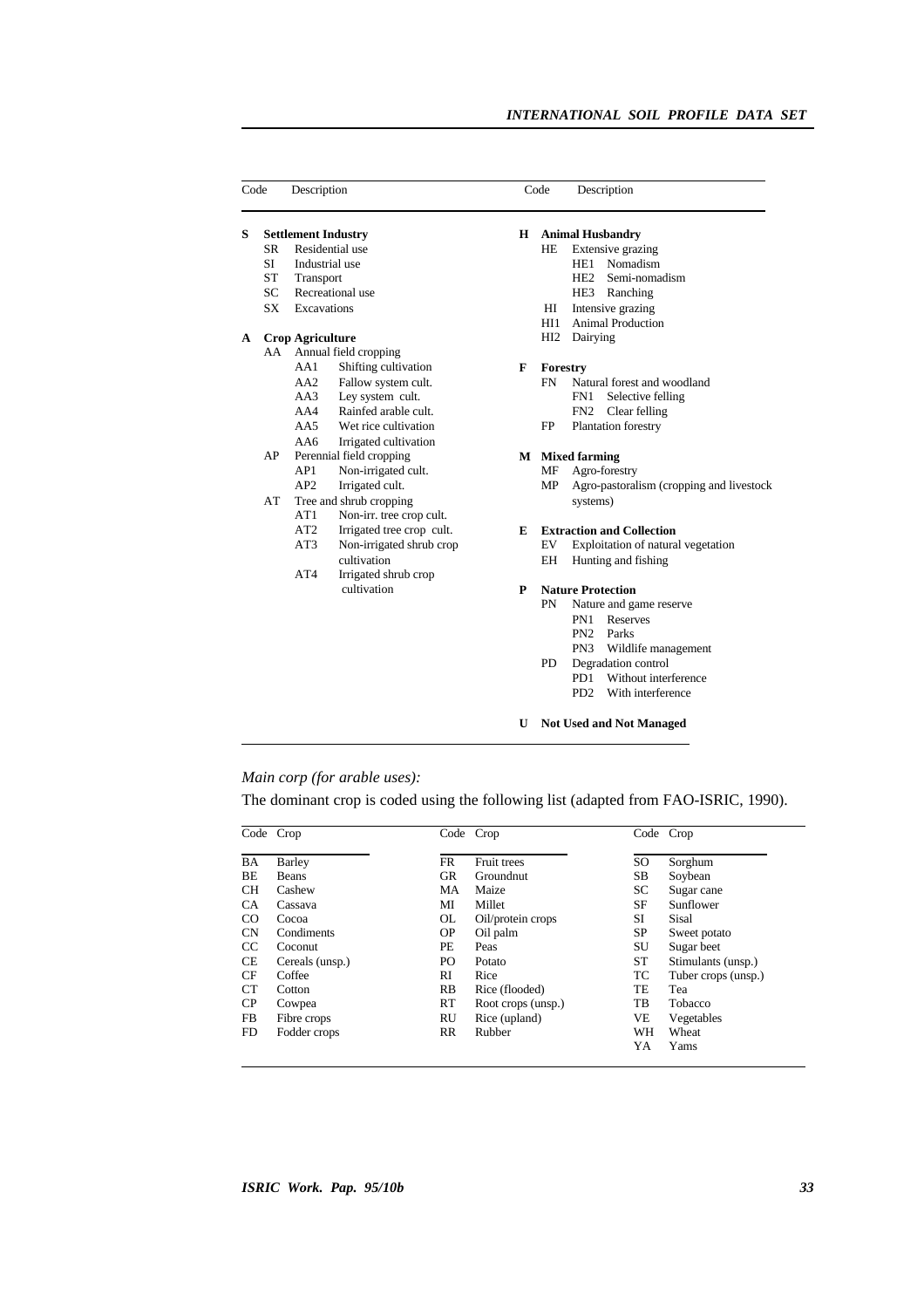#### *Vegetation*:

The natural vegetation at a site is described using the broad classes given by Unesco (1973), conforming with the coding conventions of SOTER:

| Code |              | Description           |   | Description<br>Code |                            |  |  |
|------|--------------|-----------------------|---|---------------------|----------------------------|--|--|
| F    |              | <b>Closed Forest</b>  |   |                     | <b>Dwarf</b> scrub         |  |  |
|      | FE           | Evergreen forest      |   | DE                  | Evergreen dwarf shrub      |  |  |
|      | FS.          | Semi-deciduous forest |   | DS.                 | Semi-deciduous dwarf shrub |  |  |
|      | FD           | Deciduous forest      |   | DD.                 | Deciduous dwarf shrub      |  |  |
|      | FX           | Xeromorphic forest    |   | DX                  | Xeromorphic dwarf shrub    |  |  |
|      |              |                       |   | DT.                 | Tundra                     |  |  |
| W    | Woodland     |                       |   |                     |                            |  |  |
|      | WE           | Evergreen woodland    | н |                     | Herbaceous                 |  |  |
|      | WS           | Semi-deciduous wood.  |   | HТ                  | Tall grassland             |  |  |
|      | WD.          | Deciduous woodl.      |   | HМ                  | Medium grassland           |  |  |
|      | WX           | Xeromorphic woodl.    |   | HS                  | Short grassland            |  |  |
|      |              |                       |   | HF                  | Forb                       |  |  |
| s    | <b>Scrub</b> |                       |   | $HE^*$              | Hydromorphic vegetation    |  |  |
|      | SЕ           | Evergreen shrub       |   |                     |                            |  |  |
|      | SS           | Semi-deciduous shrub  |   |                     |                            |  |  |
|      | SD.          | Deciduous shrub       |   |                     |                            |  |  |
|      | SX           | Xeromorphic shrub     |   |                     |                            |  |  |
|      |              | New code              |   |                     |                            |  |  |

#### *Remarks on land use or vegetation:*

Additional remarks, for instance about the crop rotation or felling history, can be entered as text with a maximum length of 100 characters.

## *Number of horizons*:

This refers to the total number of horizons for which analytical data are available. The maximum number of horizons that can be accommodated per profile in the database is 9. However, physically, there is only place for 6 horizons on each data entry sheet.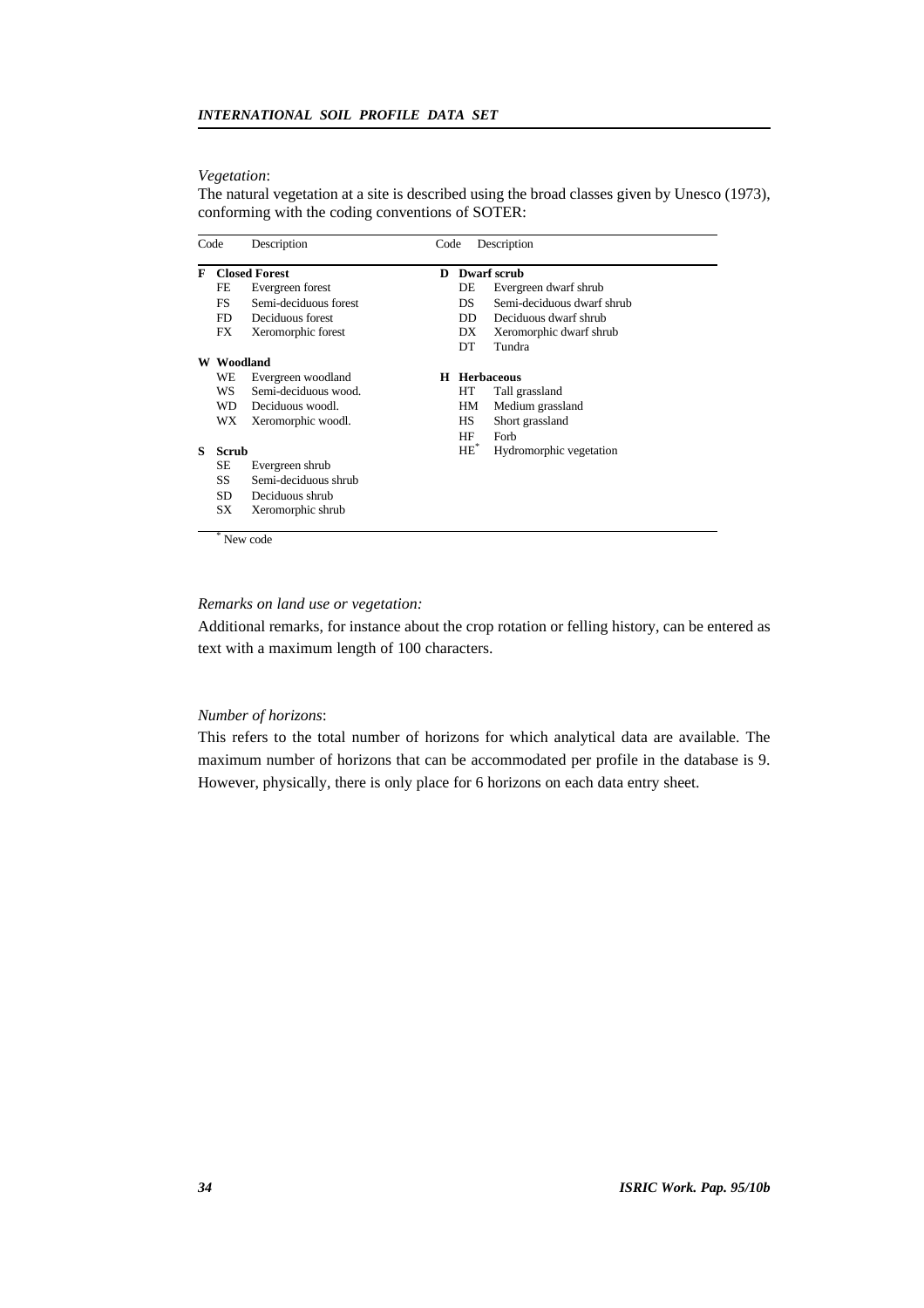## **B - HORIZON ATTRIBUTES**

#### *Horizon number:*

This number is automatically created by the WISE input module. Data for the main horizons must be entered from the surface downwards. If more than 9 soil horizons are described in the original source, it may be necessary to 'regroup' this information to a smaller number. This should only be done for the subsoil, for example, by averaging numeric data for similar horizons such as a Btg1 and Btg2.

#### *Horizon designation:*

Whenever possible, the horizon designation should be given according to the terminology of FAO-ISRIC (1990).

#### *Top (upper) depth:*

Upper depth of horizon (cm). In case of a litter layer, use negative numbers (e.g., top depth of -20 cm to bottom depth of 0 cm). If the original depth of a horizon is given as e.g. 30/40 cm, the horizon depth is entered as  $(30+40)/2=35$  cm.

#### *Bottom (lower) depth:*

Lower depth of horizon (cm). If the lower depth of a profile is not indicated and analytical data are available for the last horizon, the assumption is that this horizon is 15 cm thick. For example, 75<sup>+</sup> cm would imply a lower depth of 90 cm.

#### *Organic carbon:*

Organic carbon (% by weight) is specified with 2 decimal places. The code for the measurement method is to be specified separately on Form C. [**Note**: The codes for the analytical methods are held in KEYMETHO.DBF. The list of codes will grow as new analytical procedures are encountered during data collection. The most recent list can be printed with option  $\langle 6 \rangle$  of the selection menu of WISE (see Section 4.5)].

## *Total Nitrogen*:

Total nitrogen (% by weight) is rounded to 2 decimal places. The code for the measurement method is to be specified separately on Form C (see KEYMETHO.DBF).

## *Available P*:

Available (extractable) P content, by weight, in mg  $P_2O_5$  kg<sup>-1</sup> soil. The code for the measurement method is to be specified separately on Form C (see KEYMETHO.DBF).

### *pH-H2O:*

Measured in water at a soil:water ratio which is to be specified in the 'analytical methods' key-file. One decimal is adequate.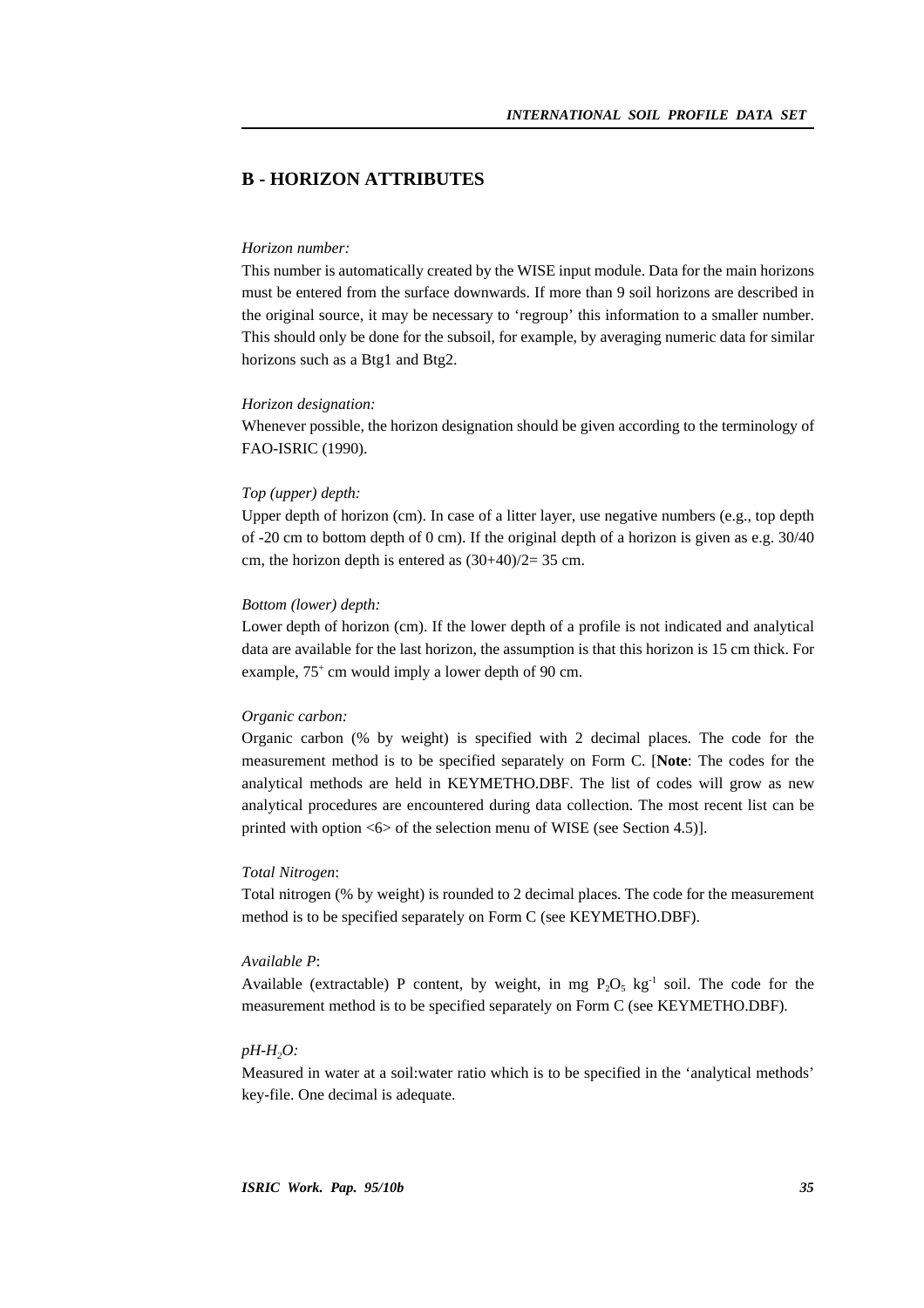## *pH-KCL*:

Measured in 1 *M* KCl solution at the soil:solution ratio specified with the data. The code for the measurement method is to be specified separately on Form C (see KEYMETHO.DBF).

### *pH-CaCl<sup>2</sup>* :

Measured in 1 *M* CaCl<sub>2</sub> solution at the soil: solution ratio specified with the data. The code for the measurement method is to be specified separately on Form C (see KEYMETHO.DBF).

#### *Electrical conductivity (EC)*:

Specify the EC for the horizon, indicating the soil:water ratio. The unit used is mS cm<sup>-1</sup> or dS  $m<sup>-1</sup>$ , originally mmho cm<sup>-1</sup>, at 25 °C. The code for the measurement method is to be specified separately on Form C (see KEYMETHO.DBF).

### *CaCO<sup>3</sup>* :

Total CaCO<sub>3</sub> content (% by weight) is rounded off to the nearest integer. The code for the measurement method is to be specified separately on Form C (see KEYMETHO.DBF).

## *CaSO<sup>4</sup>* :

Total gypsum (CaSO<sub>4</sub>.2H<sub>2</sub>O) content, by weight %, is rounded off to the nearest integer. The code for the measurement method is to be specified separately on Form C (see KEYMETHO.DBF).

## *Exchangeable bases* ( $Ca^{2+}$ *, Mg*<sup>2+</sup>*, K<sup>+</sup> and Na<sup>+</sup>):*

To be specified in cmol(+)  $kg^{-1}$ , using 1 decimal. The code for the measurement method is to be specified separately on Form C (see KEYMETHO.DBF).

#### *Exchangeable acidity (Al3+ and H<sup>+</sup> )*:

Obtained with a percolation of a soil sample with a 1 *M* KCl solution. Exchangeable acidity is measured by titration of the percolate, and exchangeable aluminum is determined separately in the percolate. Exchangeable acidity is specified in cmol(+) kg-1 , using 1 decimal. [**Note**: Values for exchangeable acidity, determined in 1 *M* KCl percolate, and extractable acidity, equilibrated with a BaCl<sub>2</sub>-TEA buffer at pH 8.2, refer to different measurement methods!]

#### *Exchangeable aluminum (Al3+):*

Exchangeable aluminum, in cmol(+)  $kg^{-1}$ , as determined separately in the percolate described above.

#### *Cation exchange capacity (CEC):*

CEC is given in cmol(+)  $kg^{-1}$ , using 1 decimal, according to the method specified on Form C.

#### *Effective cation exchange capacity (ECEC):*

ECEC is determined by summation of exchangeable bases and exchangeable acidity, and expressed in cmol(+) kg<sup>-1</sup> using 1 decimal (i.e., ECEC= Exch[Ca<sup>2+</sup> + Mg<sup>2+</sup> + K<sup>+</sup> + Na<sup>+</sup>] +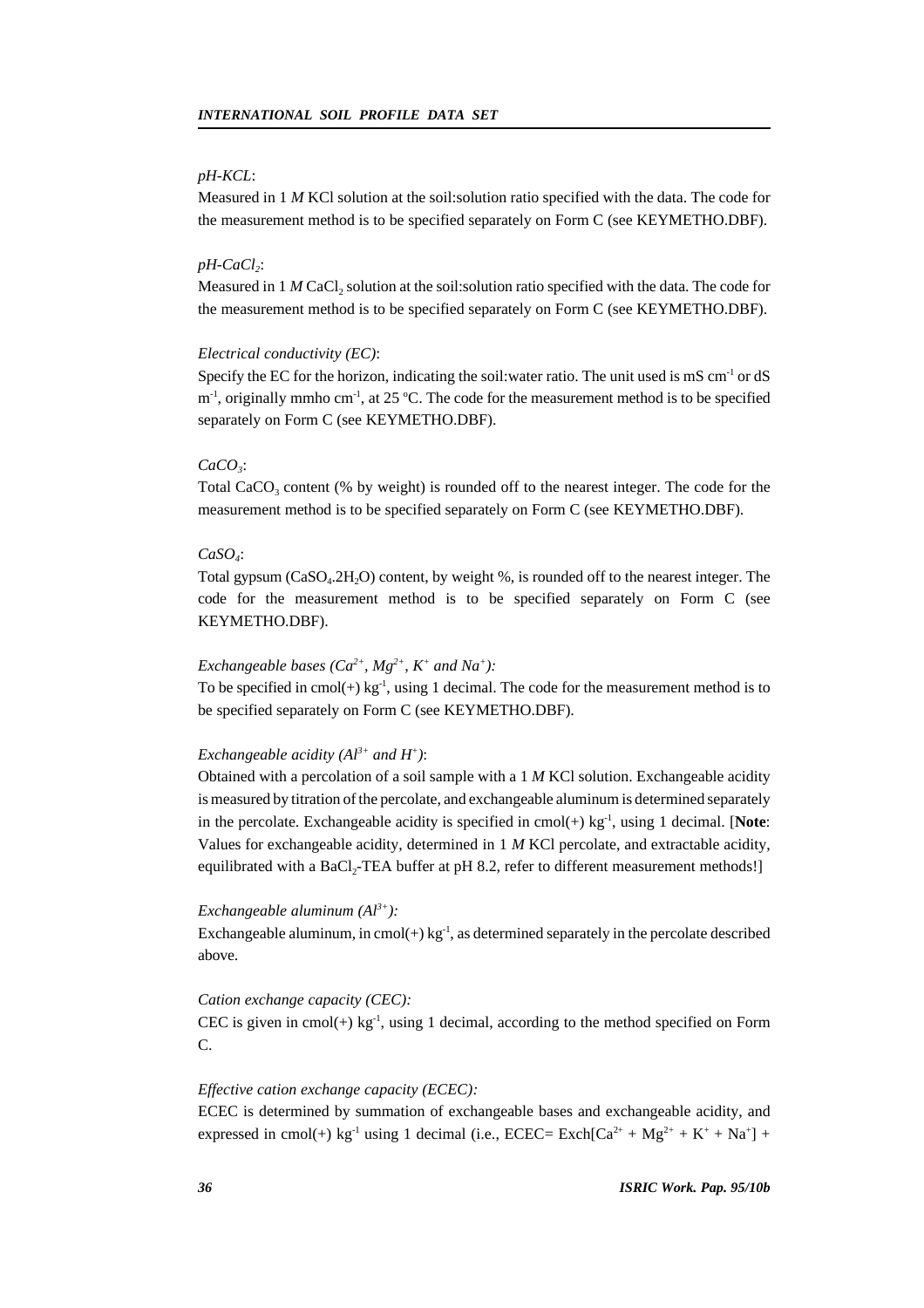$\text{Exch}[\text{H}^+ + \text{Al}^{3+}]$ ). [Note: The above definition is used in the WISE database to conform with the definition of the ISRIC laboratory (Van Reeuwijk, 1990, p. 11.1)].

#### *Base saturation (BS):*

Specified as nearest integer, and calculated as sum of exchangeable cation bases  $(Ca^{2+}, Mg^{2+},$ K<sup>+</sup> and Na<sup>+</sup>) divided by the CEC, measured with the specified CEC method, times 100%.

## *Matrix colour, dry:*

The dry colour is specified using the Munsell Colour Charts. Colour codes have the general form: hue, value, chroma (e.g., 5YR5/3). All "complex" Munsell codes must be rounded off. For example, 10YR3.5/1 would become 10YR4/1.

#### *Matrix colour, moist:*

The moist colour is specified using the Munsell Colour Charts (e.g., 5YR3/2).

#### *Mottling*:

Mottling in a horizon is characterized by its abundance (after FAO-ISRIC, 1990 p. 42).

| Code | Description | % of occurrence    |
|------|-------------|--------------------|
| N    | none        | positive statement |
| V    | very few    | $0-2%$             |
| F    | few         | $2 - 5\%$          |
| C    | common      | 5-15 %             |
| м    | many        | 15-40 %            |
| А    | abundant    | >40%               |

#### *Roots:*

The presence of roots is described using a two character code (FAO-ISRIC, 1990 p. 63). The first letter of this code refers to the overall size of the roots, and the second letter to their abundance (e.g., MC stands for many coarse roots).

- Abundance of roots (expressed as number of roots per square decimeter):

| Code | Quantity | Description |
|------|----------|-------------|
| O    | no roots |             |
| V    | very few | $1 - 20$    |
| F    | few      | $20 - 50$   |
| C    | common   | 50-200      |
| M    | Many     | > 200       |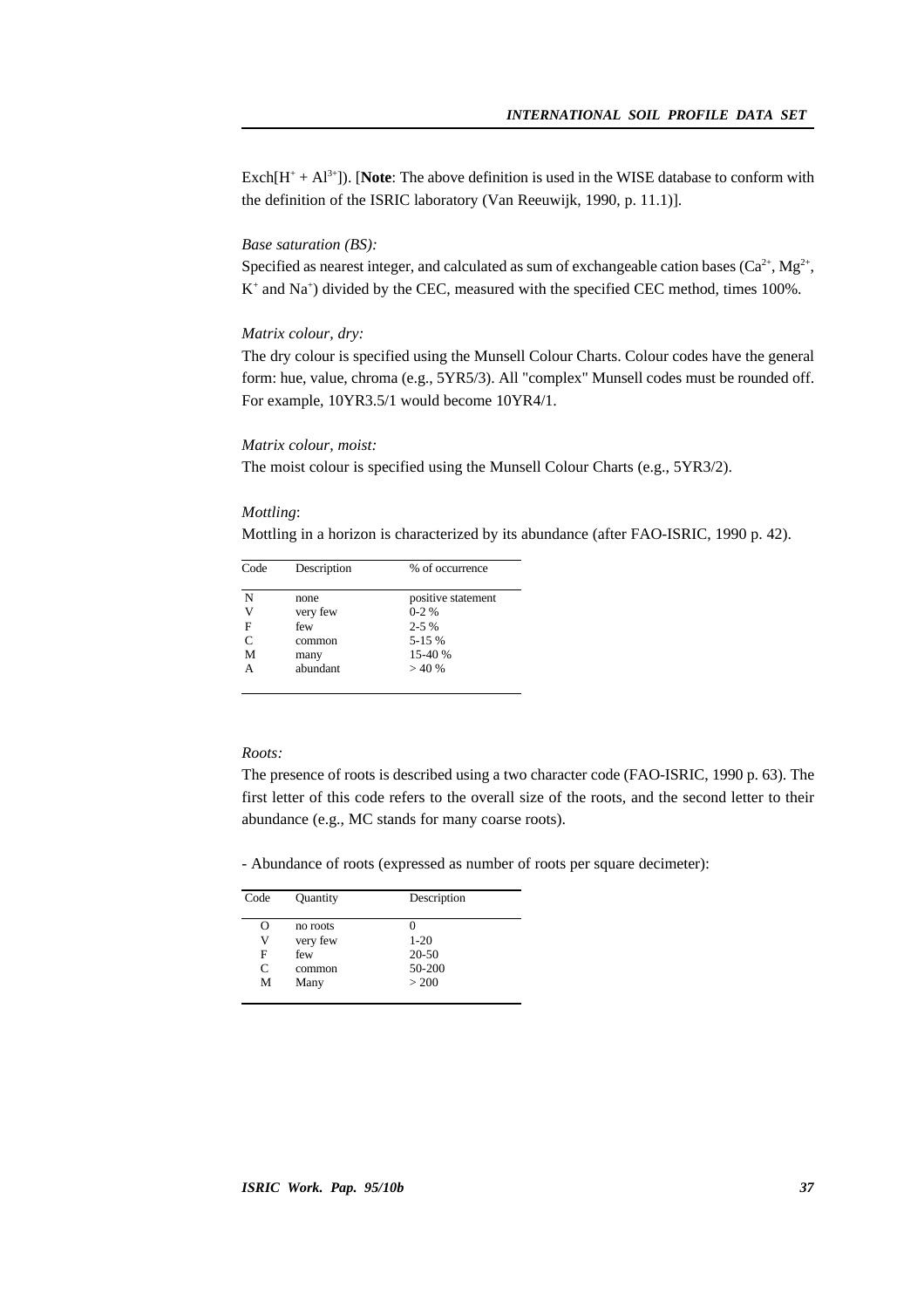| - Description of root sizes: |  |
|------------------------------|--|
|------------------------------|--|

| Code | Description | Diameter (mm)             |  |
|------|-------------|---------------------------|--|
| V    | very fine   | $< 0.5$ mm                |  |
| F    | fine        | $0.5-2 \text{ mm}$        |  |
| М    | medium      | $2-5$ mm                  |  |
| C    | coarse      | $> 5$ mm                  |  |
| X    | all         | very fine roots to coarse |  |
|      |             |                           |  |

#### *Soil structure*:

The type of soil structure is described according to the classes of FAO-ISRIC (1990 p. 51):

| Code      | Description of class |           | Code Description              |
|-----------|----------------------|-----------|-------------------------------|
| SG        | single grain         | AS        | angular and subangular blocky |
| MA        | massive              | SA        | subangular and angular blocky |
| CR.       | crumb                | <b>SN</b> | nutty subangular blocky       |
| GR        | granular             | AW        | angular blocky wedge-shaped   |
| <b>PR</b> | prismatic            | AP        | angular blocky parallelepiped |
| <b>PS</b> | subangular prismatic | PL        | platy                         |
| CO        | columnar             | RS        | rock structure                |
| AB        | angular blocky       | SS        | stratified structure          |
| <b>SB</b> | subangular blocky    |           |                               |

#### *Particle size distribution*:

The particle size distribution refers to the fine earth fraction only  $(< 2$  mm). The weight percentages of sand-, silt- and clay-size materials are given as integers. The analytical procedure and 'esd' or equivalent spherical diameter for the clay-, silt-, and sand-size fractions must be documented on Form C. For example: pipette method, full dispersion; esd:  $<$  2  $\mu$ m,  $<$  50  $\mu$ m and  $<$  2 mm.

#### *Stone and gravel content*:

Give a visual estimate of the percentage of large rock and mineral fragments with a diameter larger than 2 mm, rounded off to the nearest 5 per cent.

#### *Bulk density:*

Bulk density (oven dry sample) is given as  $g \text{ cm}^{-3}$ , using two decimals.

#### *Soil water retention*:

The *volume* percentage of water (MC) in the soil horizon, at the considered pF-values (i.e., 0.0, 1.0, 1.5, 1.7, 2.0, 2.3, 2.5, 2.7, 4.3, 3.7 and 4.2; see WISEHOR.DBF p. 27), is to be specified as an integer. The moisture content is expressed on a percent by volume basis:

MC (% by volume  $v/v$ ) = MC (% by weight w/w) x bulk density (kg m<sup>-3</sup>)

Selected pF-values or suctions, at which the soil water retention measurements were made, can be entered on the data entry sheet. (Indicate which pF values are considered to correspond with the Field Capacity and the Permanent Wilting Point so that the Available Water Capacity (AWC) can be calculated). [*Note*: pF is the log<sub>10</sub> [head(cm of water)], i.e. a head of 100 cm of water corresponds with a pF of 2.0. (1 bar = 1017 cm of water = 100 kPa =  $0.987$ atmosphere)]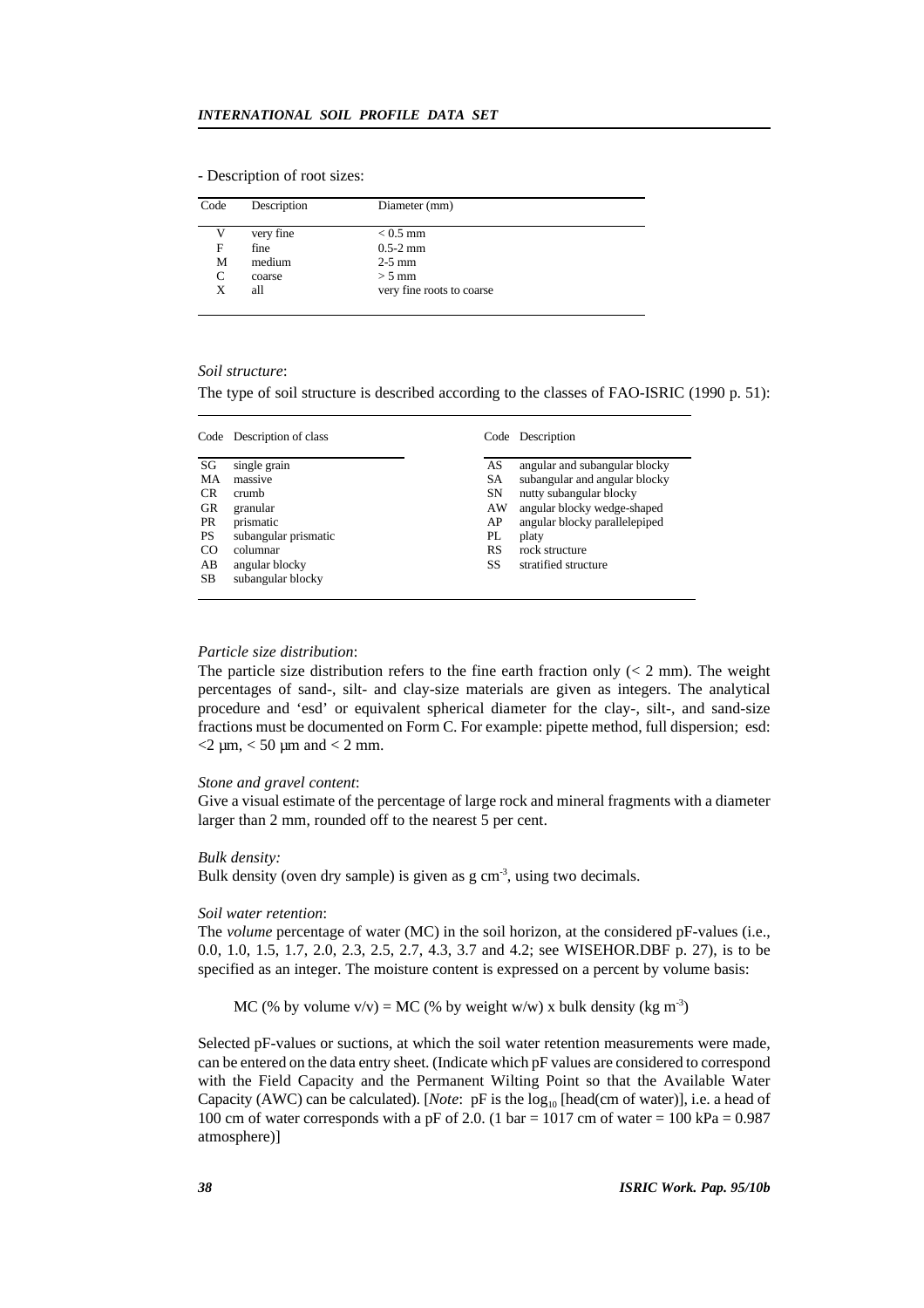*Hydraulic conductivity:*

Hydraulic conductivity or permeability (cm hr<sup>1</sup>) varies with soil moisture conditions (pF values). Two values can be entered: (a) saturated hydraulic conductivity, and (b) non-saturated hydraulic conductivity.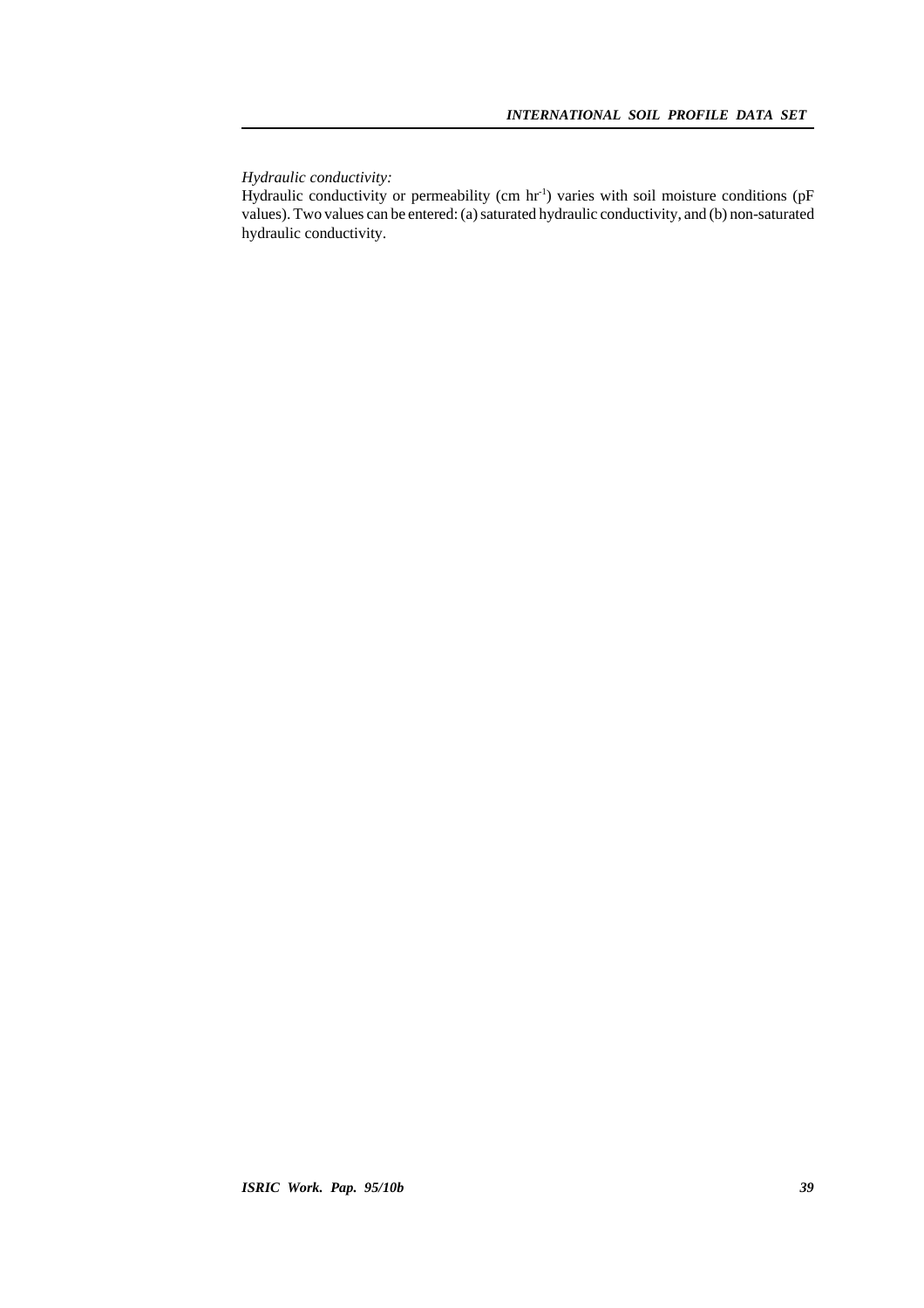## **C ——- SOURCE OF DATA**

#### *SOURCE\_ID:*

Unique code for source (e.g., soil monograph or digital database).

#### *Source:*

Authors and initials, as text string (For example: Van Waveren, E.J. and Bos, A.B.).

#### *Year:*

Year data during which the profile data were collected/described (For example: 1988).

#### *Title:*

Title of source in which data are published, as text string (For example: ISRIC Soil Information System).

#### *Series/publisher/year:*

Self-explanatory, as text string (For example: Technical Paper 15, International Soil Reference and Information Centre, Wageningen).

## *LAB\_ID:*

Unique reference code for laboratory where analyses for relevant profile(s) were made (e.g., FR01).

#### *Laboratory name:*

Name of laboratory where analyses were made, as text string.

#### *Coding system for analytical methods:*

| - Organic Carbon             | (OC =     |
|------------------------------|-----------|
| - Total Nitrogen             | $(TN - )$ |
| - Available Phosphorus       | (TP)      |
| - pH-water                   | (PH)      |
| - pH-KCl                     | $(PK_$    |
| - pH-Ca $Cl2$                | (PC)      |
| - Electrical conductivity    | $(EL_$    |
| - Free CaCO3                 | (CA)      |
| - Gypsum                     | (GY)      |
| - Exch. Ca, Mg, K, and Na    | (EX)      |
| - Exch. acidity and Aluminum | (EA)      |
| - CEC soil                   | $(CS_$    |
| - ECEC soil                  | (CE)      |
| - Base saturation            | (BS)      |
| - Particle size distribution | (TE)      |
| - Bulk density               | (BD)      |
| - Moisture content           | (MC)      |
| - Hydraulic conductivity     | (HC)      |

**Note**: All codes, plus a brief description of the corresponding analytical procedures, are documented in KEYMETHO.DBF, for example "OC01" stands for "Method of Walkley-Black". This information can be printed with option <6> of the TOOLS menu.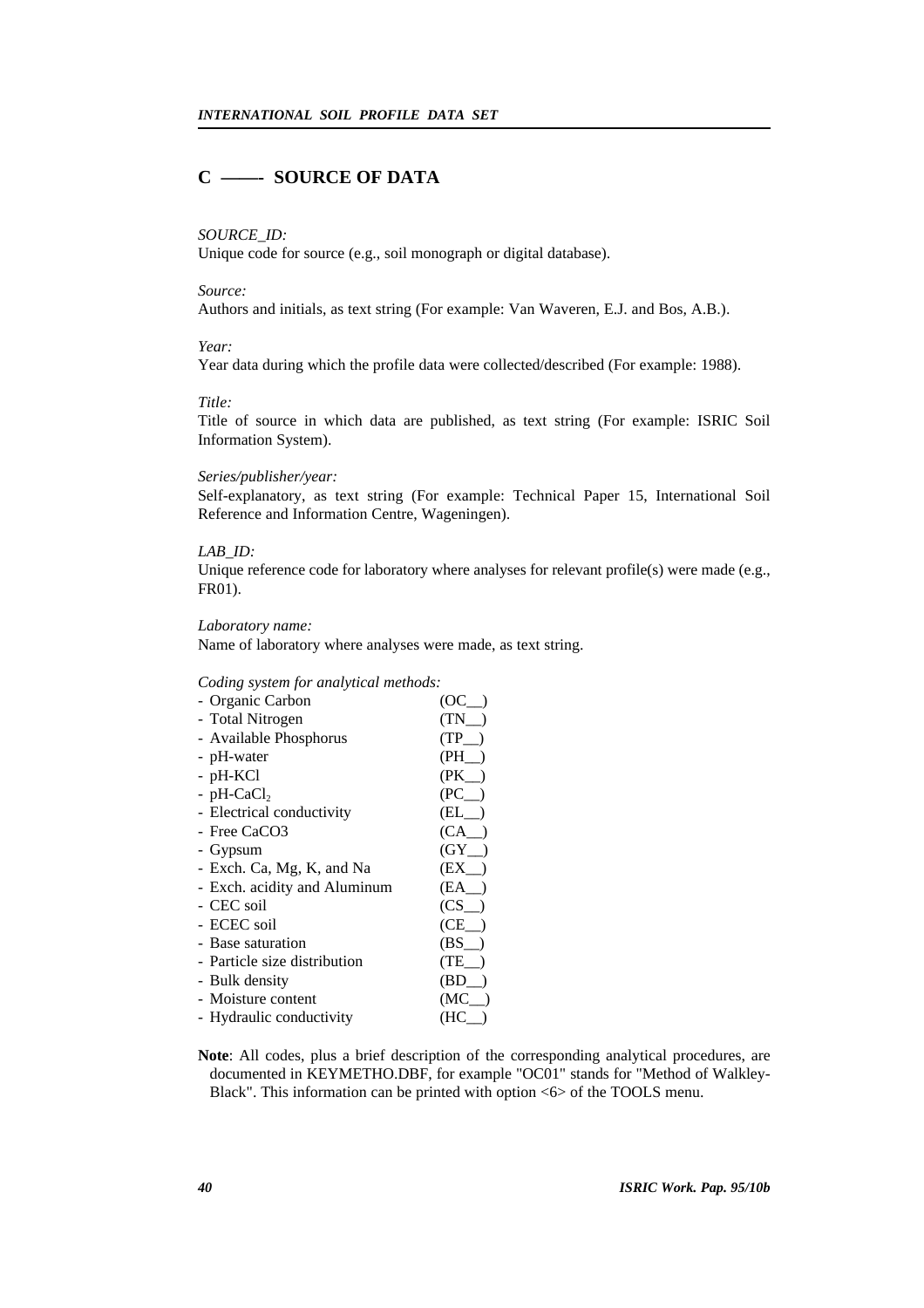| AF       | Afghanistan                         | FJ        | Fiji                             |
|----------|-------------------------------------|-----------|----------------------------------|
|          | AL Albania                          | FI        | Finland                          |
|          | DZ Algeria                          | FR        | France                           |
|          | AS American Samoa                   | GF        | French Guiana                    |
|          | AD Andorra                          | PF        | French Polynesia                 |
|          | AO Angola                           | TF        | French Southern Territories      |
|          | AI Anguilla                         |           | GA Gabon                         |
|          | AQ Antarctica                       |           | GM Gambia                        |
|          | AG Antigua and Barbuda              |           | GE Georgia                       |
|          | AR Argentina                        | DE        | Germany, Fed. Rep. of            |
|          | AM Armenia                          |           | GH Ghana                         |
|          | AW Aruba                            | GI        | Gibraltar                        |
|          | AU Australia                        |           | GR Greece                        |
| AT       | Austria                             |           | GL Greenland                     |
|          | AZ Azerbaijan                       |           | GD Grenada                       |
| BS       | <b>Bahamas</b><br>BH Bahrain        |           | GP Guadeloupe<br>GU Guam         |
|          |                                     | GT        | Guatemala                        |
|          | BD Bangladesh<br><b>BB</b> Barbados |           | GN Guinea                        |
|          | BE Belgium                          |           | GW Guinea-Bissau                 |
|          | <b>BZ</b> Belize                    |           | GY Guyana                        |
| BJ       | Benin                               |           | HT Haiti                         |
|          | BT Bhutan                           |           | HM Heard and McDonald Islands    |
|          | BO Bolivia                          |           | HN Honduras                      |
|          | BW Botswana                         |           | HK Hong Kong                     |
|          | <b>BV</b> Bouvet Island             |           | HU Hungary                       |
|          | BR Brazil                           | IS        | Iceland                          |
| Ю        | Brit. Ind. Ocean Territory          | IN        | India                            |
|          | BN Brunei Darussalam                | ID        | Indonesia                        |
|          | BG Bulgaria                         | IR        | Iran, Islamic Republic of        |
| BF       | Burkina Faso                        | IQ        | Iraq                             |
|          | BU Burma                            | ΙE        | Ireland                          |
| BI       | Burundi                             | IL.       | Israel                           |
|          | BY Belarus                          | IT        | Italy                            |
|          | CM Cameroon                         | JM        | Jamaica                          |
|          | CA Canada                           | JP        | Japan                            |
|          | CV Cape Verde                       | JO        | Jordan                           |
|          | KY Cayman Islands                   |           | KH Kampuchea, Democratic         |
| CF       | Central African Republic            |           | KZ Kazakhstan                    |
|          | TD Chad                             |           | KE Kenya                         |
|          | CL Chile                            | KI        | Kiribati                         |
|          | CN China                            |           | KR Korea, Republic of            |
|          | CX Christmas Island                 | KP        | Korea, Dem. Peopl. Rep.          |
|          | CC Cocos Islands                    |           | KW Kuwait                        |
|          | CO Colombia                         |           | KG Kyrgystan                     |
|          | CG Congo                            |           | LA Lao, People's Democratic Rep. |
|          | CK Cook Islands                     | LB        | Lebanon                          |
| CR       | Costa Rica                          | LS        | Lesotho                          |
|          | HR Croatia                          |           | LR Liberia                       |
| CU       | Cuba                                |           | LY Libyan Arab Jamahiri          |
| CY       | Cyprus                              | LI        | Liechtenstein                    |
| CS       | Czechoslovakia                      | <b>LT</b> | Lithuania                        |
| CI       | Côte d'Ivoire                       | LU        | Luxembourg                       |
|          | DK Denmark                          |           | MO Macau                         |
| DJ       | Djibouti                            |           | MG Madagascar                    |
|          | DM Dominica                         |           | MW Malawi                        |
|          | DO Dominican Republic               |           | MY Malaysia                      |
| TP       | East Timor                          |           | MV Maldives                      |
| EC       | Ecuador                             |           | ML Mali                          |
|          | EG Egypt                            |           | MT Malta                         |
| SV       | El Salvador                         |           | MH Marshall Islands              |
|          | GQ Equatorial Guinea                |           | MO Martinique<br>MR Mauritania   |
| EE<br>ET | Estonia<br>Ethiopia                 |           | MU Mauritius                     |
| FK       | Falkland Islands                    |           | MX Mexico                        |
| FO       | Faroe (Islands)                     |           | FM Micronesia                    |
|          |                                     |           |                                  |

## **Appendix 7. List of country ISO codes**

*ISRIC Work. Pap. 95/10b 41*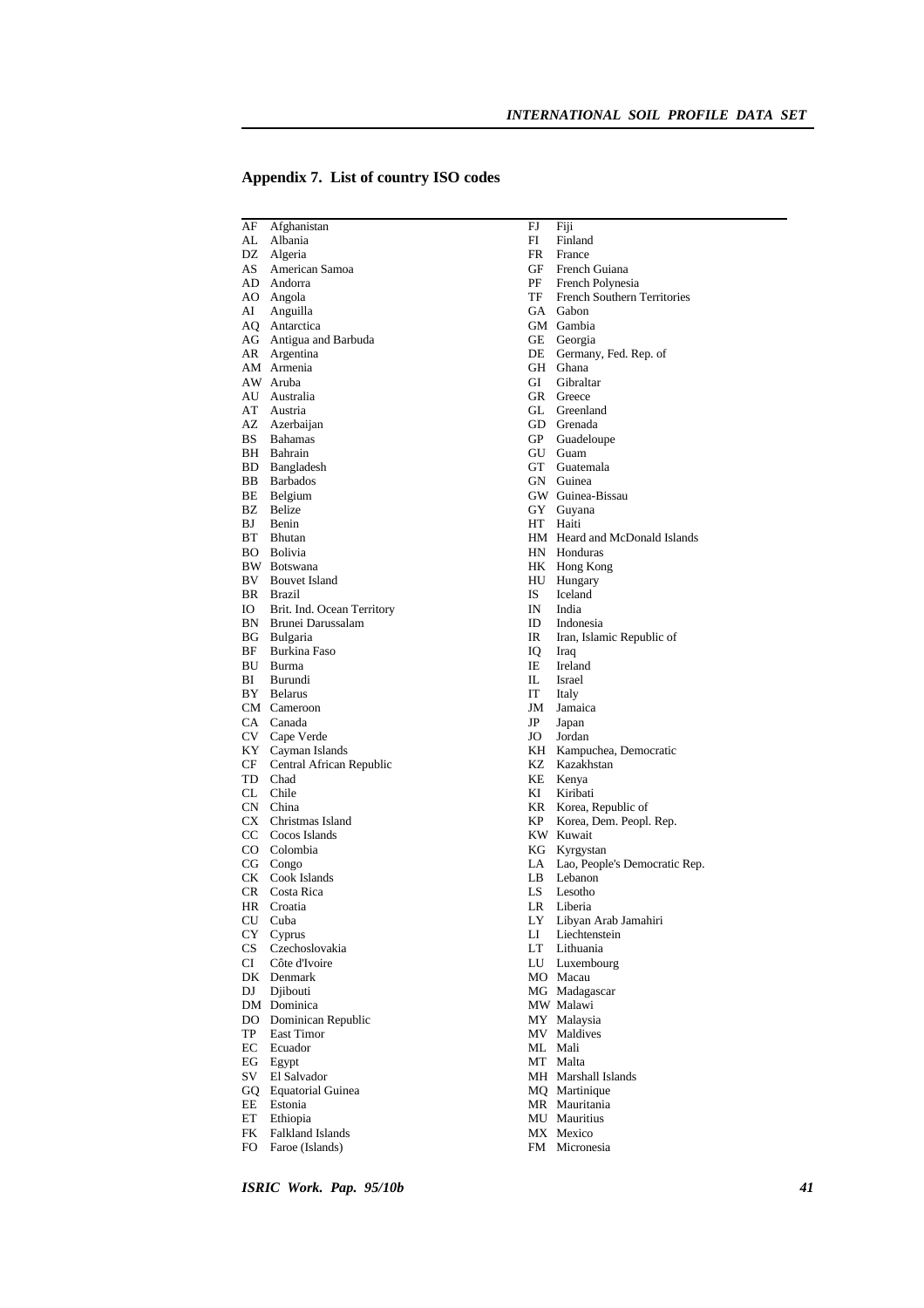| MD                     | Moldova, Republic of                             |
|------------------------|--------------------------------------------------|
| MC                     | Monaco                                           |
| MΝ                     | Mongolia                                         |
| MS                     | Montserrat                                       |
|                        | Morocco                                          |
| MA<br>MZ               | Mozambique                                       |
| NA                     | Namibia                                          |
| NR                     | Nauru                                            |
| NP                     | Nepal                                            |
| NL.                    | Netherlands                                      |
| AN                     | <b>Netherlands Antilles</b>                      |
| $\overline{\text{NT}}$ | <b>Neutral Zone</b>                              |
| NC                     | New Caledonia                                    |
| NZ                     | New Zealand                                      |
| NI                     | Nicaragua                                        |
| NE                     | Niger                                            |
| NG                     | Nigeria                                          |
| NU                     | Niue                                             |
|                        |                                                  |
|                        | NF Norfolk Island<br>MP Northern Mariana Islands |
|                        | NO Norway                                        |
| OM                     | Oman                                             |
| PK                     | Pakistan                                         |
| PW.                    | Palau                                            |
| PA                     | Panama                                           |
| PG                     | Papua New Guinea                                 |
| PY                     | Paraguay                                         |
| PE                     | Peru                                             |
| PH                     | Philippines                                      |
| PN                     | Pitcairn                                         |
| PL                     | Poland                                           |
| PТ                     | Portugal                                         |
| PR                     | Puerto Rico                                      |
| QA                     | Oatar                                            |
| RE                     | Reunion                                          |
| RO                     | Romania                                          |
| RU                     | <b>Russian Federation</b>                        |
| RW                     | Rwanda                                           |
| LC                     | Saint Lucia                                      |
| w <sub>S</sub>         | Samoa                                            |
| SM                     | San Marino                                       |
| ST                     | Sao Tome and Principe                            |
| SA                     | Saudi Arabia                                     |
| SN                     | Senegal                                          |
| SC                     | Seychelles                                       |
| SL                     | Sierra Leone                                     |
| SG                     | Singapore                                        |
|                        |                                                  |

- SB Solomon Islands
- SO Somalia
- ZA South Africa
- ES Spain
- LK Sri Lanka
- SH St. Helena
- KN St. Kitts and Nevis
- PM St. Pierre and Miquelon
- VC St. Vincent and the Grenadines
- SD Sudan
- SR Suriname
- SJ Svalbard and Jan Mayen
- 
- SZ Swaziland<br>SE Sweden Sweden
- CH Switzerland
- SY Syrian Arab Republic
- TW Taiwan, Province China
- TJ Tajikistan
- TZ Tanzania, United Rep. of
- TH Thailand
- TG Togo
- TK Tokelau
- TO Tonga
- TT Trinidad and Tobago
- TN Tunisia
- TR Turkey
- TM Turkmenistan
- TC Turks and Caicos Islands
- TV Tuvalu
- SU USSR
- UG Uganda
- UA Ukraine
- AE United Arab Emirates
- GB United Kingdom
- US United States
- UY Uruguay
- UM US. Minor Outlying Islands
- UZ Uzbekistan
- VU Vanuatu
- VA Vatican City State
- VE Venezuela
- VN Viet Nam
- VG Virgin Islands (U.K.)
- VI Virgin Islands (U.S.)
- WF Wallis and Futuna Islands
- EH Western Sahara
- YE Yemen
- YD Yemen, Democratic
- YU Yugoslavia
- ZR Zaire
- ZM Zambia
- ZW Zimbabwe